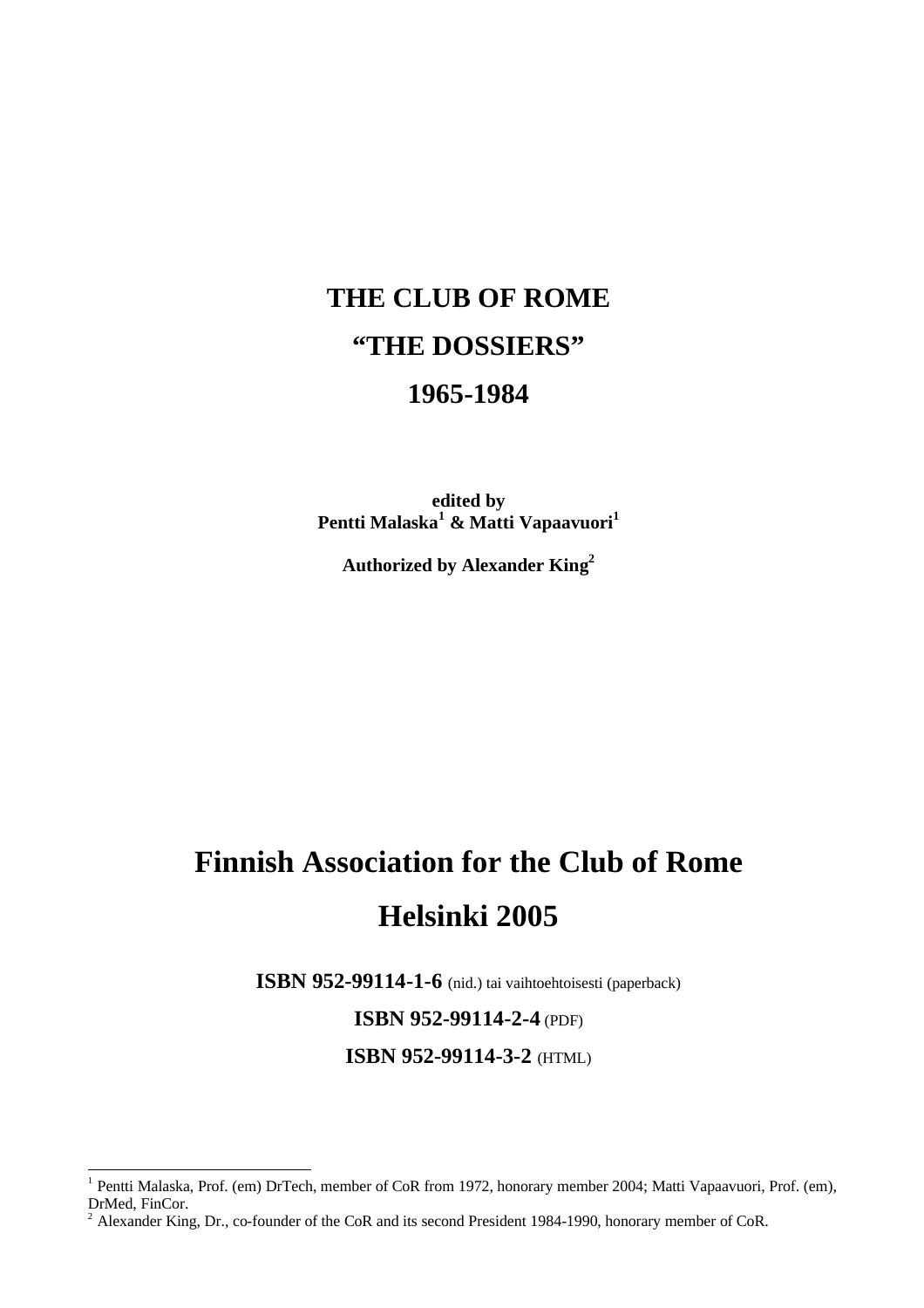# **Table of Content**

Editorial preface Pentti Malaska & Matti Vapaavuori

# **"THE DOSSIERS"**

# **THE CHALLENGE OF 1970s FOR THE WORLD OF TODAY**

From a leature given at the National Military Colledge, Buenos Aires,  $27<sup>th</sup>$  September, 1965 By Aurelio Peccei

# **COMMENTARY TO THE LIMITS TO GROWTH**

The Executive Committee of the Club of Rome, 1972

# **THE CLUB OF ROME - THE NEW THRESHOLD**

The Executive Committee, 1973

# **THE CLUB 0F R0ME: A CASE STUDY OF INSTITUTIONAL INNOVATION**

Alexander King, 1979

# **THE CLUB OF ROME: AGENDA FOR THE END OF THE CENTURY**

Aurelio Peccei, 1984

# **THE CLUB OF THE ROME – REAFFIRMATION OF A MISSION**

Alexander King, 1984

# **APPENDICES**

**THE LAUNCH OF A CLUB** Alexander King

# **A REBELLION AGAINST IGNORANCE**

**In commemoration of the life's work of Aurelio Peccei.**  Pentti Malaska, 1984

**LINKS**

**Publication** can be found also in the web: **<http://www.roomanklubi.fi/> > Julkaisut (publications)**  It has been published both in html and pdf-format.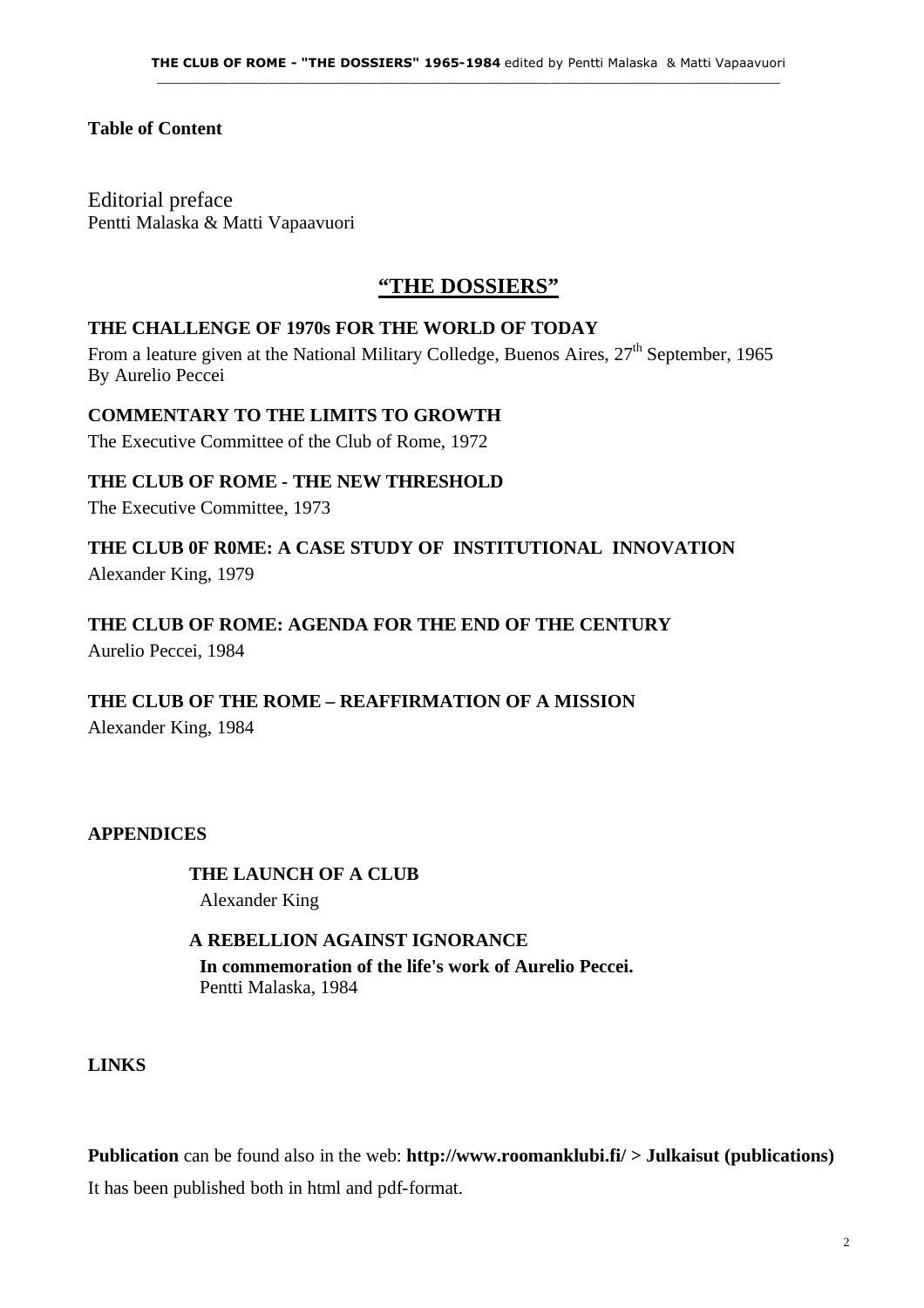#### **Editorial preface**

The papers of the Club of Rome, here called the "dossiers", outline the launch and activity of the Club from 1965 to 1984. As originally agreed upon with Aurelio Peccei some key papers were collected for the Helsinki conference July, 1984 and distributed to the participants as a special issue of the Futura journal of the Finnish Society for Futures Studies. The edition in 1984 was well received and regarded as valuable information, notably even more so when Aurelio Peccei, the instigator of the Club and its first President, died suddenly just a couple of months before the Helsinki conference.The present "dossiers" collection is a re-edition of the 1984 issue with some additions to and omissions from the previous material as agreed upon with Alexander King, the co-founder of the Club.

The first dossier in the collection, *'The Challenge of 1970s for the world of today'*, is written by Aurelio Peccei and it stems from the times of pre-existence of the Club (1965); it triggered the original impetus that led Aurelio Peccei, Alexander King and Jermen Gvishiani to come together and start discussions about the predicament of humankind, from which the Club then emerged. The dossier, '*The New Threshold',* is an "unofficial" document of the Club, i.e. a statement by the Executive Committee (1973). In the paper *'A Case Study of Institutional Innovation'* Alexander King gives a glimpse of the early history of the Club up to 1978. These three articles are reprinted from the 1984 edition.

In 1972 the first report to the Club of Rome *'The Limits to Growth'* was made public; it became most influential worldwide as a long-term futures appraisal, and its message of warnings and recommendations penetrated all social and economic strata and even the West-East or North-South ideological barriers in the world; the results, updated by the authors, are still vividly debated thirty years later. The *'Commentary to The Limits to Growth'* by the Executive Committee (1972) is made available here as valuable information. Permission to reprint the Commentary chapter of the report has been kindly granted by Dennis Meadows.

Peccei's death on March 14, 1984, just before the conference and after almost two years of preparations for it, was a shocking end to the pioneering epoch of the Club of Rome. The "dossiers" includes a reprint from the 1984 issue, *'Agenda for the end of the century'*, which Peccei wrote in the hospital only a few days before his passing away. The meeting in Helsinki became exceptionally significant for the future of the Club. The Executive Committee decided to continue activities with Alexander King as the new President. The paper '*Reaffirmation of a mission'* is a statement by Alexander King (1984) as President of the Club following the Helsinki meeting, kindly submitted by him for this edition. In the Annex there are two papers. In *'The Launch of a Club'* Alexander King elaborated the Club's activities and role while in office. The other paper, *'A Rebellion against Ignorance'* by Pentti Malaska, is a commemoration of the life's work of Aurelio Peccei reprinted from the 1984 edition.

We wish to express our thanks to Alexander King for the authorization to publish the "Dossiers" and for the documents he made available for it. We thank Dennis Meadows for his kind cooperation and permission to publish the material from the LG. The assistance in editorial work provided by Tapio S. Linna, member of the FinCoR, is also highly appreciated.

We hope that the "Dossiers" will serve as a piece of first hand information for understanding the Club of Rome. Any comments are welcome.

15<sup>th</sup> September, 2005

Pentti Malaska Matti Vapaavuori Editor of the "Dossiers" Editor of the "Dossiers" Honorary member of CoR Member of FICOR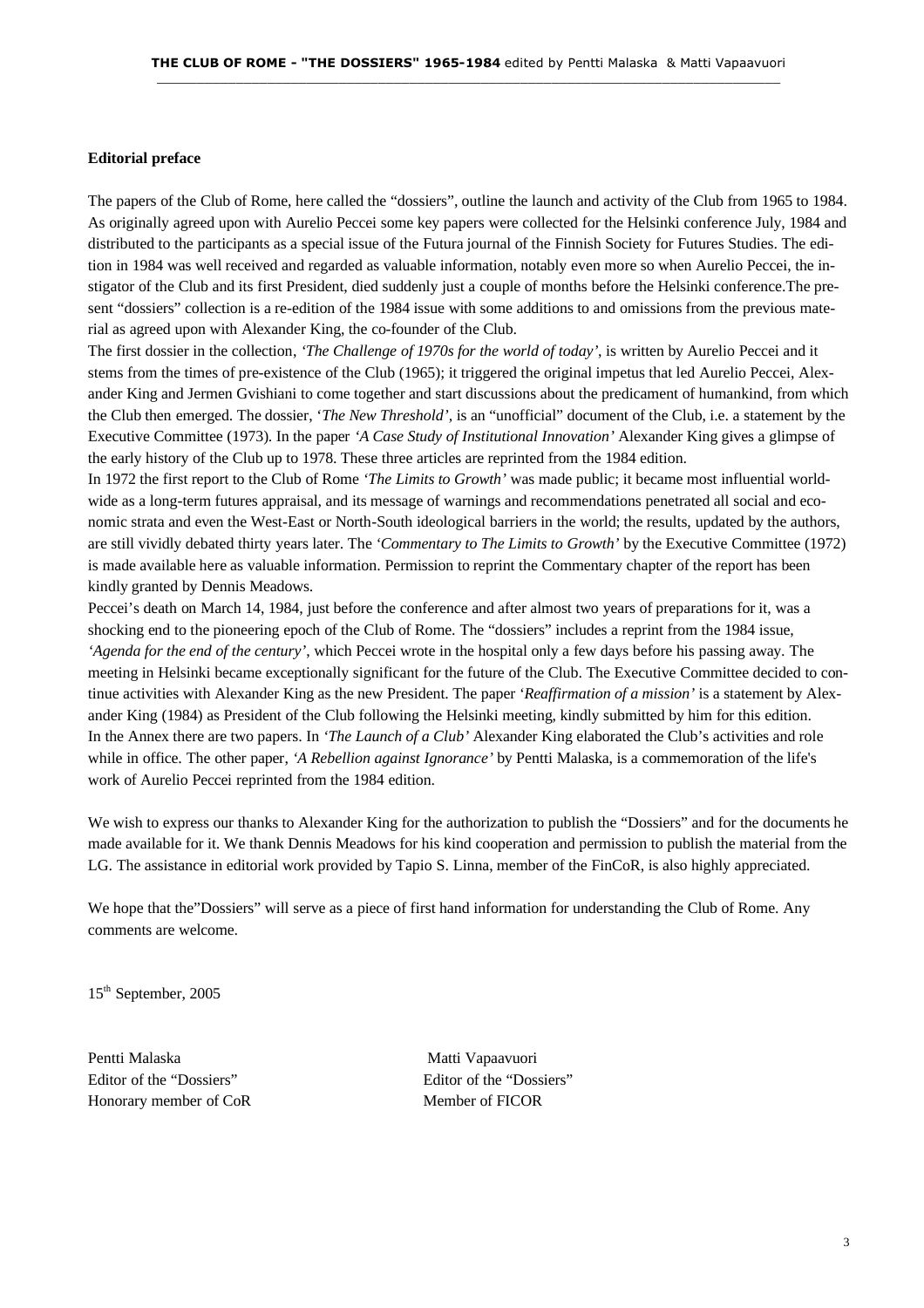#### **"THE DOSSIERS"**

# **THE CHALLENGE OF 1970s FOR THE WORLD OF TODAY**

From a lecture given at the National Military College, Buenos Aires,  $27<sup>th</sup>$  September, 1965. Aurelio Peccei, 1965

1. The times in which we live are full of trouble and dangers. But we are so concerned with our personal affairs that we end up by losing all sense of the complex world that surrounds us. This encourages me to bring together a number of points regarding the situation and possible alternatives facing human society on the threshold of the '70s.

It is difficult to find in history any other period in which whole peoples have looked to the future with such lively concern. Indeed it may mean going back to the Dark Ages when fear of the millennium seized the mind of medieval man.

In our own times the alternatives to which every continent is exposed are intensely dramatic, whether for better or for worse; in one because behind the most fantastic prospects looms the spectre of a nuclear holocaust, in another because hope of a more decent life, at least for the next generations, is submerged in inescapable misery.

To take the words of a study published by the Stanford Research Institute in "The World in 1975" which also provides other points during the course of my talk: "The modern scientific technology brings forces under control that rival those of nature itself: employing them, man can invent his own future. It is now in his power to create a world substantially without want, drudgery and disease. It is also possible to fashion a perfect tyranny or eliminate life completely. The direction taken depends on man's effectiveness in putting scientific and technical capacity in the control of reason, and directing it to good ends."

The intense uncertainty characteristic of contemporary society is the fruit of the pace and of the exceptional dimensions which technical and social phenomena have assumed today.

In the history of humanity it is possible to identify long phases of slow evolution broken by periods of intense change which can be compared to the mutations in the life of the species. When the discovery of the new technical methods made a community stronger, it invariably conquered and eliminated more backward neighbouring communities or races. Each one of these stages in progress, often separated one from another by thousands of years, has necessarily brought about a corresponding change in the social order.

The latest change was provoked by the industrial revolution which had its beginnings two centuries ago in Britain and then spread to a certain number of other countries which are referred today as "industrialized". The overwhelming factor which marked the advent of the modern era was the invention of powerful machines destined to multiply man's capacity for work.

The consequence of this technological transformation can be measured by remarking how those countries not touched by the industrial miracle, the underdeveloped countries, have remained backward in every way: social structure, political system, economic standard and, above all, capacity for further progress.

Some of the most serious problems of our times have arisen just because this transformation has taken place in only part of human society. To appreciate the consequences it is enough to run through the "cahier de doléances" submitted last year at the United Nations Conference on Trade and Development (UNCTAD) by the underdeveloped countries.

Since the wealthy industrialized nations are still going through a period of progress, while for the underdeveloped countries the centuries old phase of stagnation continues, the gap between them instead of narrowing is growing wider, so much as to give cause to fear that discontent will end in a cataclysmic explosion.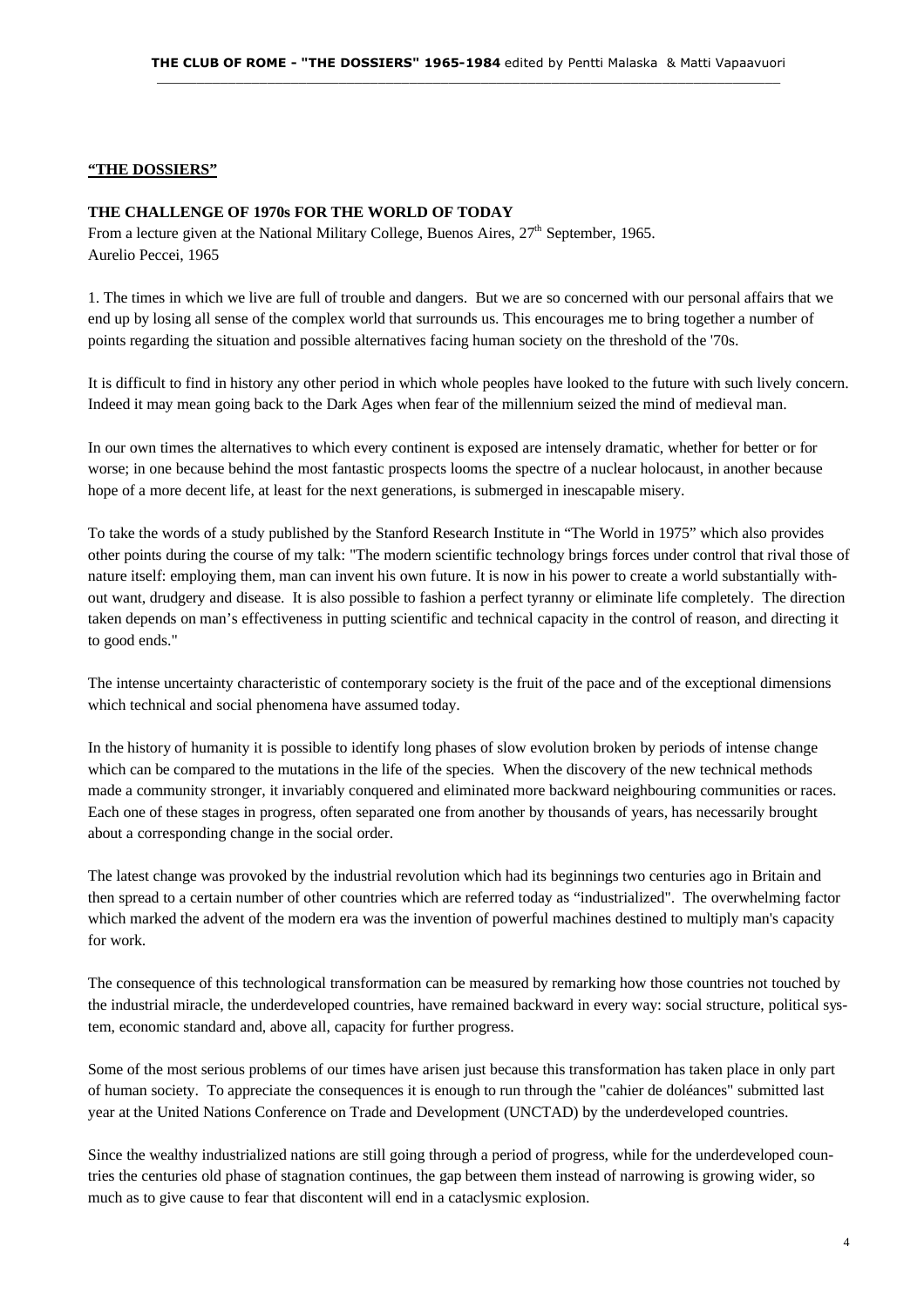Personally I am convinced that stable world equilibrium cannot be attained unless we succeed in effectively generating an analogous transformation of underdeveloped communities.

The task is an immense one and, while time passes, the results are very scarce indeed. Recently the Chairman of the International Industrial Conference addressed the following words to five hundred of the most notable industrial and financial personalities from more than sixty countries who met together in San Francisco to discuss industrial development and international co-operation: "The tangled issues which confronted our baffled society four years ago when we last met are no less tangled now. And, may I add, our society is no less baffled. In this brief interval, changes which have profoundly affected the economic and political climate that surrounds us have occurred at a speed which appears almost incredible in retrospect." In the face of the worsening of situations which affect the future of everyone, it is indispensable for our generation to get conscious of the world's problems as a whole in this age of headlong progress and profound change and to fix, therefore, certain fundamental objectives and make certain basic choices, as we shall indicate later on.

Unfortunately, whilst it is not yet possible to see how we can resolve the gigantic problems of underdevelopment caused by the unbalance which followed the first industrial revolution, there are signs that there is now maturing in the higher part of human society yet another change which is perhaps even more profound and may generate quite incalculable consequences.

The essential cause of this new change may be justly entitled the second industrial revolution. It is proceeding swiftly, thanks especially to electronics, which has permitted the creation of even more prodigious machines, destined to multiply, this time, the capacity of the human mind.

2. This is the subject. The discussion of it can be divided into three parts. First of all I shall summarize the changes which have taken place in the international scene during the first half of the 1960's. These involve a complex of fractures and centrifugal trends, evidencing the constant acceleration of world phenomena.

Secondly, I shall seek to trace the changes in preparation in North American society, because it is just there that the impact of the second industrial revolution is developing most fully. The consequence already apparent is the rise of a new type of community, superior to and different from that in other industrialized countries, and precursor of new disequilibria in the already precarious state of the world.

Lastly, in the third part, I shall indicate what are in my opinion the great objectives - development objectives, but at the same time objectives for survival - which civilized people must aim at for the '70s. The speed and the marvellous or terrible alternatives which we have ourselves created oblige us to look very far ahead, to plan in good time targets and ways; in .other terms, to make those choices the soonest possible which can be decisive for our future and then to use intelligently all the means at our disposal to bring them about.

This last part is the most difficult. In practice everything I have to say is more than anything else an invitation to reflect on the destiny which modern man proposes for himself. This is a theme to which I try to make my small personal contribution, humbly but with conviction.

3. Only a few years after the end of the second world war, unleashed by the European powers - then perhaps the richest in the world - in defence of régimes and interests in fact destroyed in the conflict, many of the hopes for which tens of millions of men had died or had made unheard-of sacrifice were shown to be vain. Far from laying the foundations for a useful, well-ordered world community, the terrible test undergone by humanity not only failed to prevent the emergence of the cold war, but also gave new life to the profound tensions which lie between the industrialized and the underdeveloped countries.

The latter came to be called, improperly, the third world, to distinguish them from the developed West, which implicitly denominated itself the first world, and from the countries having a communist régime which made up the second world.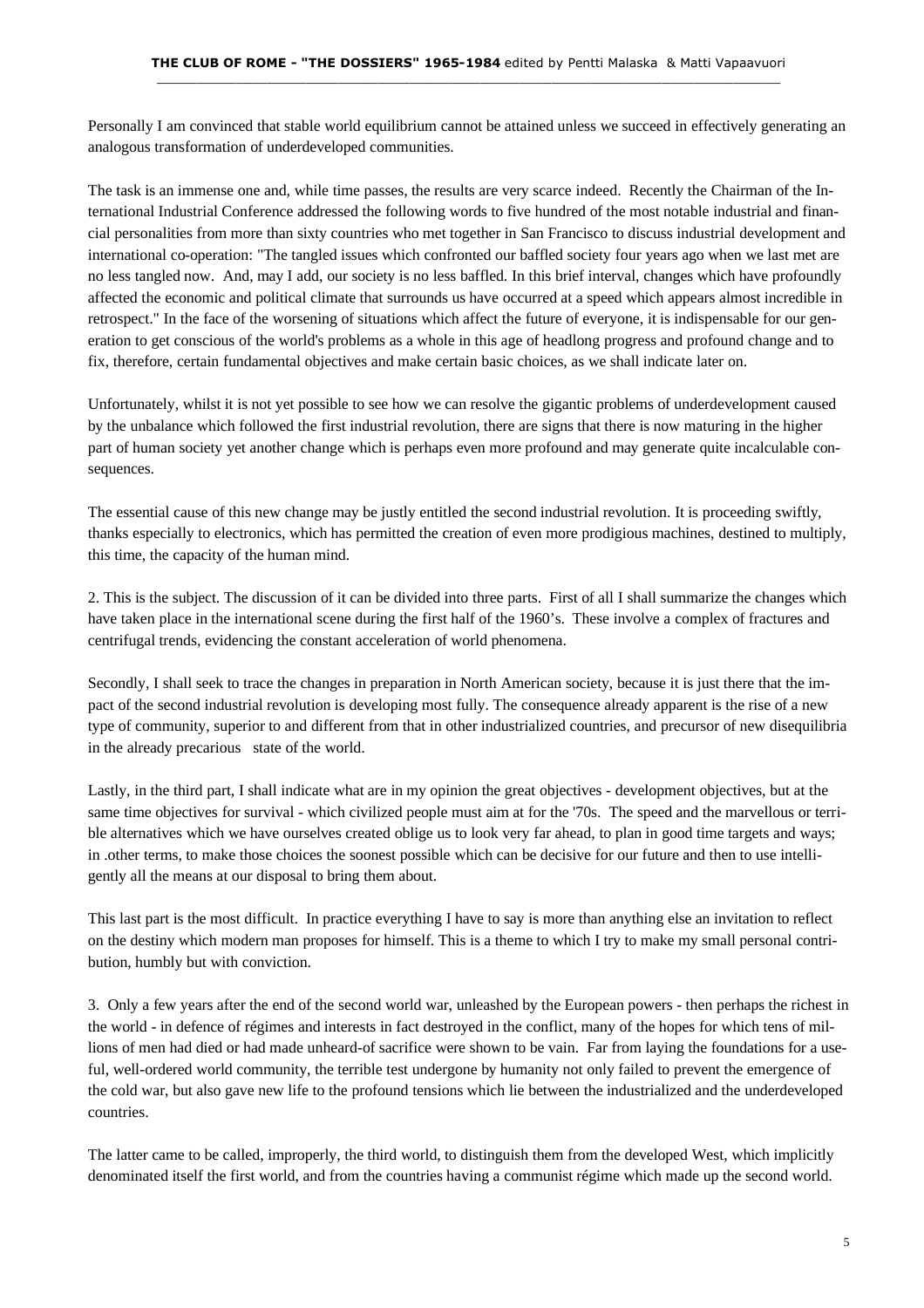When a historic atlas of the twentieth century comes to be published, the world map at the threshold of the 60s could indeed be presented divided into three areas of which we may examine certain characteristics and data. Then we shall outline the great internal fractures which in a short space of time have developed in each of them.

The first world is made up of some twenty countries defined by the United Nations as industrially advanced: they are those with a developed market economy, plus a few others which gravitate around them. The principal nucleus comprises the communities established in the privileged continental zones on either side of the North Atlantic and possessed of a homogenous cultural basis which has its roots in Greek philosophy, Roman law, in the Christian ethical-religious inspiration, in languages of Latin and Anglo-Saxon derivation. Also part of it are Japan, Australia, New Zealand and South Africa, which in this study we shall leave on one side so as to simplify the picture.

The first world has a population approaching 700 million inhabitants, little more than 20% of the world total, with a gross product exceeding 1,100 billion dollars, 60% of the world total, and of this two thirds are concentrated in the United States alone. It comprises the area having the greatest general well-being and includes the most prosperous parts of the world: it may suffice to note that it possesses 93% of the gold used as monetary reserves, 93% of the automobiles, 88% of the telephones, 67% of the radios and 87% of the television sets. It is a world of wealth such as has never been known by any other society in history, unquestionably progressing, proud, sure of itself.

The second world comprises the nations under socialist régimes in which the element of cohesion is of an ideological character. It has a billion inhabitants of which more than two thirds living in China, but the annual gross product is equal to barely 30 % of that of the first world; not much more than 300 billion dollars, of which more than two thirds are concentrated in the Soviet bloc. Following period marked by rates of growth higher than those in the West, its development is going through a phase of stagnation, giving rise to doubts as to the capacity of the present form of central planning to satisfy that diversified demand for consumer goods of better quality which is the concomitant of higher stages of development.

Lastly we come to the areas of great poverty, which make up the third world. It includes about a hundred large and small countries, old and new, with the most varied conditions imaginable ranging from the traditional community to nations passing through the difficult period of economic puberty. There are no true elements for cohesion between such countries. All they have in common is underdevelopment, obviously a negative factor. Their overall gross product is low, little more than 200 billion dollars a year, that is less than 15% of the world total, and what is more, it is constantly eroded by inflationary processes. In this area lives a kaleidoscope of peoples, almost a billion and a half persons multiplying at a very high rate. The average per capita income is not even as much as 5% of that of the United States. In some countries the demographic increase is even higher than that of the national product, so that the minimal level of life is tending to decline rather than increase.

This easy break-down of humanity into three spheres seemed to be founded on bases so realist as to be considered stable. But the wind of change in our times has quickly upset it and further fractures have been opened in a world already so much divided. Let us take a look at those, which seem to have historic significance.

The first fracture concerns the communist world. At first it appeared to be less compact than initially believed; then it became obvious that its pace of development had become less buoyant; and eventually it was realized that its production potential was only a small fraction of that of the West, a reason for which, to reduce the gape, it would have been necessary to allot to investments a higher proportion of the national income. The consequence of such a marked disparity between the two worlds are only attenuated by the lack of co-ordination within the western world. In spite of this, we can objectively deduce that three things are practically impossible.

Above all it is impossible that there be important continuous Soviet aid to China. The USSR must retain all its resources for itself and cannot redirect them to any significant extent to render economic assistance to China, just at the time when the latter has most need of it. This insuperable impossibility, aggravated by the withdrawal of Soviet technical assistance, is the essential underlying factor in the ideological schism between Russia and China, and is such as to make it incurable.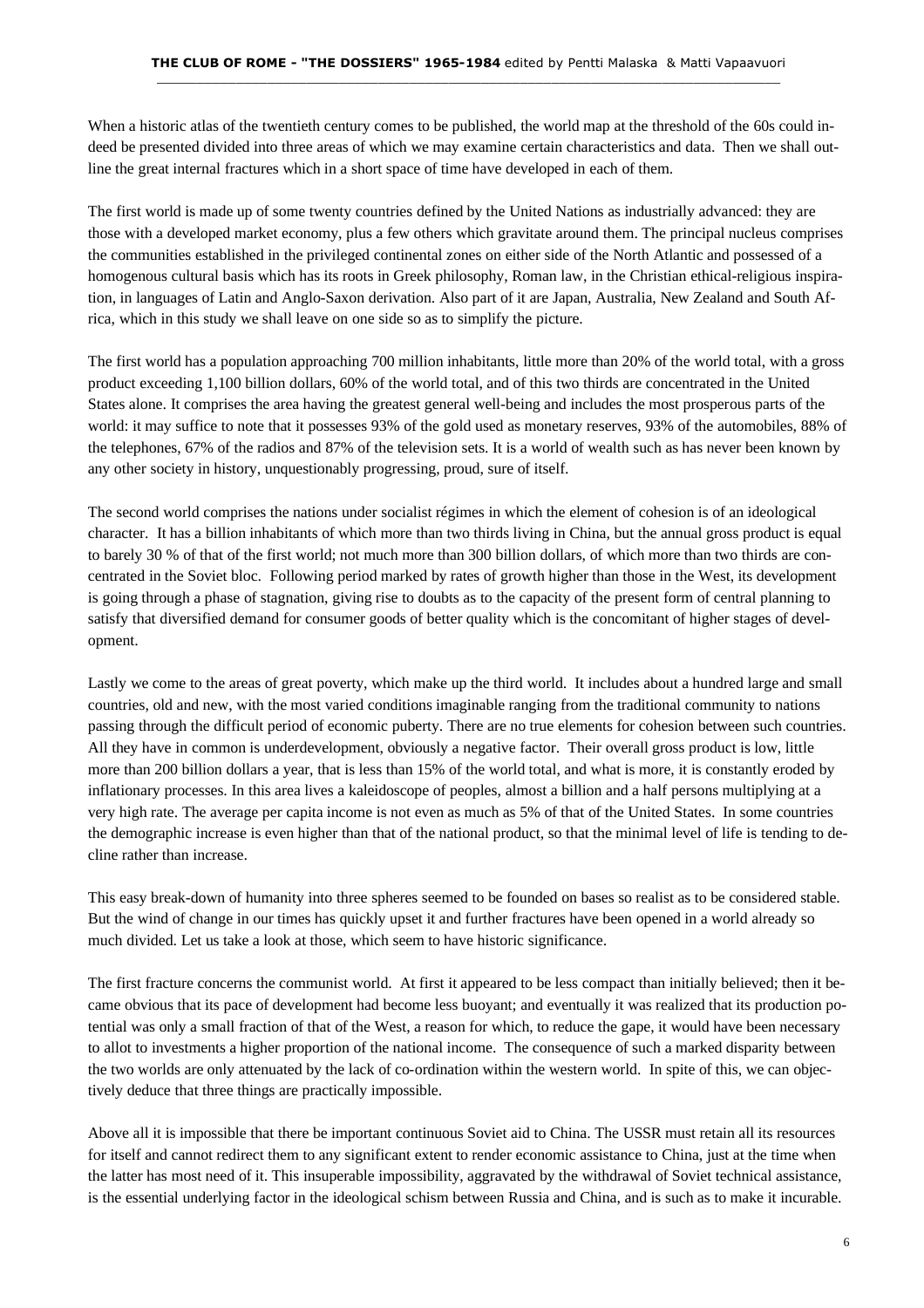This is the first international fracture to have occurred in recent years. The other two impossibilities that I have mentioned also arise from the Soviet need to invest in its own development all that part of its national product not absorbed by consumption. In practice this makes an effective confrontation between the USSR and the West impossible. This must be borne in mind because it constitutes the natural premise for a disarmament agreement between the two blocs, and at the same time it prevents strong Soviet competition in the field of aid to third countries, another fortunate circumstance since it could open the way to joint action in favour of underdeveloped peoples. Let us now pass to the third world where we see that movements and cracks continue to occur as in a stream of lava. The causes are manifold. The spirit of Bandung has had its day now that the anti-colonialist coagulant has faded. With the decline of the cold war, the solidarity suggested by non-commitment is disappearing. The passage to self-government brings with it the harsh demand of realty and obliges new countries to substitute for policies based on facts in which each in conclusion places himself first.

One fact of capital importance has, however, arisen, and it is of primary importance to the object of our theme. I refer to the progressive emergence of Latin America, where the realization that the key to the future lies in economic integration has produced growing regional cohesion and a parallel relaxation of ties with the Afro-Asians. The Inter-Latin-American fabric daily heightens the value of geographical-economic and historical-cultural individuality of that continent; and, even if the sceptical can point to the enormous difficulties still to be overcome, it remains an incontestable fact that Latin-America has practically cut itself off from other developing regions and has entered its candidature, as a homogeneous area, for a higher place in the world. We are talking here of an irreversible movement which tends to detach it increasingly from the true third world. There is here, therefore, a second fracture of great significance.

But besides these two fractures which have arisen in such a short space of time in the pattern of the second and third worlds, an event of even greater importance can be perceived, as we have said, in the first world: the gap which, has appeared between, and the possible separation of, the United States and Europe. The examination of this point brings us to the second part of the analysis.

4. The logic of this alarming prospect is the same as that underlying the trends towards an increasing distance between the industrialized and the underdeveloped countries.

The causes, which determine the growing gap between various types or levels of society in the world today, are essentially technological progress and organizational efficiency. A third factor which has recently acquired importance is that of optimum size. It does not take much to realize that these factors reach their maximum values in the United States. Indeed, they are measured in relation to practice established there.

If we conduct a more detailed examination we realize that each factor acts as a multiplier of the other, with the result that their combination impresses on the North American Society an extraordinary dynamism, such as indeed to catapult it into an orbit of its own, different from that of any other country.

As for techno - scientific progress, it is well-known that it is in a State of continuous and growing acceleration, and that there is no way of foreseeing if and when its rising curve will reach a level of saturation. Since every discovery is based on the accumulation of previous knowledge, and an invention in any particular field generates progress in different fields which in their turn create stimuli for advance in yet other fields, it can be maintained that progress has become practically self-propelling. Its incredible acceleration over the centuries has been represented in graphic form by Louis Armand - to whom I would also acknowledge my debt for other ideas. Similar curves of acceleration can also be drawn for a great number of phenomena influenced by technology: from the production of energy to the world demographic explosion, from the greater speed reached by man to that of his capacity for destruction. For progress in general terms, Armand's curve shows that we are in a phase tending more and more to the vertical. Let us be quite clear: the real leaders in this effervescence are the United States, while the other countries have lesser roles, or else are no more than spectators.

Taking some representative figures, we see that the United States this year will devote to research and development, the basis of progress, over 20 billion dollars. About 70% of this sum will be spent by the Federal Government, in large part for military and space programs, which however will provoke a "fall out" of results to the advantage of all industrial sectors. It is estimated that this huge sum, more than a third of Italy's national income for example, will increase year by year, until at the end of the decade it will have reached nearly 30 billion dollars. It is also estimated that they have a force of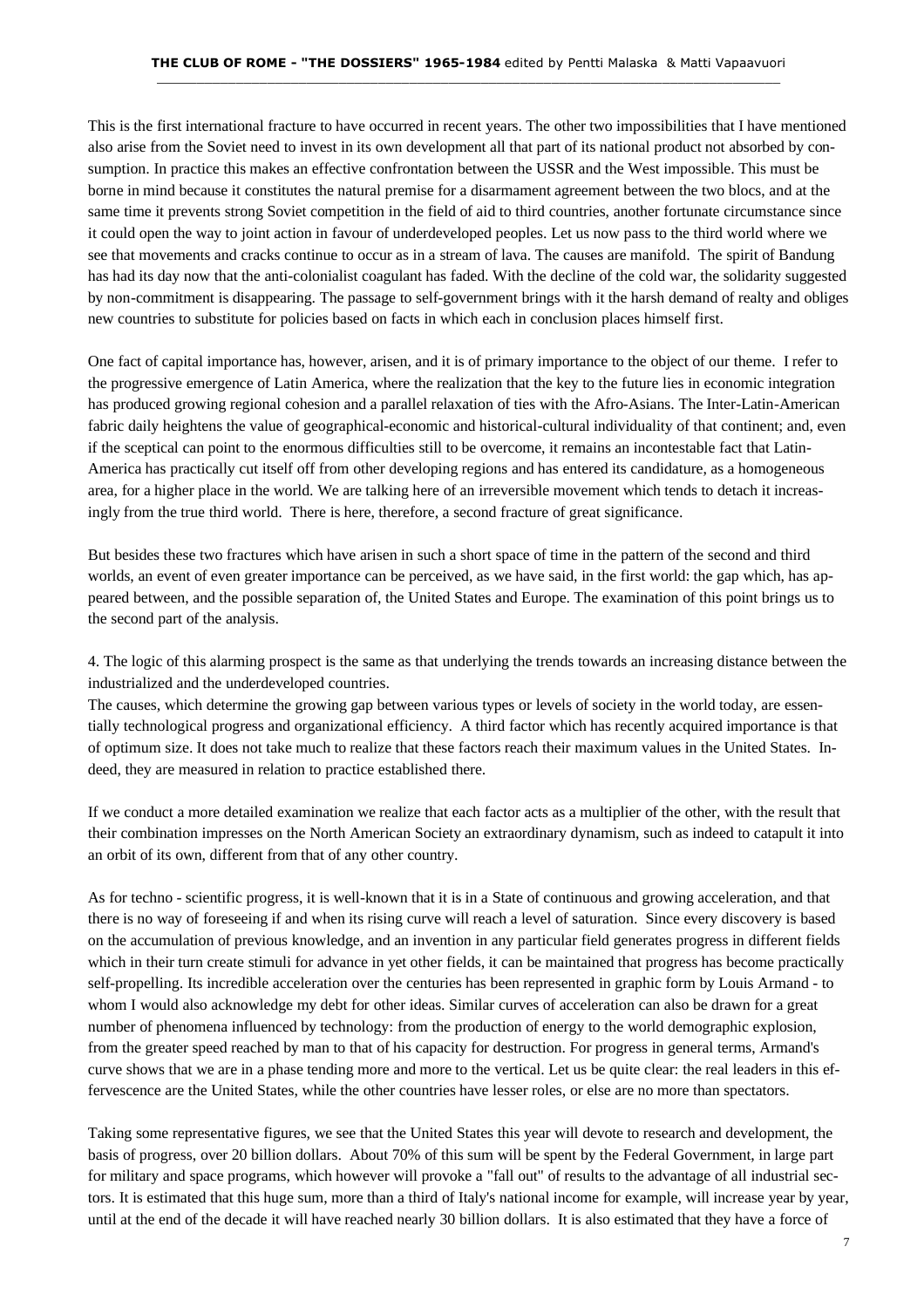500 thousand scientists and research workers, a number constantly increasing partly because of the so-called brain drain, qualified men attracted from every part of the world to the United States in the wake of other Einsteins and Fermis.

Other figures, published by the Bulletin of the European Economic Community, show that the number of research workers in the United States is four times that in the Common Market, expenditures seven times as much, and three and a half times as much as in the USSR, while per capita investment is six times as much as in the EEC and four times that in the USSR. There is no doubt that it is thanks to such a gigantic effort that such high points in scientific and technological progress are encountered in the United States, and that they have so many years advantage over other nations, none of which is in a position to compete within the foreseeable future.

To this statement must be added another of similar importance concerning the second factor, organizational capacity, in that it is possible to utilize effectively technological progress only in those countries which have a structure and organization capable of employing it to the fullest extent.

To quote again from the Stanford Research Institute's 10-year forecast: "Science and technology promise to be the most momentous forces for change in the coming decade. The mechanism by which scientific discoveries are translated into technology and thence into practical application will advance by giant steps during the period. Hence there is little question that advances will be made at an unprecedented and awesome speed."

These conclusions, however, are for the time being applied essentially to the United States. The majority of other industrialized nations - let alone those in course of development are neither endowed with the structure nor with the capacity to follow the advance of progress across the whole front and even less to give it full practical application. In other words, in the absence of the highly developed modern organization, comparable with that of the United States, they are in a position to dominate and profit from no more than a limited fraction of the technological progress of today.

As for the aspect of organization and efficiency, it is further more unanimously recognized that the United States possess undisputed superiority. We are accustomed to paying homage to yankee ingenuity, to the extraordinary capacity of United States' technicians for making every productive process simple and efficient, to their studies of functional company organization and their practical spirit in their application; and management in every country holds itself fortunate indeed when it goes to study organizational technique or management at Harvard, Columbia or Cornell.

But reality goes well beyond such common judgements, especially in new or complex sectors, such as electronic data processing, which are fundamental to progress. Here organization is the decisive factor in turning to profit the amazing capacity of increasingly refined machines and equipment. These go under the name "hardware" and in theory can be installed even in the most backward countries. But their immense potential can only be exploited by those nations which possess the skill, in contrast called "software", which is made up of evolved user techniques, knowledge of machine languages, advanced methodology, rich programme libraries, access to the cross-fertilizing experiences of a vast network of users, plus a competent army of mathematicians, analysts and programmers.

I shall give two examples to underline how very different a society can be which is set up for the future. M.I.T. of Boston is studying a project for making the electronic computer a public service, like the distribution of energy: a large city or regional centre would be set up; each user would submit to it his problems using a simple typewriter and the telephone; he would obtain an immediate answer, just as today the light comes on at the turn of a switch. Another example is electronic industrial design, also under study: the designer will use a luminous pencil to draw what he wants on screen like that of television, and the computer will interpret the drawing; according to need it compares it with designs in the magnetic archives (or library), translates it into a drawing correct in every detail, at the same time it produces a tape containing in the greatest possible detail all the geometrical elements of the piece which is to be made; the tape is passed to the governor of the numerical control machine tool and guides it in the automatic production of the piece required.

These may seem dreams, but before many years they will be reality. Let us remember though: they will be the reality where there exist not only perfect company, but also perfect national organization, top-efficiency throughout the whole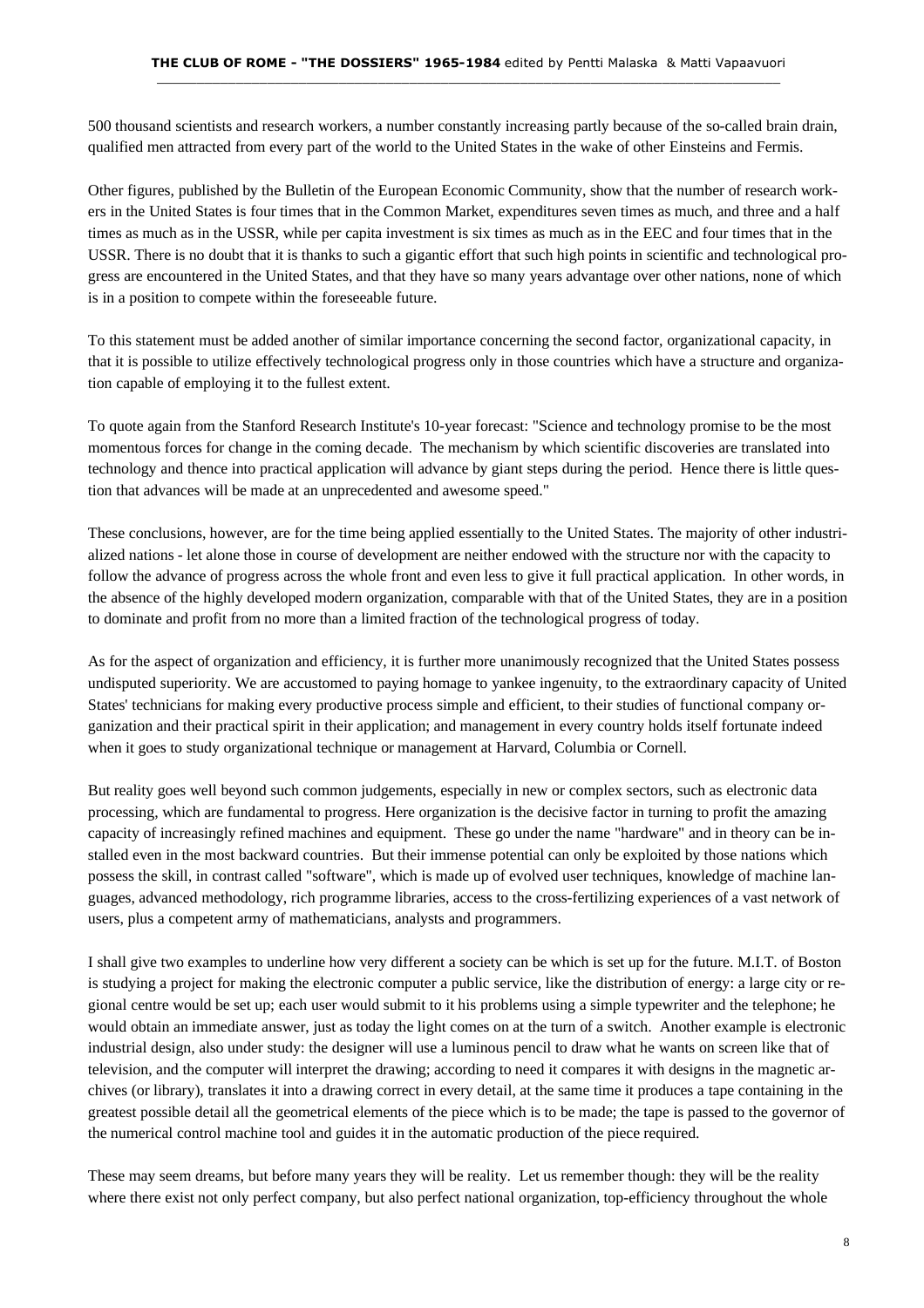system. For all practical purposes the temporal advantage already mentioned acquired by the United States acquires a powerful multiplier in the nation's structure and organizational capacity.

In contrast, there can be no doubt that the cases of the USSR and of a great part of Europe are those of communities endowed with an organization not yet equal to the times, incapable of exploiting to the full the ever greater opportunities offered by modern technology.

As far as the Soviet Union is concerned it is enough to recall the innumerable and even courageous charges of organizational inefficiency of its agricultural economy and of many industrial sectors made by the most responsible Russian leaders who are incessantly seeking new remedies to set matters right.

As for Europe, one example can suffice for all. Since the development of electronic data processing is tied to the availability and quality of telephone lines for the use of computers, Europe's advance will be seriously hampered because, in contrast to the United States, its networks are of insufficient quality and some of its many authorities deplorably backward.

Lastly, there is the size factor. Generally speaking it is understood to mean sufficient size. Today it has become an essential condition for the realization of an adequate organization in the vertiginous conditions of modern progress. These are aspects of human activity which can no longer be conceived but on a continental scale. When we say that the United States and the USSR are super-powers, we admit in effect that their very size is an indispensable condition for the realization of the concentrated effort required in certain fields.

It is well-known that the problem of size has become an obsession in European industries. A very recent publication by the Union of Industries in the European Community (UNIEC) was entirely dedicated to this burning theme, and has brought to light the competitive advantages of American companies over European ones because of their greater size: higher profits, greater availability of internal capital, less burdensome access to capital market, superiority in research, opportunity of using costly, highly automated equipment for production, opportunities for adopting more advanced development programs and management techniques, and of organizing more efficient trading and servicing networks, etc.

Size must also be appropriate to modern times, and is thus itself a multiplier. In fact it is by now clear as the light of day that, not only as regards its productive efficiency, but in well nigh every field, a fragmented Europe, incredibly enough still divided into almost a score of States, is in no condition to stand besides the United States on adequate terms to compete or to co-operate in an open market.

We cannot go further into this subject. What has been said is sufficient evidence to show that in the near future the United States alone will be found at the crest of the wave of the extraordinary progress being enacted, and that they will inevitably rise far beyond all other nations, those of Europe included. The "technological gap" which increasingly separates them from Europe, and which is the subject for increasing concern, is the first visible expression of the second industrial revolution which has now exploded in the United States.

We hear something new almost every day of some of the electronic, nuclear or space marvels from the United States. The innovation which I believe, however, will have the greatest influence on the future of American life, contributing more than anything else to the marked differences between them and Europe, is the new relation between man and machine due to automation, because it concerns a greater number of people.

The productive process will be revolutionized by machines which man is limited to supervise only. The same will be the case with many administrative, governmental and banking activities, by means of the use of electronic systems in real time, that is by the elaboration of data giving a reply within a fraction of a second - on-line, real-time, time-sharing systems. New types of computers, known as heuristic computers, will adapt themselves according to the complex problems submitted to them by the man; they will make the optimum-choice needed between various alternatives, and can also serve to conceive generations of even more advanced computers.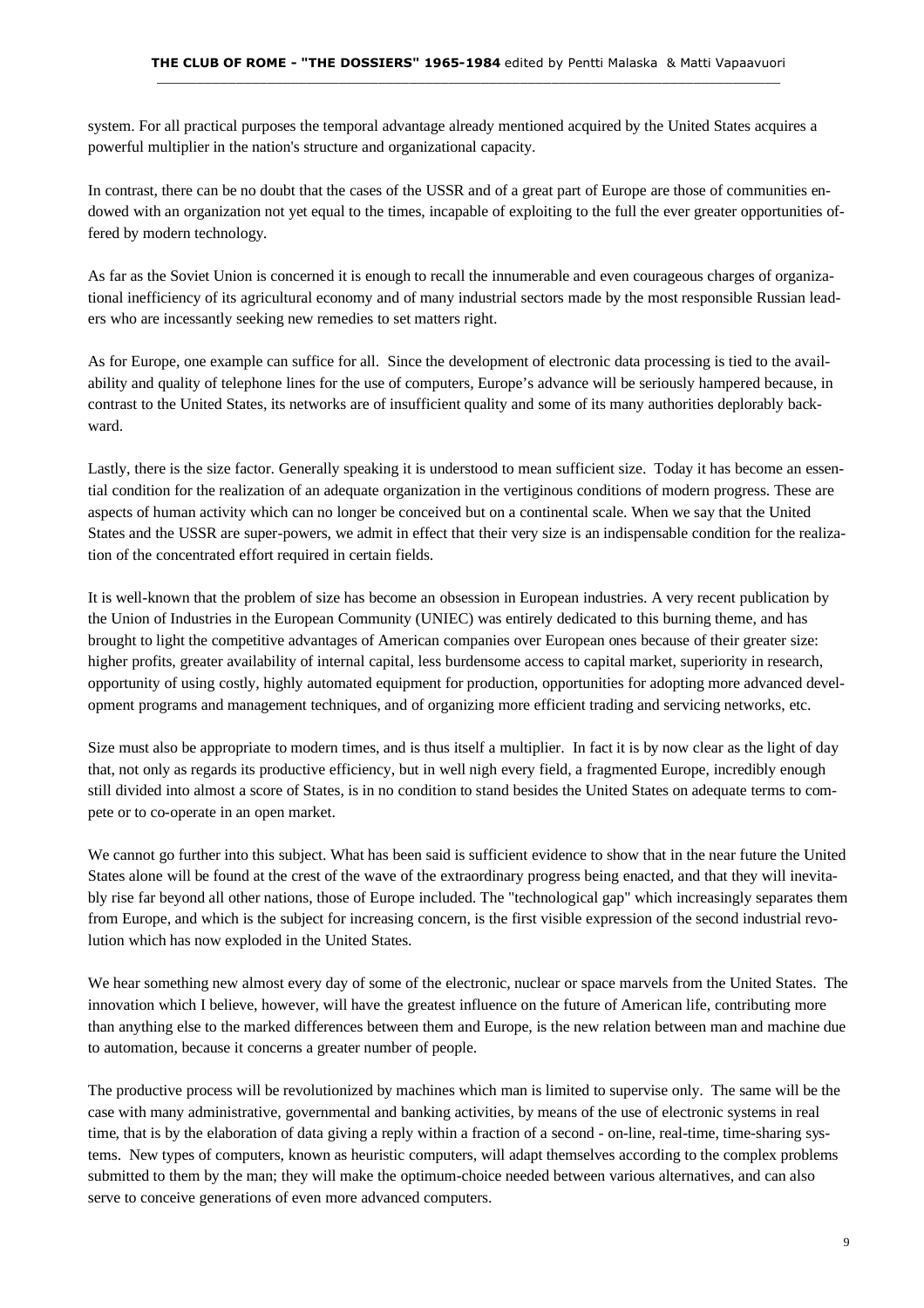We must not be surprised if in this context one talks of "artificial intelligence", or that it is anticipated that by 1970 in the United States telephonic traffic for the transmission of data between machines exceeds that by viva voce, that is between persons.

The creation of a close interdependence between man and the machine will change him no less than it is changing machines, which before very long will bear little resemblance to those of today. It will profoundly affect not only his way of working but also his socio-cultural environment, his relations with others, his view of himself, his philosophy of life. Part of the education of machine-age man, in particular his technical knowledge, will be imparted by means of programmed instruction, by teaching machines. The new forms of "potted instruction" and recycling programs will make it possible to continue his education throughout his life. His libraries will be made up of texts recorded on magnetic tape and available everywhere; it will be enough for him to ask the right machine in code for it to project the picture, no doubt, on a screen.

His spare time will continue to increase. Will this be an advantage in that it will facilitate the development of his human personality? Or will it rather be an attack on what he has hitherto been accustomed to consider his cardinal virtue, work? In any case his community will become increasingly wealthy. The progress of the machine will thus create new problems which other machines may have to be employed to resolve.

In conclusion, I am convinced that the American community will know how to absorb and utilize such a tremendous technological impact, solid and vital as collective discipline is, anchored to a number of basic principles from which it knows how to derive ever new strength; but as I have already said, the impact will be such as to bring about a break with the present - there will be sharp change in the kind of living making for a new type of society.

And then - just as it is difficult today an understanding between peoples having an industrialized civilization and those with a pre-industrial civilization - the dialogue between the United States and Europe will also become difficult, and the two continents will move further apart psychologically from one another; this because in spite of centuries of common background, a real mutation will arise between them.

In any case, assuming that this vision of a not distant future corresponds to reality, we must conclude that the history of man has entered a quite unprecedented explosive phase. If this theory is right, human society can be compared to a microcosm subject to forces similar to those which act on the expanding universe. It also follows that, unless adequate opposing forces are set to work, fragments of human society will become detached and the distance between them will continue to grow more and more.

5. This, as I see it, is the challenge with which the 70s face us. It is a challenge to our ability to understand where we are and where we are going. The question that must be set is that already indicated: are we capable of controlling our future, of parrying the threat that the world, even though becoming very small, literally falls to pieces?

In the third part of this talk I shall venture to develop some of my views. It is to be understood that these are entirely personal ideas.

I believe that the highest quality that modern man must possess, especially when vested with high responsibilities, whether scientific, political or productive, is the capacity of synthesis. Indeed, the environment in which we live is becoming increasingly complex, the amount of our knowledge is growing dizzily (the quasi-law of redoubling every ten years). If we don't know how to size up our position, if we become slaves of our machines, if we do not succeed in ordering our ideas and our accomplishments, everything we have created will amount to a useless wealth, even a danger.

Techno-scientific progress itself, like the processes of living organisms, needs a regulator. Up to now a military stimulus (national defence or war preparedness) has acted as regulator, but since it contains an abnormal gene it has brought the whole system to the verge of apocalyptic self-destruction.

So as not to lose control of the future, the first thing to be done is to find a substitute for this regulator which will furnish coherent development, conceived of in terms of modern man, this complex being that, from a spiritual and rational crea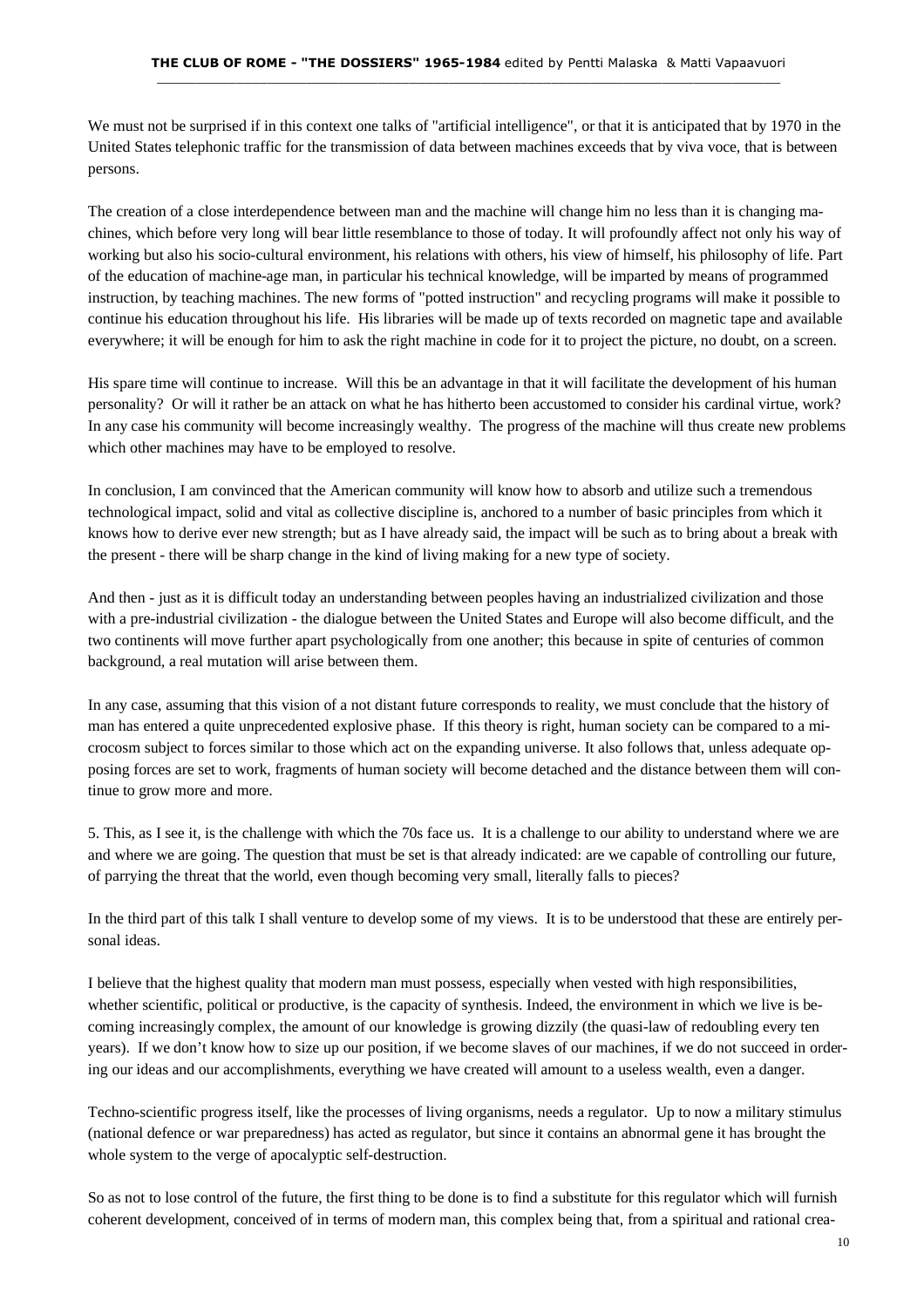ture, has also become an economic subject. In other words the technological revolution must be guided in the attack on the real problems of the next decade: survival in the nuclear age, that is "pacem in terris", overpopulation, hunger in large parts of the world, education in the broadest sense, justice in liberty, better circulation and distribution of wealth produced inclusive of the technological patrimony itself, that is well-being.

This substitution is at the same time the prerequisite and consequence of a longer term global political approach, necessary for leading intelligently human activities during the seventies.

The responsibility for defining it obviously falls on the most developed nations. It is a responsibility of world leadership which calls for establishing in the stride of history an overall strategy for the defence and promotion of fundamental common interests.

In adopting this guiding philosophy I believe that the principal objective of a global policy by civilized nations must be that of enlarging and consolidating the area of prosperity, which exists today in the world. I employ the word prosperity not because wealth is the greater blessing, even if it is difficult that immaterial values prosper under poverty, but because we are accustomed to measuring it. By increase in prosperity must therefore be understood not only the increase in individual income but also the raising of the level of life in all its aspects, a complex operation requiring human sympathy, great educational efforts and technical intervention, no less than financial resources. To accomplish such a vast design, as is that of extending in decade prosperity to other regional of the world, the leadership of the United States is paramount, but the full participation of Europe is indispensable. Therefore the attainment of an advanced degree of European unity constitutes an absolute prerequisite.

Europe remains the focal point of the world. This is not only because it holds the central place in the distribution of the land masses, but because it is virtually impossible for it to be supplanted in its role as a link between the America which lives in the future and those regions which live partly in the past.

Over the many centuries of give and take with the rest of the world, Europe has accumulated a mass of instructive errors and incomparable experiences. Under Labour, Socialist or Christian leadership today it demonstrates a singular social awareness. Since the last war it has launched important experiments in public sector promotion of economic development, state participation in productive activities and national planning. France, cultural leader and in the vanguard in such ideas, has charged the so called "1985 Group" to study in the light of facts bearing on the future the conditions which will apply in that period, so as to clarify the orientation of intermediate plans.

Consequently, the image of Europe is associated with the "idée-force" of planning, which in the seventies in one way or another will be one of the dominant elements in zones having a mixed economy. The question to be formulated therefore is whether there will be sufficient unification of Europe in time.

Not even the reverses of January '63 and June '65 can justify a negative reply. In the days of Telstar it is not possible that schemes dating from the Congress of Vienna should prevail in the end. History cannot stand still. The consolidation of Europe has reached the point of no return. Indeed, the prospects of a unified European market, with a development potential even greater than that of North America, constitutes such a strong attraction for innumerable private and collective interests that it cannot be long opposed.

The time lost has, it is true, caused very serious damage, but it is not irreparable. In a situation as mature as that of Europe today, it will only need some wise constructive steps to be adopted for there to be a chain reaction leading to unity.

In effect, I believe that by the end of this decade we shall be able to count on a nucleus of a united Europe which will permit it to participate actively in the development of a global policy: whether such a Europe will initially be made up of six, or six plus seven, or even ten or twelve countries is of only temporary importance and is not fundamental.

Taking these premises as a starting point, there are, as I see it, three principal lines of action to be developed for the attainment of the strategic objectives of the '70s.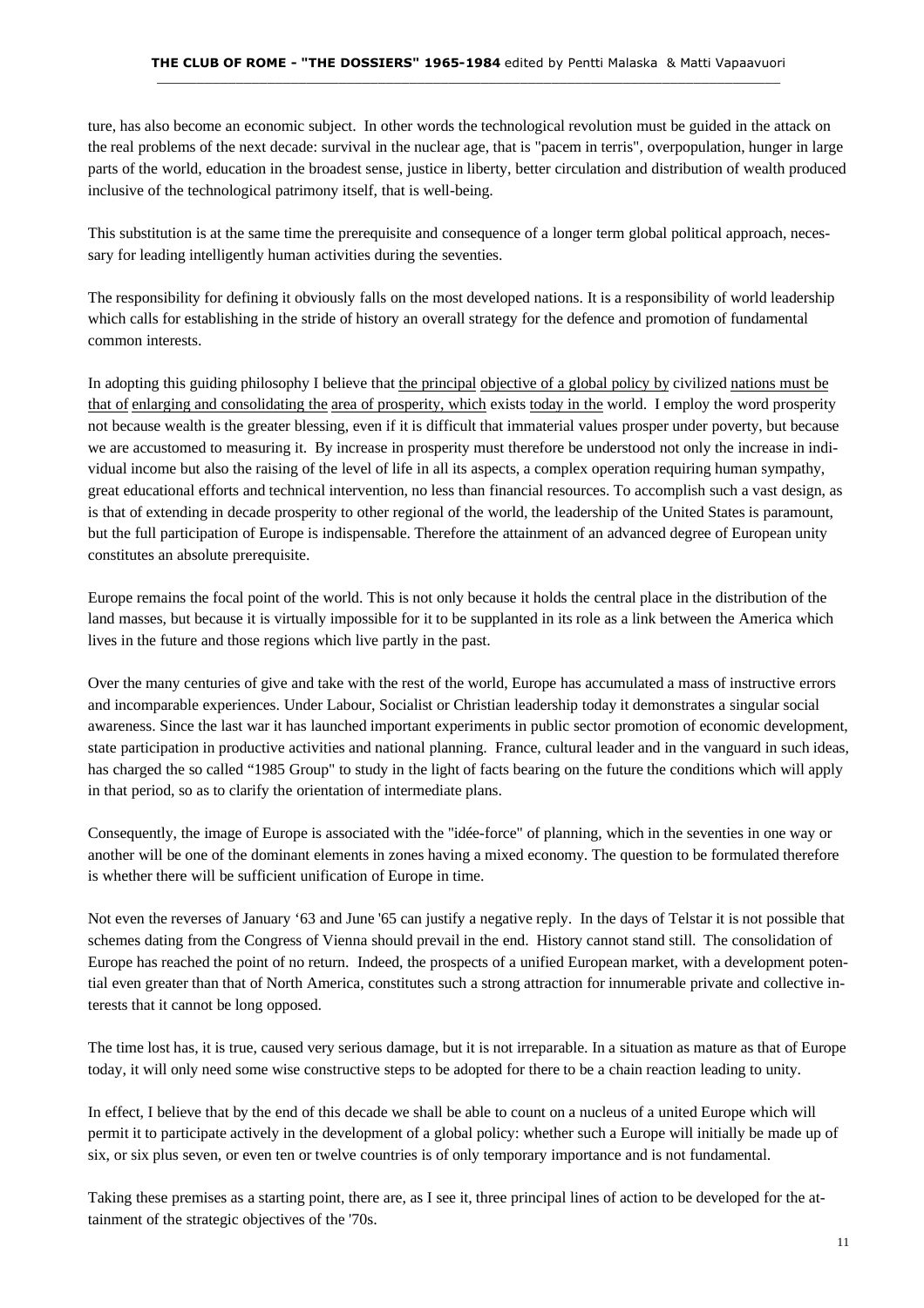In a global plan leading to development and well-being in the next decade, the fundamental action to be given effect concerns the reinforcement of relations between the United States and Europe. Since the argument is controversial, I shall do my best to clarify it as briefly as possible. I shall then indicate the two complementary lines of action which concern the Soviet zone and that of Latin America.

Above all it is necessary to employ every means to present the technological and psychological gap developing between the United States and Europe from assuming impossible proportions. It is difficult to imagine what the very serious consequence would be if such a fracture were to become permanent, but it seems highly likely to me that the United States would end up by being entrenched in friendless isolation, and that the rest of the world would be induced to consider them entirely alien; each would then follow different ways. It would then be difficult indeed that the forces for destruction should not prevail in human Society.

Therefore, according to my views, the milestone of global plan remains the North Atlantic partnership, tied to European unity. It is the only solution that can ensure a continuous flow of technology and of organizational and productive experiences between the two areas, such as to maintain their respective levels in reasonable equilibrium, and furthermore create, by way of the exchange of goods, capital and men, interests which will act as a bulwark against any recessive tendency; and lastly, permit over time the fusion of the communities on both shores of the Atlantic.

In speaking of "partnership" one must refer to the man who has done most to inspire modern young people, John Fitzgerald Kennedy. In his memorable speech of 4 July 1962 at Philadelphia, he said: "We believe that a united Europe will be capable of playing a greater role in the common defence, of responding more generously to the needs of poorer nations, of joining with the United States and others in lowering trade barriers, resolving problems of currency and commodities, and developing co-ordinated policies in all other economic, diplomatic and political areas. We see in such a Europe a partner with whom we could deal on a basis of full equality in all the great and burdensome tasks of building and defending a community of free nations."

In spite of the great Babel of tongues which has followed, favouring the predominance of the contingent over the permanent, the particular over the general, I hold that this message has not been lost by the wayside. It's meaning - first European unity, then Atlantic interdependence - stands, even if the time taken for European unity is protracted, even if, as a consequence, it is essential in the meantime to tighten the bonds between each European nation and the United States.

The essentiality of the picture and of the forces involved seems to me so evident as to make consideration of any other scheme of only ephemeral value.

In conclusion, although the way bristles with difficulties, and is beset with tribulations, the important thing is to be convinced of a double truth: that the objective is attainable, and that when we shall have a clearer vision of the affairs of the world it will be possible to attain it in a relatively small number of years.

As an industrial manager, when there is a problem, I believe in facing it and in trying to resolve it. If experience at company level can be significant, it teaches that, when the objective terms of the problem are confused, almost certainly one adopts mistaken solutions; but if on the contrary we have the terms clearly in our minds, it is relatively easy to take the right decisions. However, to move towards partnership it is necessary, in the meantime, that the United States do not set out as the principal national objective the egocentric one of creating the "great Society", which would carry them too far forward; and that the most modern and open of European forces have the better of the residual nationalisms, which act as a brake on Europe. It is necessary that the latter be organized in a European sense over and above internal frontiers, at the level of industry, of organs of public opinion and of political parties, until such time as it also takes place at government level.

Once launched, the Euro-North American association will be in a position to unleash uncommon energy to direct it towards the fundamental objective of extending the area of prosperity to other zones on the complementary lines I have mentioned.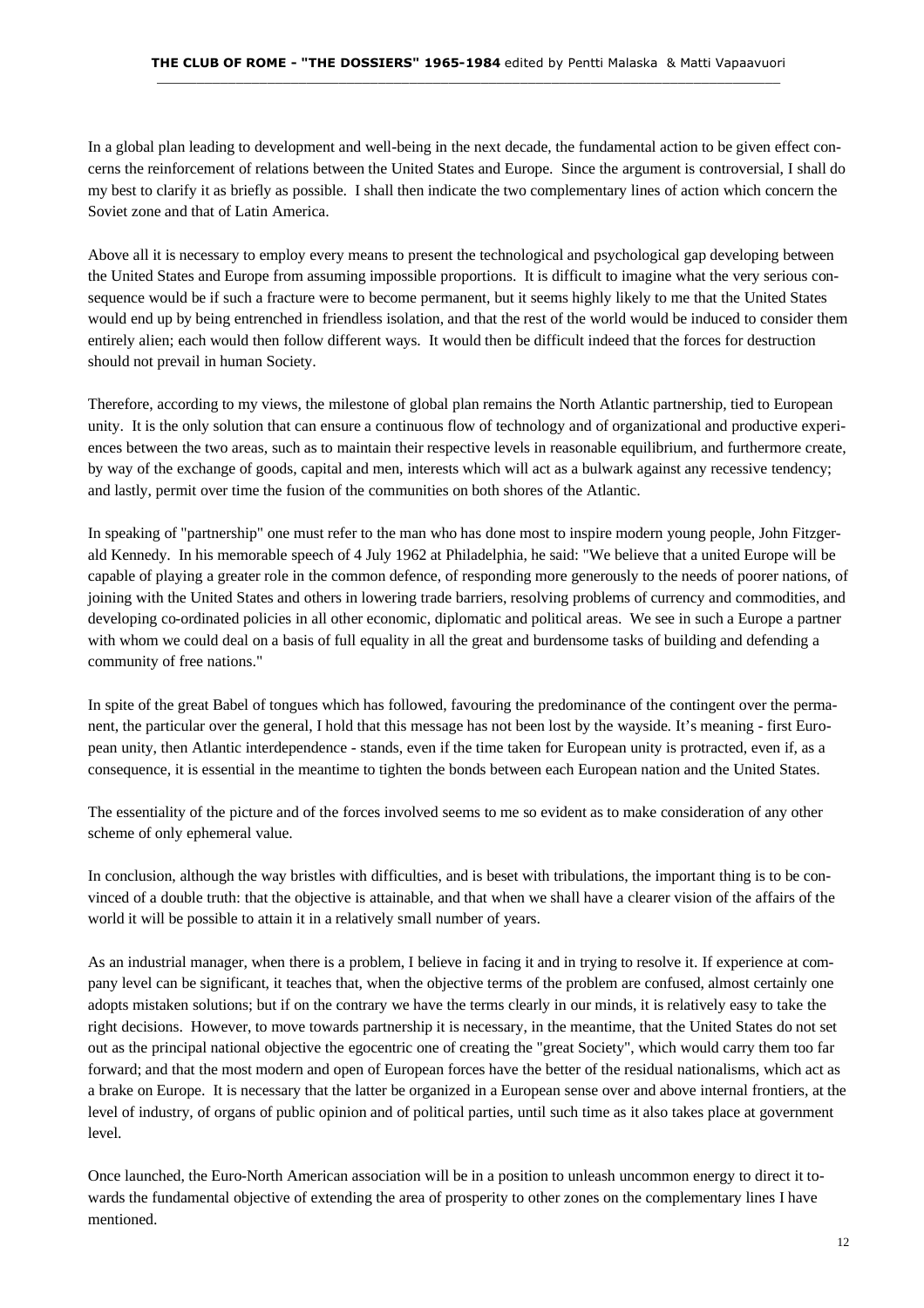Coming to these, I have no doubt that, in the frame of realistic policy, the areas to be interested in development and in coprosperity in the next decade are necessarily and only two: the Soviet area, comprising the USSR and Eastern Europe, and the Latin-American area.

The dialogue with them is not really so difficult, especially on the European side; not even with the USSR, so long as the internal political regime of each community is duly respected. The Political decisions seem more difficult, but perhaps they will be rather less so when it is understood that development on both sides is synonymous with the survival of each, and that within certain limits of disparity the implementation of aid so as to bring other peoples to our standard of wellbeing is commercially advantageous.

In so far as the Soviet area is concerned, simple coexistence with the West today is really too fragile and exposed to unforeseeable risks for us to be able to judge it sufficient. The road of co-operation must be followed. From the beginning of the '60s many strides have been made along this road. Even the highest moral authorities have begun to take up positions in this sense.

No community, remembering the terrible lesson of the '40s can be so obstinate in the defence of its own interests, of its conventional wisdom, of its own political philosophy as to refuse to follow this road the whole way, especially when it is obvious that today - in contrast to those times - any other alternative contains the mortal danger of atomic catastrophe for all, without distinction of colour, of creed or skin.

On this occasion we have no time even to rough out the argument on how a ten-year program of reciprocal co-operation should be developed with the Soviet bloc. I shall limit myself to pointing up two characteristic problems and the type of solution to be mulled over.

The first problem to be faced in the general interest - playing Mercury against Mars - concerns the increase in East-West trade which is today only about 2% of the world trade. The countries of the Soviet area appreciate that the prerequisite of their development is freer trade; but they also know that this comes into conflict with the rules of the present system of rigid planning and of bilateral trade agreements. Our headaches regarding international liquidity are as nothing compared with those of who is obliged to conduct his foreign trade practically on barter terms.

But for the countries of the Soviet area to attain the ability to export competitively their products in much greater quantities than at present - an indispensable condition for any sharp increase in Western exports - they must resolve a veritable avalanche of complicated problems which range from the quality and specifications of the products offered, to render them attractive to our sophisticated markets, to the need for greater autonomy in the processes of industrial production, from the study of modern marketing techniques, to the creation ex novo of commercial networks, from the adoption of multilateral exchange practices to the use of modern financial instruments.

This means a huge organizational revolution needing at least a decade and full co-operation from the West. In this interval - as the most perspicacious western managers are already aware - arrangements have got to be made, whereby purchases by the Soviet area in Europe and in the United States can be financed through co-ordinated programs of medium and long term credit on a scale adequate for three continents. The second problem also presupposes original solutions, because it concerns the very efficiency of the productive machine in the communist countries.

I have already referred to the agonizing reappraisal being made by their leaders in the sense that, in spite of the installation of a large number of new plants, they have to accept that their industrial economy as a whole, and even more their general administrative apparatus, are entirely inadequate for the requirements of modern organized society and call for profound reform.

Hence the forthcoming launching of great plans for modernization and mechanization in which the primary stimulus which over thirty years ago had as its slogan in the USSR "electrification", today will have that of cybernetics and auto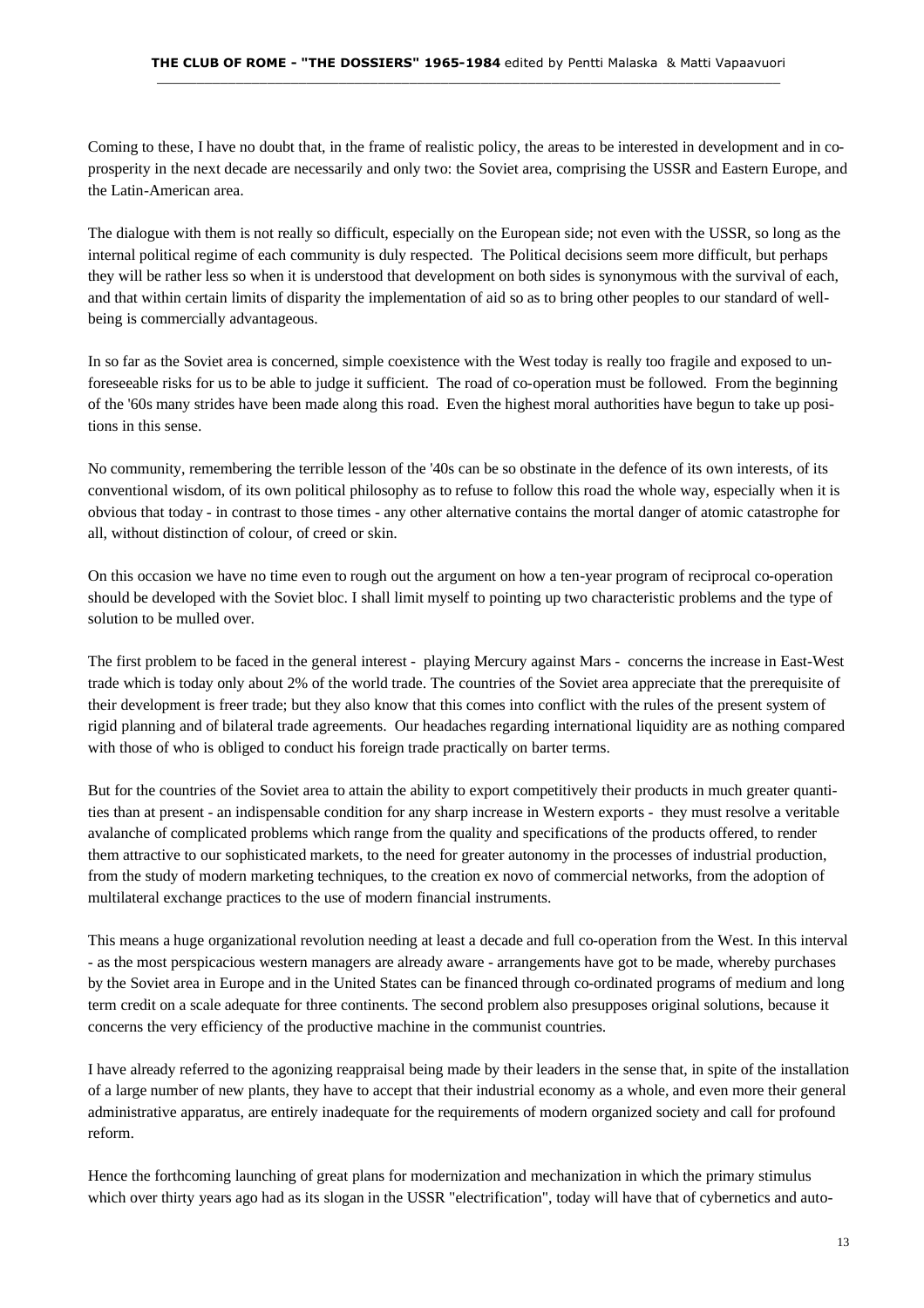mation. But even for these plans all out help is needed from the West: Europe could perhaps open the way, but in the end the inexhaustible organizational capacity of the United States will have to be brought in.

Think what an inspiring undertaking it would be to conceive of and put into effect such East-West co-operation which, besides meeting the deepest interests of its great protagonists, would undoubtedly change the destiny of mankind.

The direct outcome of a ten-year program of co-operation between the United States, Europe and the Soviet area will be disarmament. An initial concerted reduction in annual expenditure on weapons does not seem far off, but solid results can only be won when a constructive common policy has been settled, such as can only be a policy of development permitting, among other things, the gradual conversion of industries for war into industries for peace. The immediate consequence will be that a part of today's enormous expenditures on armaments - let us not forget that they total a good 120 billion dollars a year - could then be destined to the organization and consolidation of a much larger area of well-being, commencing with just that region - the Soviet area - which if pushed in other directions could with its weight and power profoundly disturb half the world.

Let us now pass on to the last line of strategic action, that concerning Latin America. I believe it is not difficult to explain the reasons which militate in favour of the absolute priority to be given in this setting to Latin America rather than to other developing regions. As far as I am concerned, for then years I have made a modest but indefatigable contribution to the clarification of the singular place held by Latin America for the future of the West, to the study and development of its resources, to the preparation of a co-ordinated policy between the United States and Europe in that continent. Today I am convinced that, if the area of well-being cannot be extended to Latin America in the near future, it will never be possible in other underdeveloped regions.

With this preface, one may recall ad abundantiam other objective reasons, too which support this thesis. There are various allied factors which favour Latin America, not met at present in other as yet underdeveloped regions, such as: size and geographical position, which facilitate external intervention; a cultural base homogeneous with that of the West; about 150 years of independence, which give it the advantage of several decades of experience in forms of self-government; a serious, popular support, in many countries, for the concept of government by the people; three nations, the largest, close to take-off point, and capable of acting as poles of dissemination; the regional structures, already mentioned, which constitute the web of a more highly evolved integrated system; the existence of a class of executives and civil servants, not in great numbers, but capable of increase without great difficulty; in a dual sector economy, a broad de facto experience of economic activities based on private initiative. Latin America - and no other underdeveloped region - can and must therefore be the test-bench for the practicability of bringing a whole continent within the area of well-being.

We all know that the operation, if well planned, cannot but be successful. We have a few years to plan it and the decade from 1970 to accomplish it. What is needed - I repeat - is a broad vision of the problems facing us, and the political will to face them. For Latin America, the prospects are not so very discouraging. Recent contacts at a high level have been very useful and could hasten appreciation of the situation on the part of the interested governments. But I should like to use the words of one of the most moving personalities of our times, Secretary General U Thant: "Since the dawn of history, the economic and social conditions of human life have been changing at an ever accelerating pace. The acceleration has now become so rapid that there is more change within a single life-time than in a long span of the past embracing centuries. We are running a race with time. The race cannot be won by governmental actions alone. It can be won with the active participation of millions of private individuals who can read the signs of our time."

6. Before closing this section, I wish to underline that Europe appears somewhat enlarged. It is not because of any nostalgic feeling for zones of influence that it has been drawn in this way. The reason is that, in my opinion, that is the natural extent of Europe in this age, since the Mediterranean cannot be considered extraneous and hence the peoples around its shores must be called upon to share in its development.

In this case, the line we must take most seriously is not that of thinking up the most suitable forms of association or integration; these will certainly be duly settled. It is rather that of convincing over time the peoples and governments con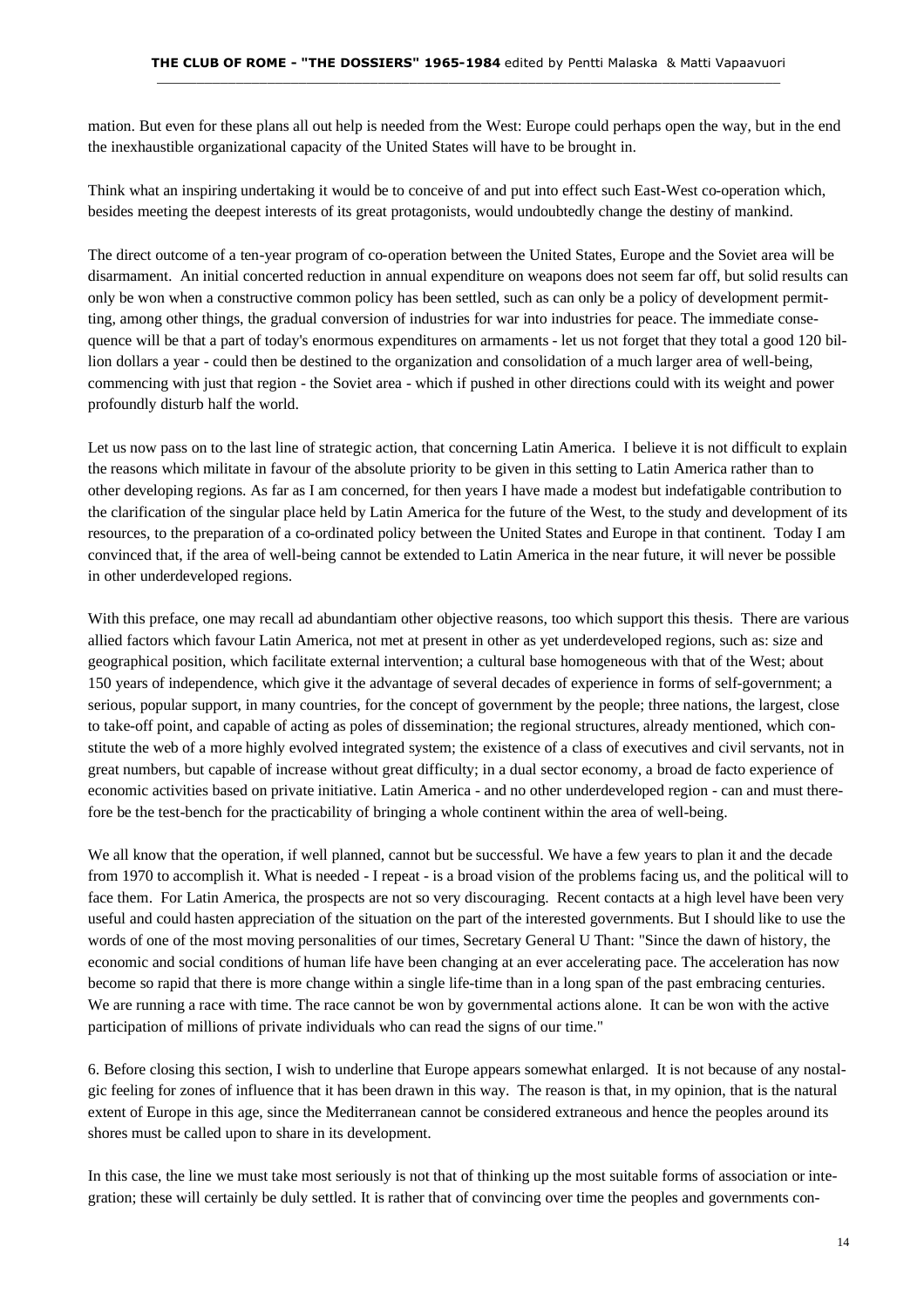cerned - perhaps no less those who must learn how to receive than those who must learn above all how to give - that what is involved is in the long run to the advantage of everyone.

Fortunately, the consolidation of Europe and its close relations with the United States will act as a powerful catalyser to these new ideas.

7. I have attempted to trace a picture of the world as it is today, to interpret its fluid dynamism if we do not plan for the future, and lastly to indicate the outlines of a general plan for the 170s which must be set off by the initiative of the moreadvanced peoples.

It may be observed that in this design there is no reference to Africa, Asia and China, more than half of mankind. I firmly believe - and that not solely for irrepressible demands of a moral kind - that now, as man has forced the secret of the atom and is applying himself to making other conquests of universal importance, the destiny of all countries is henceforth indivisible and that human society can no longer tolerate long periods of profound injustice and uncivilized differences. I also believe that the wealthy nations must in the future help much more than in the past those people more derelict than any other.

However, we should be culpable of unpardonable lack of realism if we were to imagine that by our aid, even if supplied in growing measure and better co-ordinated, they could change fundamentally their lot over the next ten or fifteen years, in the way we think will happen in Latin America.

It is known that if the total foreign aid added to domestic savings does not reach a certain "critical volume" over a sufficient period, there cannot be self-propulsion and the economy cannot maintain the level already attained. It would therefore be a serious error of global strategy not to have made in due time the right choice, to find ourselves thoroughly involved in their transformation into modern communities before they have sufficient human and material means for the purpose, a labour of Sysyphus that would prevent the completion of other objectives, of other useful stages.

The transformation of Afro-Asian communities in the modern sense is clearly an objective for a second period, and not for that less essential. The prerequisite for facing up to it - just as is European unity for the objectives for the '70s - will be the consolidation of a large area of prosperity from Siberia to Patagonia, from the Nile delta to Alaska. Since we are talking here of the greatest enterprise ever faced by mankind, preparations must be laid as never seen before; then indeed all the resources that can be made available by the areas of well-being must be mobilized.

This then is an objective for the 180s, when the gross product of the area of well-being that we have here imagined will be in the order of 3,000 billion dollars a year.

8. In the meantime we must satisfy ourselves with fixing the objectives to be attained in the '70s.Those outlined are already enough to raise the pulse. In putting them forward, I hope to have given a start to a discussion. To conclude, I wish to warn once more that we must have no illusions. Only by a general vision of the problems and by making a great effort to understand the enormous forces let loose around us, and only on the condition that peoples and governments, especially those vested with the greatest responsibilities, give proof of maturity and firmness, can we look fearlessly onward to the end of this second millennium.

It is a horizon very near to us now. For the most part our sons will be living then, and with them six or seven billion other human beings. Since only very few will spin through space as professional cosmonauts, everyone else will have to find some way to live together on this old planet, with much less incomprehension and intolerance than today.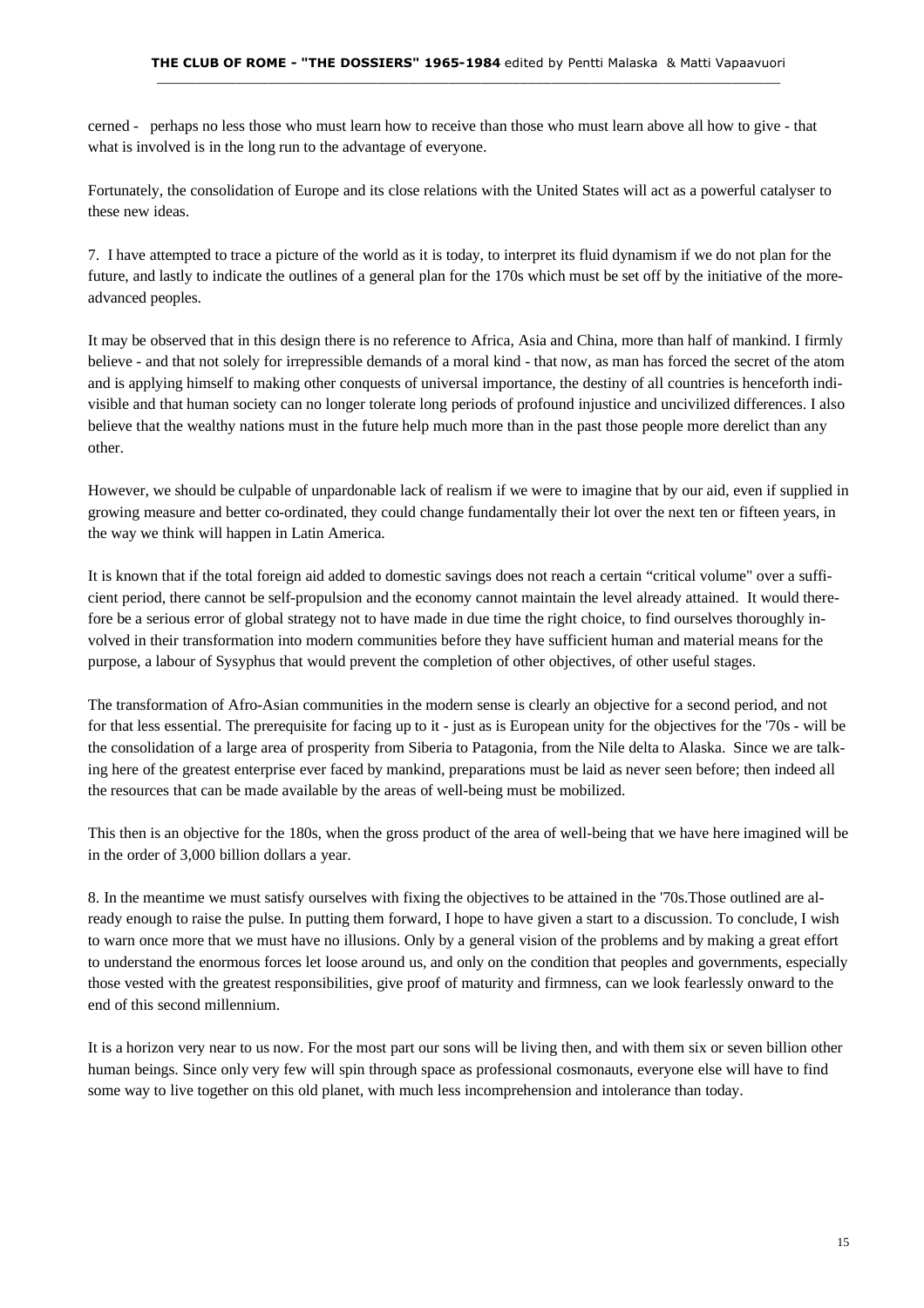

The acceleration curve of technical progress.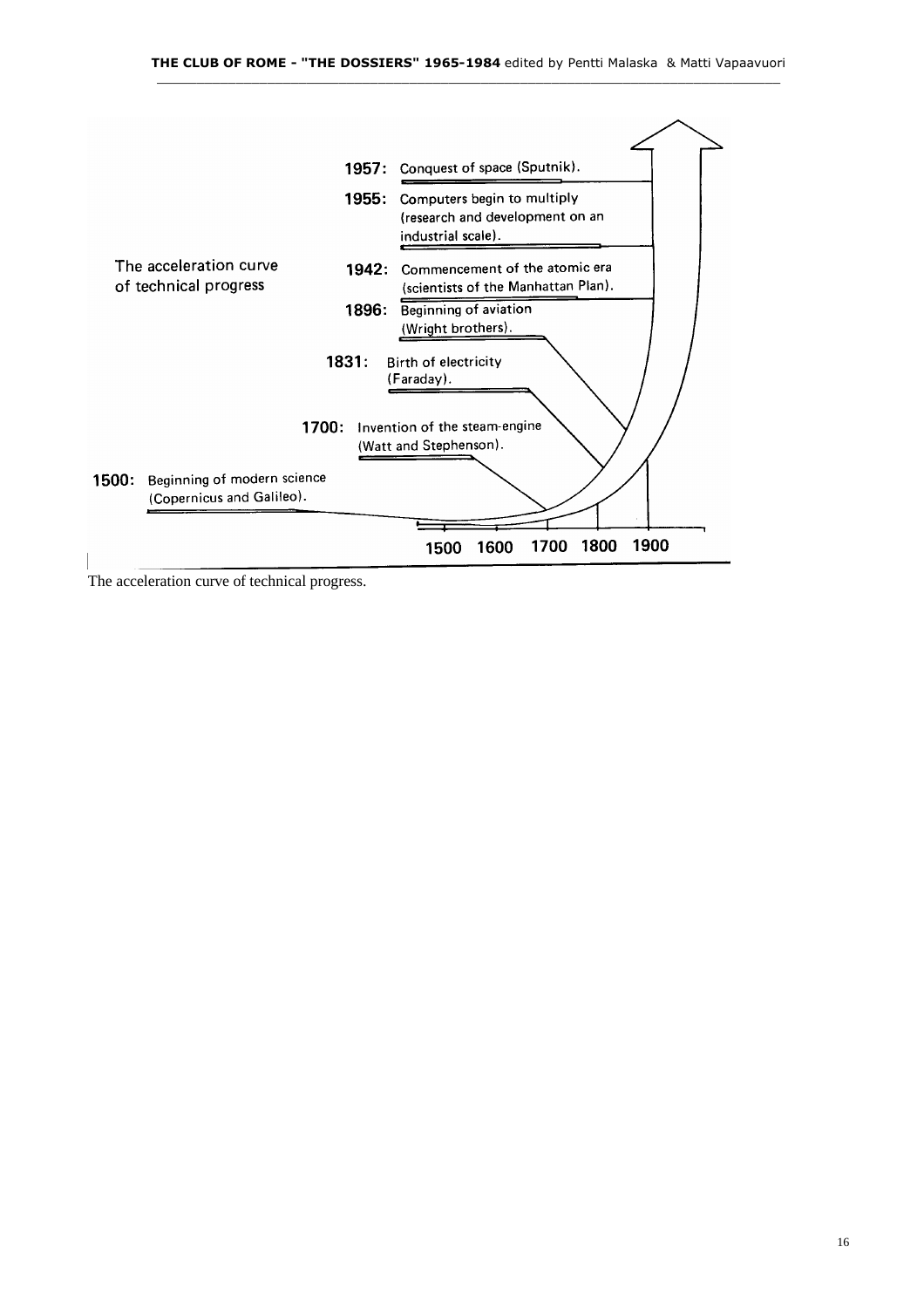#### **COMMENTARY TO THE LIMITS TO GROWTH**

The Executive Committee of the Club of Rome, 1972

In inviting the MIT team to undertake this investigation, we had two immediate objectives in mind. One was to gain insights into the limits of our world system and the constraints it puts on human numbers and activity. Nowadays, more than ever before, man tends toward continual, often accelerated, growth - of population, land occupancy, production, consumption, waste, etc. - blindly assuming that his environment will permit such expansion, that other groups will yield, or that science and technology will remove the obstacles. We wanted to explore the degree to which this attitude toward growth is compatible with the dimensions of our finite planet and with the fundamental needs of our emerging world society from the reduction of social and political tensions to improvement in the quality of life for all.

A second objective was to help identify and study the dominant elements, and their interactions, that influence the longterm behavior of world systems. Such knowledge, we believe, cannot be gathered by concentrating on national systems and short-run analyses, as is the current practice. The project was not intended as a piece of futurology. It was intended to be, and is, an analysis of current trends, of their influence on each other, and of their possible outcomes. Our goal was to provide warnings of potential world crisis if these trends are allowed to continue, and thus offer an opportunity to make changes in our political, economic, and social systems to ensure that these crises do not take place.

The report has served these purposes well. It represents a bold step toward a comprehensive and integrated analysis of the world situation, an approach that will now require years to refine, deepen, and extend. Nevertheless, this report is only a first step. The limits to growth it examines are only the known uppermost physical limits imposed by the finiteness of the world system. In reality, these limits are further reduced by political, social, and institutional constraints, by inequitable distribution of population and resources, and by our inability to manage very large intricate systems.

But the report serves further purposes. It advances tentative suggestions for the future state of the world and opens new perspectives for continual intellectual and practical endeavour to shape that future.

We have presented the findings of this report at two international meetings. Both were held in the summer of 1971, one in Moscow and the other in Rio de Janeiro. Although there were many questions and criticisms raised, there was no substantial disagreement with the perspectives described in this report. A preliminary draft of the report was also submitted to some forty individuals, most of them members of The Club of Rome, for their comments. It may be of interest to mention some of the main points of criticism:

1. Since models can accommodate only a limited number of variables, the interactions studied are only partial. It was pointed out that in a global model such as the one used in this study the degree of aggregation is necessarily high as well. Nevertheless, it was generally recognized that, with a simple world model, it is possible to examine the effect of a change in basic assumptions or to stimulate the effect of a change in policy to see how such changes influence the behavior of the system over time. Similar experimentation the real world would be lengthy, costly, and in man' cases impossible.

2. It was suggested that insufficient weight had been given to the possibilities of scientific and technological advances in solving certain problems, such as the development of foolproof contraceptive methods, the production of protein from fossil fuels, the generation or harnessing of virtually limitless energy (including pollution-free solar energy), and its subsequent use for synthesizing food from air and water and for extracting minerals from rocks. It was agreed, however, that such developments would probably come too late to avert demographic or environmental disaster. In any case they probably would only delay rather than avoid crisis, for the problematique consists of issues that require more than technical solutions.

3. Others felt that the possibility of discovering stocks of raw materials in areas as yet insufficiently explored was much greater than the model assumed. But, again, such discoveries would only postpone shortage rather than eliminate it. It

<sup>\*</sup> reprinted from the Limits to Growth, 1972, pp. 189-200 by permission of Dennis Meadows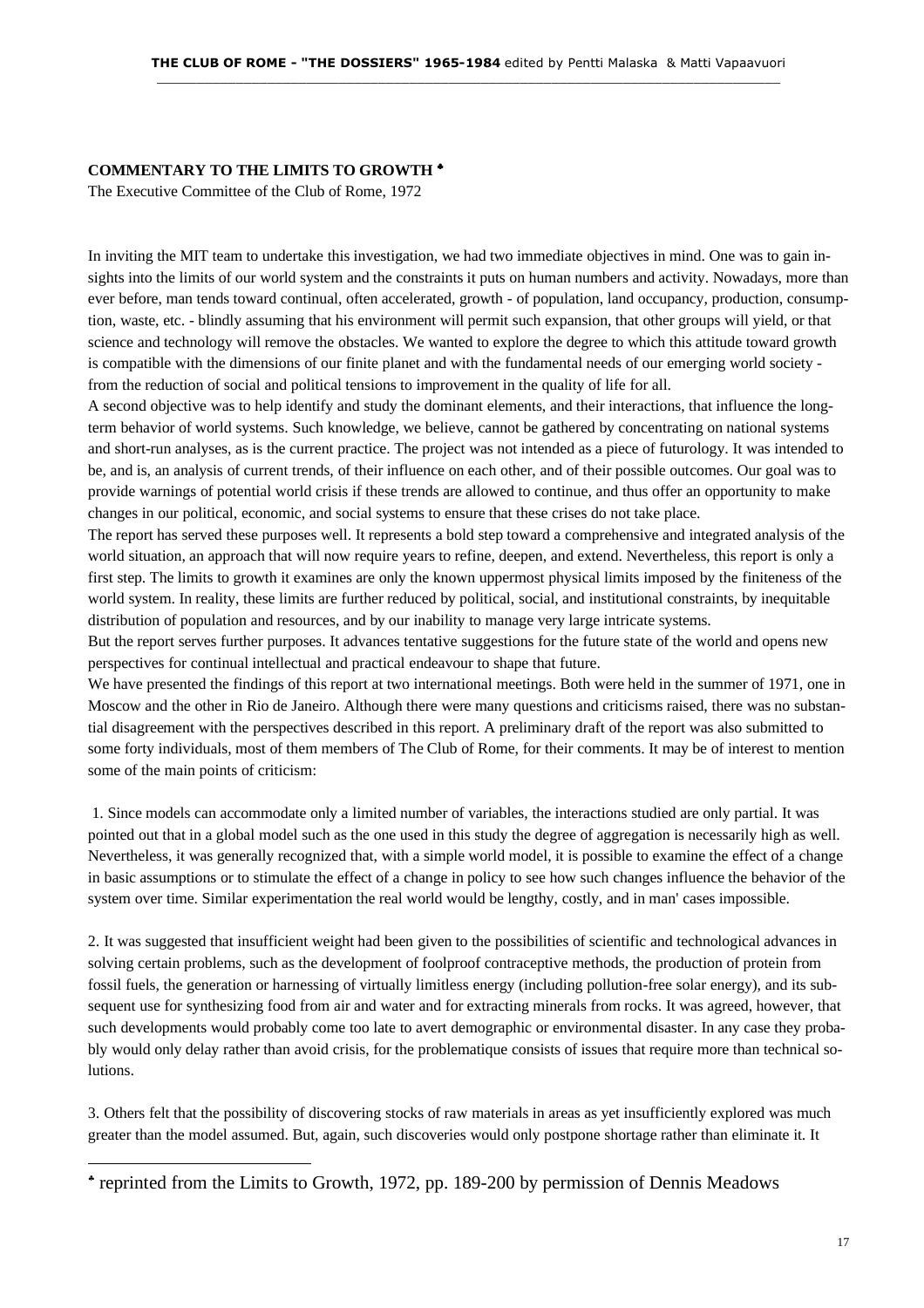must, however, be recognized that extension of resource availability by several decades might give man time to find remedies.

4. Some considered the model too "technocratic," observing that it did not include critical social factors, such as the effects of adoption of different value systems. The chairman of the Moscow meeting summed up this point when he said, "Man is no mere bio cybernetic device." This criticism is readily admitted. The present model considers man only in his material system because valid social elements simply could not be devised and introduced in this first effort. Yet, despite the model's material orientation, the conclusions of the study point to the need for fundamental change in the values of society.

Overall, a majority of those who read this report concurred with its position. Furthermore, it is clear that, if the arguments submitted in the report (even after making allowance for justifiable criticism) are considered valid in principle, their significance can hardly be overestimated.

Many reviewers shared our belief that the essential significance of the project lies in its global concept, for it is through knowledge of wholes that we gain understanding of components, and not vice versa. The report presents in straightforward form the alternatives confronting not one nation or people but all nations and all peoples, thereby compelling a reader to raise his sights to the dimensions of the world problematique. A drawback of this approach is of course that given the heterogeneity of world society, national political structures, and levels of development - the conclusions of the study, although valid for our planet as a whole, do not apply in detail to any particular country or region.

It is true that in practice events take place in the world sporadically at points of stress - not generally or simultaneously throughout the planet. So, even if the consequences anticipated by the model were, through human inertia and political difficulties, allowed to occur, they would no doubt appear first in a series of local crises and disasters.

But it is probably no less true that these crises would have repercussions worldwide and that many nations and people, by taking hasty remedial action or retreating into isolationism and attempting self-sufficiency, would but aggravate the conditions operating in the system as a whole. The interdependence of the various components of the world system would make such measures futile in the end. War, pestilence, a raw materials starvation of industrial economies, or a generalized economic decay would lead to contagious social disintegration.

Finally, the report was considered particularly valuable in pointing out the exponential nature of human growth within a closed system, a concept rarely mentioned or appreciated in practical politics in spite of its immense implications for the future of our finite planet. The MIT project gives a reasoned and systematic explanation of trends of which people are but dimly aware.

The pessimistic conclusions of the report have been and no doubt will continue to be a matter for debate. Many will believe that, in population growth, for instance, nature will take remedial action, and birth rates will decline before catastrophe threatens. Others may simply feel that the trends identified in the study are beyond human control; these people will wait for "something to turn up." Still others will hope that minor corrections in present policies will lead to a gradual and satisfactory readjustment and possibly to equilibrium. And a great many others are apt to put their trust in technology, with its supposed cornucopia of cure-all solutions.

We welcome and encourage this debate. It is important, in our opinion, to ascertain the true scale of the crisis confronting mankind and the levels of severity it is likely to reach during the next decades.

From the response to the draft report we distributed, we believe this book will cause a growing number of people throughout the world to ask themselves in earnest whether the momentum of present growth may not overshoot the carrying capacity of this planet - and to consider the chilling alternatives such an overshoot implies for ourselves, our children, and our grandchildren. How do we, the sponsors of this project, evaluate the report? We cannot speak definitively for all our colleagues in The Club of Rome, for there are differences of interest, emphasis, and judgment among them. But, despite the preliminary nature of the report, the limits of some of its data, and the inherent complexity of the world system it attempts to describe, we are convinced of the importance of its main conclusions. We believe that it contains a message of much deeper significance than a mere comparison of dimensions, a message relevant to all aspects of the present human predicament.

Although we can here express only our preliminary views, recognizing that they still require a great deal of reflection and ordering, we are in agreement on the following points:

1. We are convinced that realization of the quantitative restraints of the world environment and of the tragic consequences of an overshoot is essential to the initiation of new forms of thinking that will lead to a fundamental revision of human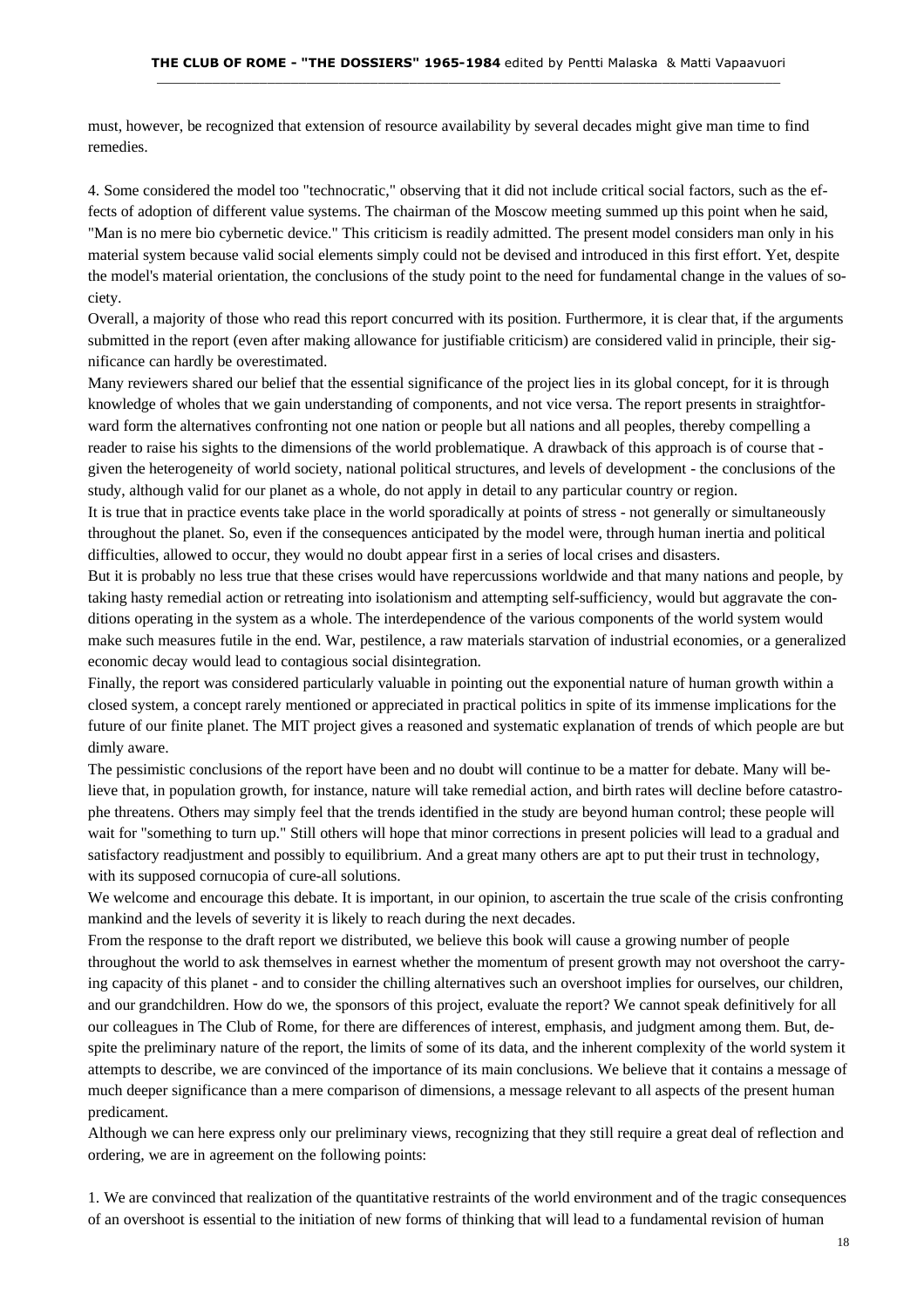behavior and, by implication, of the entire fabric of present-day society.

It is only now that, having begun to understand something of the interactions between demographic growth and economic growth, and having reached unprecedented levels in both, man is forced to take account of the limited dimensions of his planet and ceilings to his presence and activity on it. For the first time, it has become vital to inquire into the cost of 'unrestricted material growth and to consider alternatives to its continuation.

2. We are further convinced that demographic pressure in the world has already attained such a high level, and is moreover so unequally distributed, I this alone must compel mankind to seek a state of equilibrium on our planet.

Underpopulated areas still exist; but, considering the world as a whole, the critical point in population growth is approaching, if it has not already been reached. There is of course no unique optimum, long-term population level; rather, there are a series of balances between population levels, social a material standards, personal freedom, and other elements making up the quality of life. Given the finite and diminishing stock of non-renewable resources an the finite space of our globe, the principle must be generally accepted that growing numbers of people will eventually imply a lower standard of living - and a more complex problematique. On the other hand, no fundamental human value would be endangered by a levelling off of demographic growth.

3. We recognize that world equilibrium can become a reality only if the lot of the so-called developing countries is substantially improved, both in absolute terms and relative to the economically developed nations, and we affirm that this improvement can be achieved only through a global strategy.

Short of a world effort, today's already explosive gaps and inequalities will continue to grow larger. The outcome can only be disaster, whether due to the selfishness of individual countries, which continue to act purely in their own interests, or to a power struggle between the developing and developed nations. The world system is simply not ample enough, nor generous enough to accommodate much longer such egocentric and conflictive behavior by its inhabitants. The closer we come to the material limits to the planet, the more difficult this problem will be to tackle.

4. We affirm that the global issue of development is, however, so closely interlinked with other global issues that an overall strategy must be evolved to attack all major problems, including in particular those of man's relationship with his environment.

With world population doubling time a little more than 30 years, and decreasing, society will be hard put to meet the needs and expectations of so many more people in so short a period. We are likely to try to satisfy these demands by overexploiting our natural environment and further impairing the life- supporting capacity of the earth. Hence, on both sides of the man-environment equation, the situation will tend to worsen dangerously. We cannot expect technological solutions alone to get us out of this vicious circle. The strategy for dealing with the two key issues of development and environment must be conceived as a joint one.

5. We recognize that the complex world problematique is to a great extent composed of elements that cannot be expressed in measurable terms. Nevertheless, we believe that the predominantly quantitative approach used in this report is an indispensable tool for understanding the operation of the problematique. And we hope that such knowledge can lead to a mastery of its elements.

Although all major world issues are fundamentally linked, no method has yet been discovered to tackle the whole effectively. The approach we have adopted can be extremely useful in reformulating our thinking about the entire human predicament. It permits us to define the balances that must exist within human society, and between human society and its habitat, and to perceive the consequences that may ensue when such balances are disrupted.

6. We are unanimously convinced that rapid, radical redressment of the present unbalanced and dangerously deteriorating world situation is the primary task facing humanity.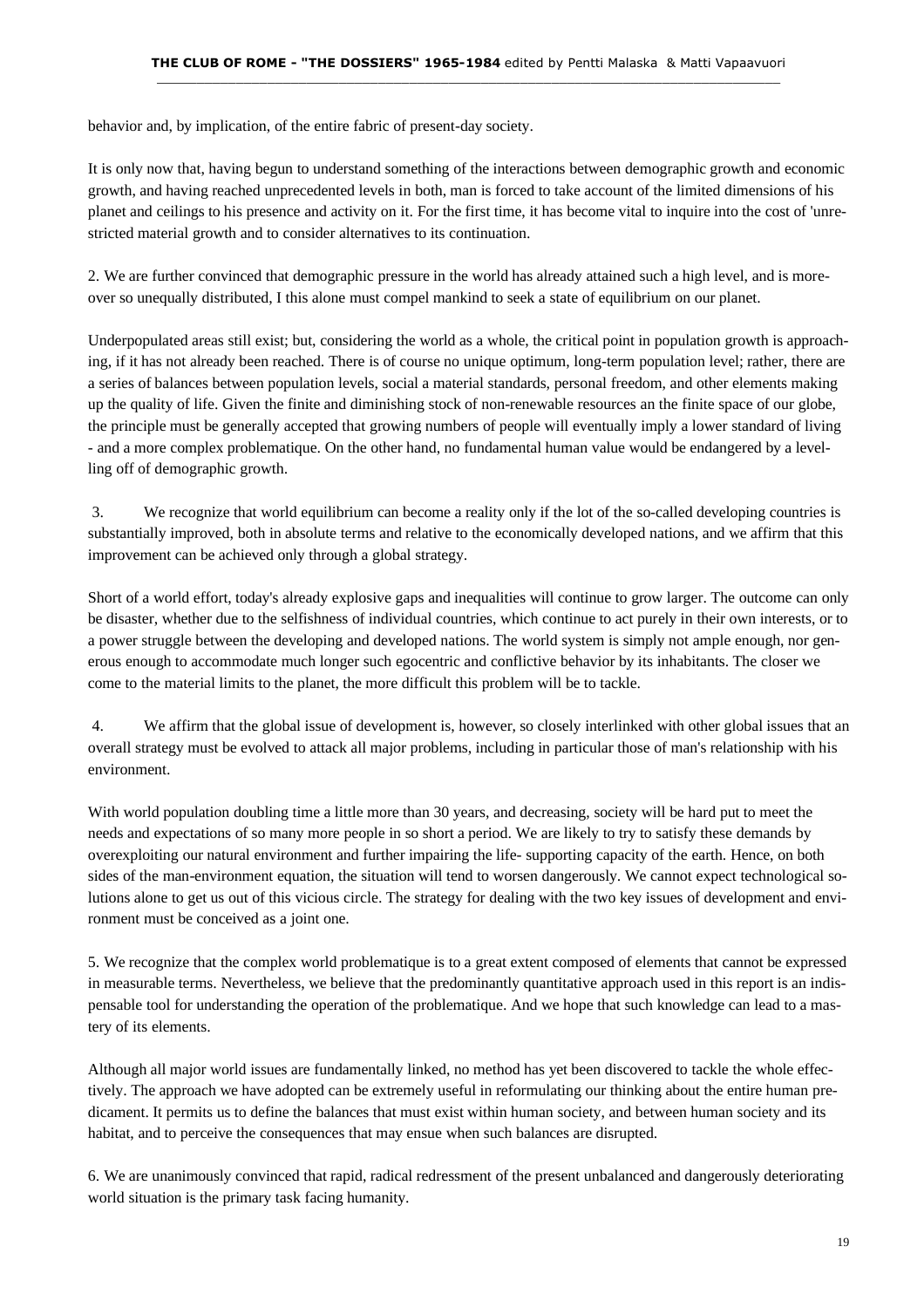Our present situation is so complex and is so much a reflection of man's multiple activities, however, that no combination of purely technical, economic, or legal measures and devices can bring substantial improvement. Entirely new approaches are required to redirect society toward goals of equilibrium rather than growth. Such reorganization will involve a supreme effort of understanding, imagination, and political and moral resolve. We believe that the effort is feasible and we hope that this publication will help to mobilize forces to make it possible.

7. This supreme effort is a challenge for our generation, it cannot be passed on to the next. The effort must be resolutely undertaken without delay, and significant redirection must be achieved during this decade.

Although the effort may initially focus on the implications of growth, particularly of population growth, the totality of the world problematique will soon have to be addressed. We believe in fact that the need will quickly become evident for social innovation to match technical change, for radical reform of institutions and political processes at all levels, including the highest, that of world polity. We are confident that our generation will accept this challenge if we understand the tragic consequences that inaction may bring.

8. We have no doubt that if mankind is to embark on a new course, concerted international measures and joint long-term planning will be necessary on a scale and scope without precedent.

Such an effort calls for joint endeavor by all peoples, whatever their culture, economic system, or level of development. But the major responsibility must rest with the more developed nations, not because they have more vision or humanity, but because, having propagated the growth syndrome, they are still at the fountainhead of the progress that sustains it. As greater insights into the condition and workings of the world system are developed, these nations will come to realize that, in a world that fundamentally needs stability, their high plateaus of development can be justified or tolerated only if they serve not as springboards to reach even higher, but as staging areas from which to organize more equitable distribution of wealth and income worldwide.

9. We unequivocally support the contention that a brake imposed on world demographic and economic growth spirals must not lead to a freezing of the *status quo* of economic development of the world's nations. If such a proposal were advanced by the rich nations, it would be taken as a final act of neo-colonialism. The achievement of a harmonious state of global economic, social, and ecological equilibrium must be a joint venture based on joint conviction, with benefits for all. The greatest leadership will be demanded from the economically developed countries, for the first step toward such a goal would be for them to encourage a deceleration in the growth of their own material output while, at the same time, assisting the developing nations in their efforts to advance their economies more rapidly.

10. We affirm finally that any deliberate attempt to reach a rational and enduring state of equilibrium by planned measures, rather than by chance or catastrophe, must ultimately be founded on a basic change of values and goals at individual, national, and world levels.

This change is perhaps already in the air, however faintly. But our tradition, education, current activities, and interests will make the transformation embattled and slow. Only real comprehension of the human condition at this turning point in history can provide sufficient motivation for people to accept the individual sacrifices and the changes in political and economic power structures required -to reach an equilibrium state.

The question remains of course whether the world situation is in fact as serious as this book, and our comments, would indicate. We firmly believe that the warnings this book contains are amply justified, and that the aims and actions of our present civilization can only aggravate the problems of tomorrow. But we would be only too happy if our tentative assessments should prove too gloomy.

In any event, our posture is one of very grave concern, but not of despair. The report describes an alternative to unchecked and disastrous growth and puts forward some thoughts on the policy changes that could produce a stable equilibrium for mankind. The report indicates that it may be within our reach to *provide* reasonably large populations with a good material life plus opportunities for limitless individual and social development. We are in substantial agreement with that view, although we are realistic enough not to be carried away by purely scientific or ethical speculations.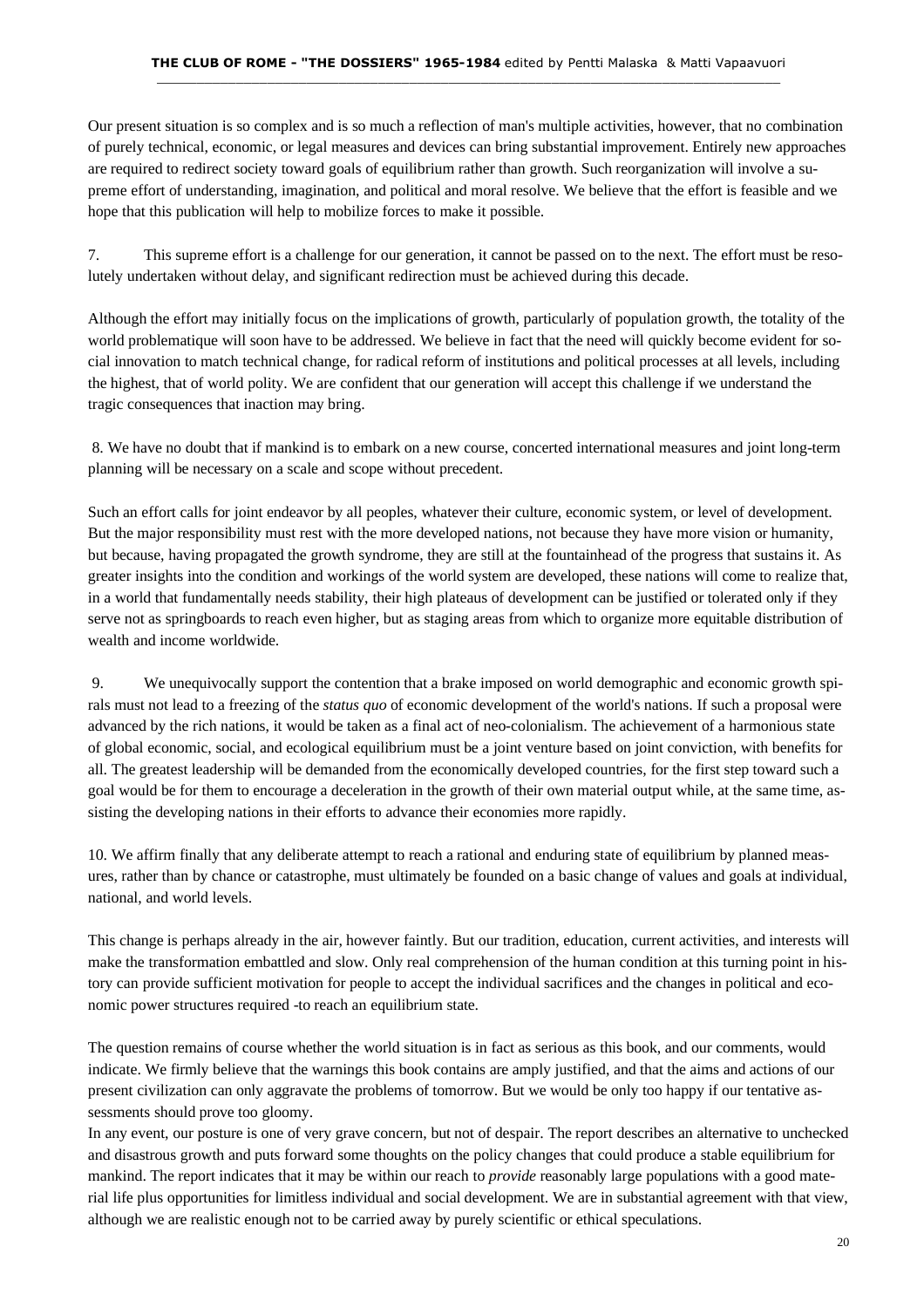The concept of a society in a steady state of economic and ecological equilibrium may appear easy to grasp, although the reality is as distant from our experience as to require a Copernican revolution of the mind. Translating the idea into deed, though, is a task filled with overwhelming difficulties and complexities. We can talk seriously about where to start only when the message of *The Limits to Growth*, and its sense of extreme urgency, is accepted by a large body of scientific, political, and popular opinion in many countries. The transition in any case is likely to be painful, and it will make extreme demands on human ingenuity and determination. As we have mentioned, only the conviction that there is no other avenue to survival can liberate the moral, intellectual, and creative forces required to initiate this unprecedented human undertaking.

But we wish to underscore the challenge rather than the difficulty of mapping out the road to a stable state society. We believe that an unexpectedly large number of men and women of all ages and conditions will readily respond to the challenge and will be eager to discuss not *if* but *how* we can create this new future.

The Club of Rome plans to support such activity in many ways. The substantive research begun at MIT on world dynamics will be continued both at MIT and through studies conducted in Europe, Canada, Latin America, the Soviet Union, and Japan. And, since intellectual enlightenment is without effect if it is not also political, The Club of Rome also will encourage the creation of a world forum where statesmen, policymakers, and scientists can discuss the dangers and hopes for the future global system without the constraints of formal intergovernmental negotiation.

The last thought we wish to offer is that man must explore himself- his goals and values - as much as the world he seeks to change. The dedication to both tasks must be unending. The crux of the matter is not only whether the human species will survive, but even more whether it can survive without falling into a state of worthless existence.

The Executive Committee of The Club of Rome ALEXANDER KING SABURO OKITA AURELIO PECCEI EDUARD PESTEL HUGO THIEMANN CARROLL WILSON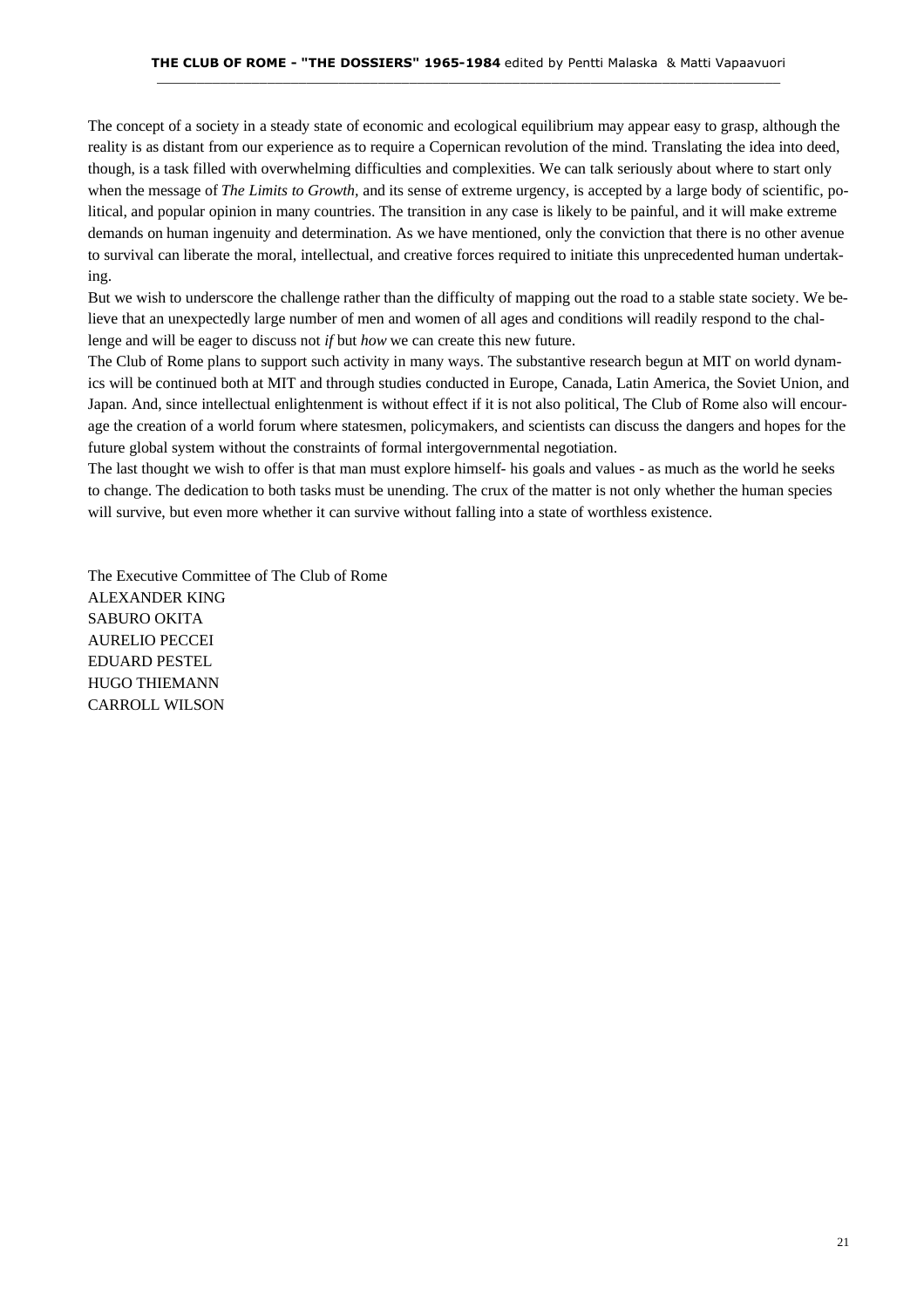#### **THE CLUB OF ROME - THE NEW THRESHOLD**

The Executive Committee of The Club of Rome, 1973

The purpose of this note is to recapitulate the concern and convictions of the members of the Club with regard to the present state of world society, to assess the position reached by our initial efforts, to discuss the strengths and weaknesses inherent in the nature and concept of the Club and to enumerate some of the problem areas, which we feel demand urgent investigation.

# **The Predicament of Mankind**

The initial impulse of the Club was a common concern regarding the deep crisis faced by humanity - a crisis which we feel is different in kind from those of the past and which the societies of today are ill-equipped to face with their present attitudes, values, policies and institutions. Men everywhere are perplexed by a range of elusive problems - deterioration of the environment, the crisis of institutions, bureaucratisation, uncontrolled urban spread, insecurity of employment and loss of satisfaction in work, the alienation of youth, questioning of the values of society, violence and disregard of law and order, educational irrelevance, inflation and monetary disruption in the face of material prosperity, the unabridged gap between rich and poor within and between nations - to mention only a few.

These difficulties appear to be world-wide symptoms of a general but as yet little understood malaise. It is this cluster of intertwined problems which we term **the Problematique**. Their interactions have become so basic and are so critical that it is ever more difficult to isolate from the tangle of the problematique single major issues and to deal with them separately. To attempt to do so only seems to increase the difficulties in other and often unsuspected parts of the mass.

For the same reason no nation, not even the biggest, can hope to solve all its own problems since these involve other nations and interact with the global system as a whole. Interdependence is not, however, restricted to the political context; it also regards to energy resources, food and industrial raw materials, markets for products, transfer of new technology, even the explosion of violence. Beyond these material concerns, the problematique is all-pervasive, because human aspirations can no longer be bounded by a particular environment of culture. What we term **the Predicament of Mankind** is our own limited perception of many individual symptoms of a profound illness of society for which we are unable to prescribe an effective remedy in the absence of a reliable diagnosis.

#### **The Club of Rome and Its Functions**

The Club of Rome, an informal association of some eighty-five individuals in more than thirty countries, crystallised around a mutual concern with the problematique and the need to delineate it and understand its nature. The totality of the membership meets only occasionally, on average once a year, but most of the individual members are in frequent contact with their colleagues. The Club emerged, somewhat hesitantly, at the end of an exploratory meeting held at the Academia dei Lincei in Rome in 1968. Most of the (then very few) members met again in Vienna in 1969 at the invitation of the Austrian Chancellor, while the full membership was convened to a meeting in Bern, Switzerland in 1970 as quests of the Swiss Confederation and in Montebello, Quebec in 1971 as the quests of Canada. A full meeting of the Club took place at Jouy-en-Josas near Paris in January 1973, made possible by French industry, while a further meeting will be held in Tokyo in October 1973, preceded by a Technical Seminar, both supported by the Japanese members of the Club.

Chartered under the laws of Switzerland, with a membership at present limited to 100, the work of the Club is carried out by an Executive Committee, whose membership is at present: Frits Böttcher, The Netherlands; Alexander King, OECD, Paris; Saburo Okita, Japan; Aurelio Peccei, Italy; Eduard Pestel, Federal Republic of Germany; Hugo Thiemann, Switzerland; Victor Urquidi, Mexico; Carroll Wilson, United States of America.

As an informal association, with a minimum secretariat and without any staff or formal budget, the functions of the Club were conceived as essentially catalytic. It has the following main objectives:

to stimulate research and encourage the development of methods to elucidate and delineate the elements and interactions within the problematique, to understand better the workings of the world as a finite system and to suggest alternative options for meeting critical needs;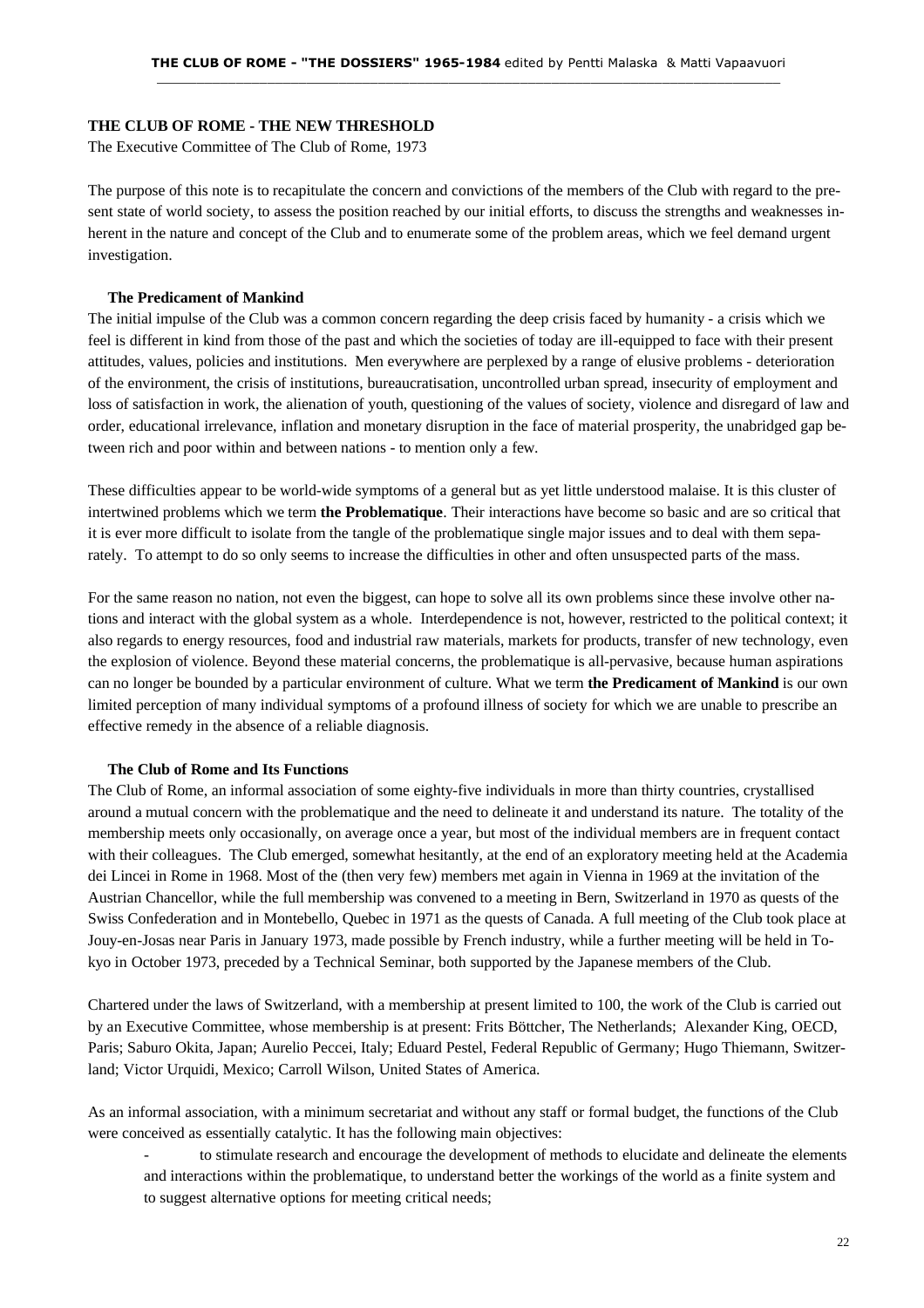- to provoke a dialogue with political decision-makers, industrialists, academics and many groups in many places, to arouse appreciation of the nature of the crisis and the need to consider new policies, attitudes and courses of action to ensure the continuity of mankind and to cultivate a new humanism conducive to world peace, social justice and individual self-fulfilment.

#### **The Initial Phase**

After an initial period of intense discussion among the few, original members of the Club, it was agreed that concern with the world problematique was its central feature. A series of conversations was therefore begun with political and intellectual leaders in many parts of the world, but very soon it was realised that policy and institutional change could only result from a more precise understanding of its nature and interactions. It was decided to attempt, by any appropriate methods which might exist or be developed, to quantify the scale and time dimensions of the world problematique and seek to identify the needs for revision of values and institutions which govern man's capability to adapt to change. It was understood that this would entail extensive research effort in what is virtually a new and unexplored field.

After prolonged search for methodology which would embody both the scale and time dimensions of the world problematique, it was decided to invite the Systems Dynamics Group at the Massachusetts Institute of Technology, under Professor Jay Forrester, to undertake the construction of a world dynamics model, and the Volkswagen Foundation of Germany agreed to provide the necessary financial support. An international team, led by Professor Dennis Meadows, was formed to carry out this work.

The findings of this first project are presented in a book, entitled The Limits to Growth, by Meadows and co-workers and containing a commentary by the members of the Executive Committee. Initially published in the United States on 6th March, 1972, at the initiative of Potomac Associates, The Club of Rome has arranged for editions to appear in some twenty languages. As to date, the American, British, French, Italian, Dutch, German, Japanese, Danish, Norwegian, Swedish and Spanish editions have appeared and have been widely distributed, attracting exceptional press comment and generating much controversy.

A Technical Report, Dynamics of Growth in a Finite World, describing the work done at MIT, is now available. It contains full details of the assumptions made and an exposition of each of the inputs into the model. Toward Global Equilibrium: Collected Papers is another volume of studies in depth of population, natural resource depletion and other key variables of the model. Both books can be obtained from Wright-Allen Press, 238 Main St., Cambridge, Mass., USA.

Important as the MIT report is as a pioneering entry into the new field of investigating the world problematique, it by no means represents the totality of the Club's concern and approach. Much new research into global, regional and national systems is required, as well as extension towards the consideration of broader social and value issues and a penetration into some of the deeper problems of the human future. The Limits to Growth is not a statement of The Club of Rome credo, but a first hesitant step towards a new understanding of our world.

#### **Limits to Growth - Influence and Criticism**

It is difficult at this stage to assess the significance of the report. Reactions to the book, both positive and negative, have been remarkable, both in the United States and Europe and indicate that despite criticisms of its scientific accuracy and even its basic validity, it confirms the qualitative and intuitive conclusions of many. Many government departments and international organizations in different countries are discussing it and, in some cases, setting up models to test and extend it. Literally hundreds of conferences and seminars, round tables and public debates, television discussions and parliamentary questions have taken place on this subject. In several countries it has become a matter of party political controversy. It has been discussed by the boards of multinational corporations. It has become a matter of controversy between members of the Commission of the European Communities. An important rencontre internationale was organized in Paris by the French Minister of Finance, Monsieur Valéry Giscard d'Estaing, with the participation of leading world personalities with, as a key theme, 'where does growth bring us?' It has been discussed by the Parliamentary Assembly of the Council of Europe. A paper prepared at the request of the Council of Europe on The Limits to Growth in Perspective can be obtained by writing either to them or to The Club of Rome. In the paper a summary of the criticism is given in the form of 'point and counterpoint'. An interesting visual presentation of the ideas of The Club of Rome has been arranged in Rot-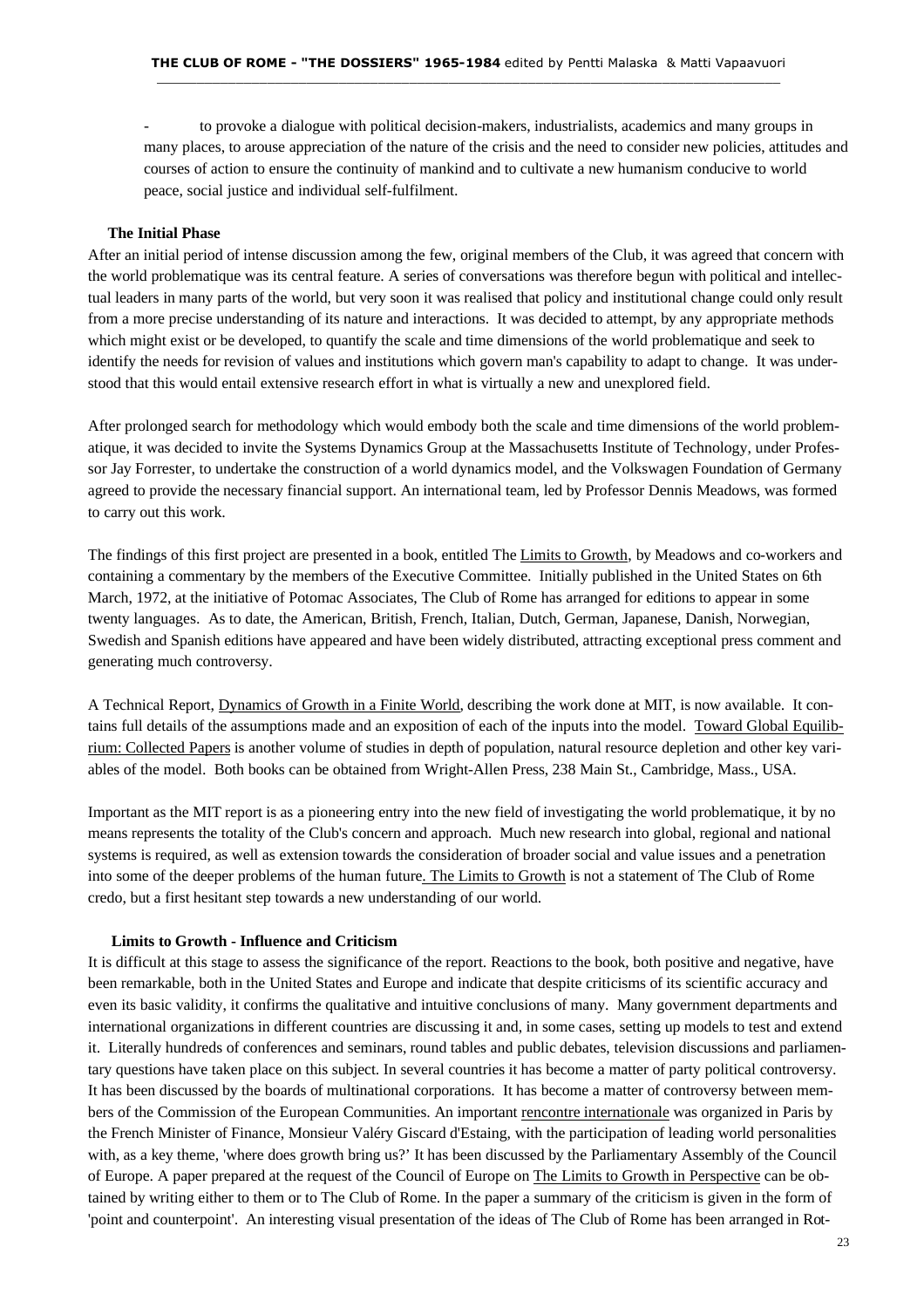terdam, in three beautiful and centrally located pavilions made available by the municipality. This exhibition was opened by the Queen in the presence of the Prime Minister and many other high officials. A more permanent and extended exhibition is now being planned. Most of the serious press, as well as the radio and television of many countries, have carried features on the growth issue or have taken sides in the debate.

Criticism of the report has come mainly from the traditional economists, from people who expect solutions to all the problems of the world from the cornucopia of science and technology and those who maintain that growth is an inbuilt characteristic of our system and that without growth, stagnation, decay and finally death will result. The reactions of the economists have been most violent and at times highly emotional, but there are signs in several places that many of the younger economists look upon the whole issue quite differently. Positive comments have come primarily from environmentallyoriented groups, political and social observers, and many of the commentators in the press, as well as from members of the general public.

It may be useful to comment on the nature of the main lines of criticism. Some of these are in fact criticisms of what the study does not see out to do. For example, both the work team and the Club stated clearly that it should not be regarded as a scenario for the future, but an analysis and projection of trends and their cross impacts to indicate the consequences of continuing with present attitudes and policies with the express purpose of inducing deliberate change in these attitudes and policies in order that the projected future shall never materialize. It is therefore a complete misunderstanding of the aims of the study to dismiss it on the grounds that projections of the future from the present are always falsified by time, by the appearance of new factors and discontinuities. The MIT model hopes indeed to pave the way for the introduction of such discontinuities, rather than to rely on the haphazard intervention of external events or natural catastrophe. Again, many berate the model for pretending to provide a basis for policy change, stressing as does the book itself that even, if current trends are true, they will never manifest themselves uniformly or simultaneously in the different environments of our heterogeneous world. This is true; the MIT model cannot in its present preliminary state provide a sure basis for policy change. It is, however, highly significant as a first attempt, crude and tentative as it may be, to look at the operation and interactions of a few of the more important and quantifiable variables of the world system. With our growing appreciation of the interdependence of peoples, such an approach, subject to validation, extension and refinement, provides a perspective against which regional or national systems can be studied and developed with a realism which can never emerge from approaches isolated from the current of global forces. We are, of course, fully aware of the need for studies of disaggregated projects within the world perspective.

We freely accept that there are many gaps and imperfections in The Limits to Growth, not at all surprising in a first pioneering attempt to probe into a new field of research. However, the book seems to us to be outstandingly important for three reasons:

it has been most timely and successful in focussing attention on essential problems which, irrespective of the validity of the detailed findings of the study, may determine the future of society, and in initiating a debate throughout the world on the dominant uncertainties of our times;

it has opened up a new field of extension of human knowledge. namely understanding of the operation of the world system as a whole, and in the process will inevitably have a considerable influence on the science of economies, despite current protests: some of the new approaches are mentioned below;

it gives a perspective and some base, albeit tentative, within which national efforts in science and technology can be reoriented towards the general well-being of our species.

# **Understanding the Problematique - the next phase**

As already said, the MIT research, while a magnificent pioneering effort, is only the first step in this important task of understanding the problematique, on which so much depends. It has already stimulated much new work, a few items of which are mentioned below. Members of the Executive Committee receive many communications from colleagues in different parts of the world, whether proposals for new research or requests for advice concerning the desirability of new approaches. It may be useful to summarize briefly a number of areas where, in the view of the Executive Committee, new research is urgently required, with indication of existing initiatives.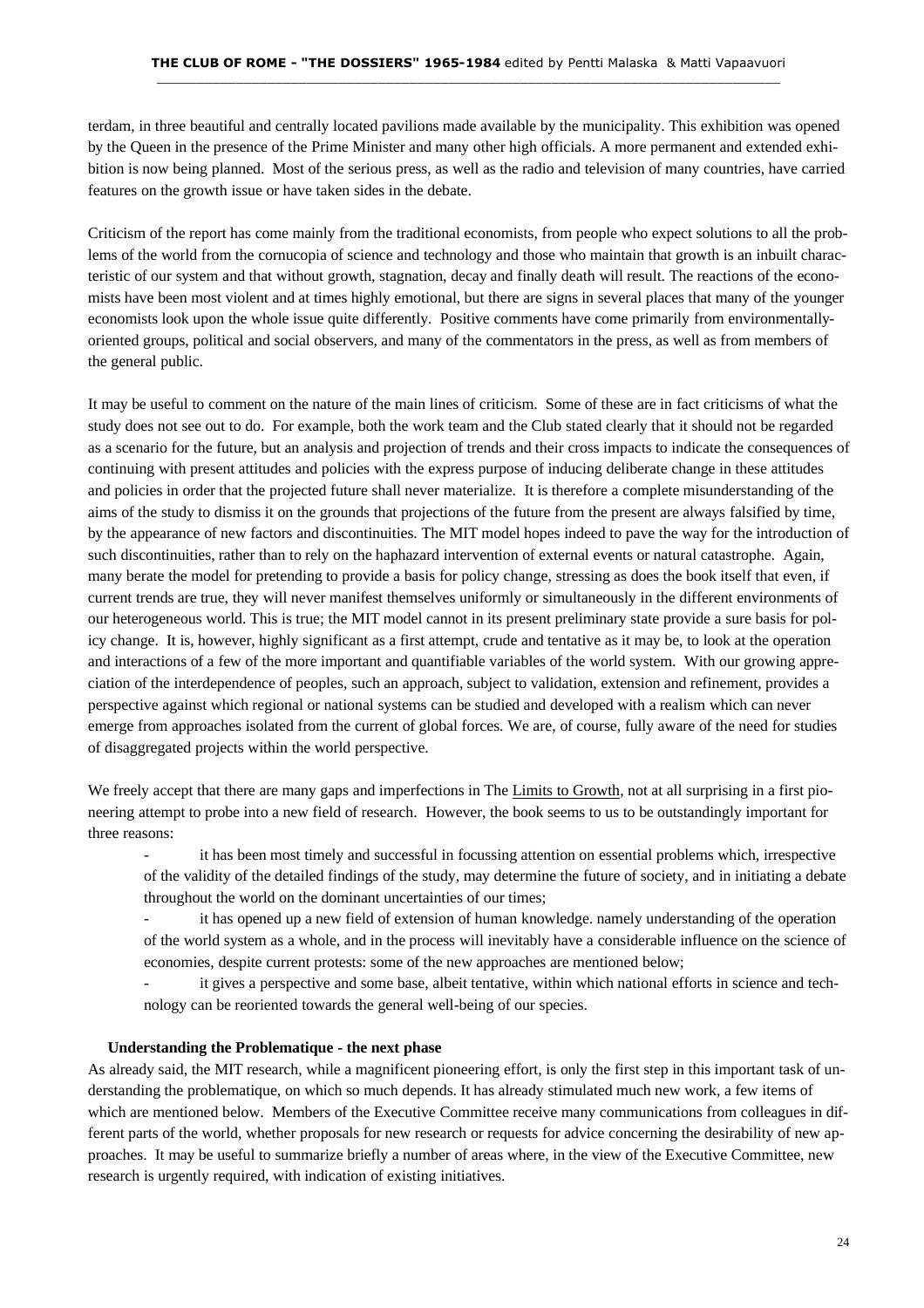#### **1. Refining, Deepening and Extending the Present Model**

There is an obvious need to reassess the validity and implications of the initial model, taking account of technical criticisms, new data and more accurate assumptions, as well as of adding new variables as and when these may become quantifiable. Professor Meadows, in his new location at Dartmouth, will no doubt be concerned with this. The Science Policy Unit of the University of Sussex, a British Government Department, the World Bank, a group of scientists at CERN and many others are attempting to repeat, modify or discredit the model. A Washington analyst, Michael Deutsch, is undertaking a thorough analysis of the MIT model and findings. We can only say that this will be an unending activity.

# **2. Disaggregations**

It is evident that studies of a similar type, but confined to particular countries or regions, are required; and no doubt some of the above models will develop in this direction. A series of models of Japan as well as of world renewable resources are in construction and one of West Germany in the enlarged European Community is contemplated by German scientists with a side study of the relationship of Europe to three large developing areas beset by serious population growth problems. Professor Timman of the Technical University, Delft, also intends to work on a project concerning a large area of the European Community where further growth may determine unmanageable crises. Such disaggregated models may well enable social and other factors to be taken into consideration and will throw light on the dependence of the industrialised countries on raw materials from abroad and particularly from the less developed countries. It is probable that many such national or sectoral models will be developed in the next few years.

#### **3. New Methodologies and Steps Towards Practical**

# **Action**

Already many months before the appearance of the limits book, Professor M.D. Mesarovic of Case Western Reserve University in Cleveland, Ohio, and Professor E. Pestel of the Technological University of Hannover initiated a new research project entitled **Strategy for Survival** in order to provide a systemic policy instrument as an aid for the formulation of adaptive social, political and economic policies to combat the multivariant crises which are to be faced in different parts of the world in the coming years and decades. The decision tools to be developed by this project will be in the form of a set of interactive computer models which crisis-analysts and policy-makers can use effectively. The thereby achieved provision for the heuristic uncertainty, unpredictability and variability of human responses and actions is essential for an adequate realistic modelling of the dynamics of mankind's present situation and future development.

Hence, the construction of the model is based on the multilevel, hierarchical systems approach. In its present version the world model consists of seven interacting regions: (1) industrialized countries (free market), (2) industrialized socialist countries, (3) China, Mongolia, North-Korea, (4) Rest of Asia, (5) North Africa and Middle East oil countries, (6) Rest of Africa and (7) Latin America. Each of them is represented by a three-strata structure:

- the causal stratum containing all processes whose future evolution is fully determined by internal dynamics, present conditions and external impulses. In addition to physical and ecological processes the causal stratum contains other processes, for example, operational and short-term economic activities which through feedback-loops respond to immediate conditions and influences;

- the decision-making stratum (goal seeking) representing the response of society and its institutions to ever changing crisis situations in an adaptive manner;

the norms-formulation stratum representing the values and needs which guide and constrain the goal-seeking processes.

In a recently completed Progress Report the feasibility of the project has already been demonstrated.

Even without the decision-making and norms-formulation stratum, the regional computer models, having been integrated into a single regionalised global model, will yield a deeper insight into the evolution of **the Predicament of Mankind** than was achieved by the limits model since it will indicate in a more realistic manner the time and nature of the specific different crises to be expected in the seven regions, and thus will, even in this preliminary stage, provide scenario for realistic political, economic and technological alternatives in the various regions and their regional and global impact. The first results of this study were demonstrated on the computer at the recent meeting at Jouy-en-Josas with particular reference to energy problems. Members of the Club were impressed b y the real possibility which this approach provides of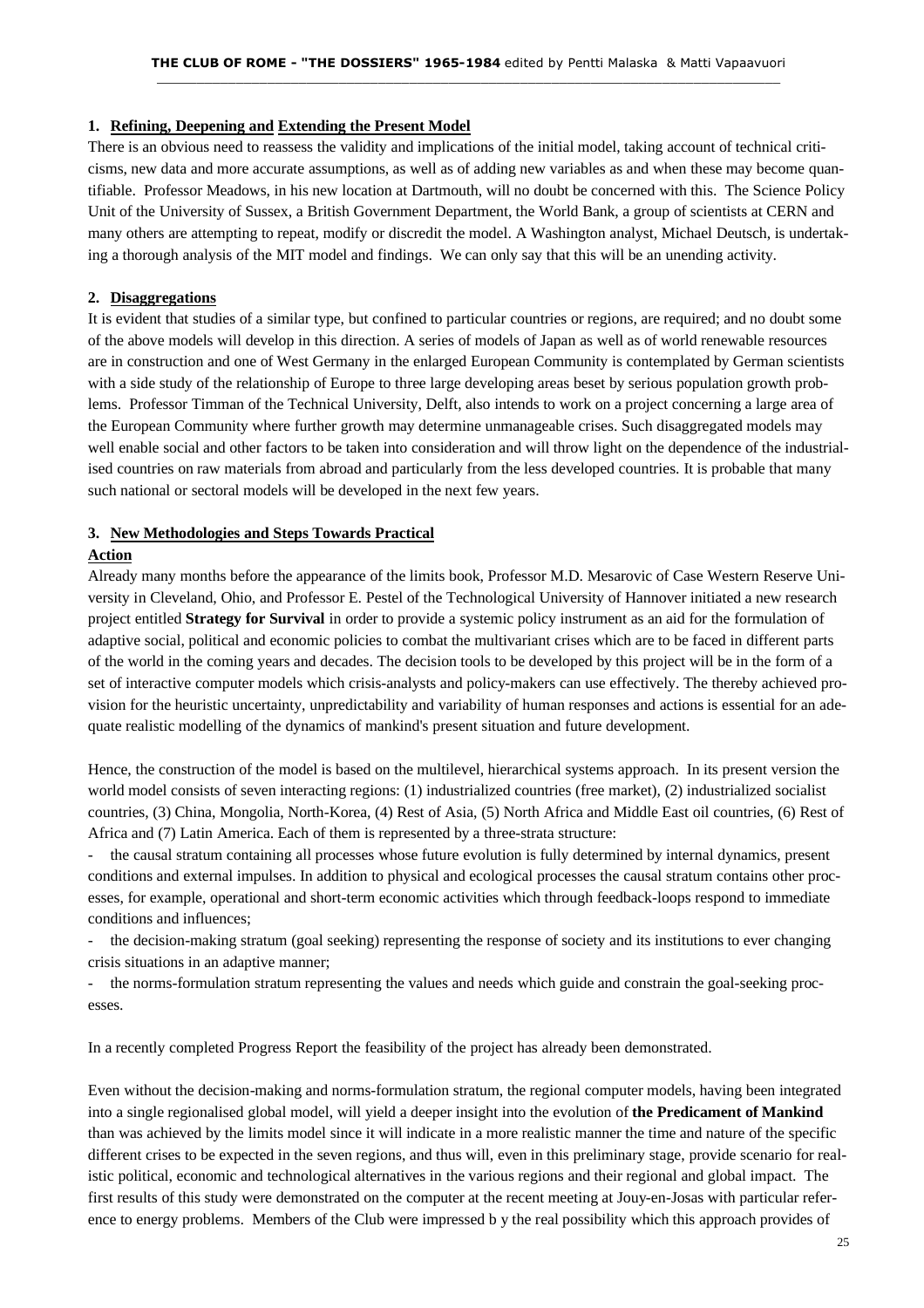enabling policy analysts to dialogue with the computer, present policy makers with sets of options, and test the consequences of alternative decisions.

#### **4. Problems of Development (and Economic Justice)**

To some the MIT report appears to be a somewhat technocratic, defensive and even politically reactionary manifestation of the fears of over-industrialized his is far from the countries. This is far from the intention of its authors and of the Club of Rome, which takes no sectoral approach on behalf of the affluent, industrialized countries but is concerned with the world situation and the human condition in the total sense. The limits book, it is freely admitted makes all too clear the plight of the developing countries within our closed system but it does at least pose the problems in an inescapable manner. It is urgent, however, that in a more disaggregated approach to the world problematique particular attention be given to the problems of the less developed countries in the context of our finite planet. This is inherent in the Mesarovic/Pestel model. The scientists at CERN hope to follow separately the evolution of the rich and the poor parts of the world and find out whether the present world organization and wealth distribution confirms or worsens the predictions of the MIT model. The need to study separately the economic and social pathos of highly industrialized and underdeveloped regions is all too obvious when one remembers (to quote Barbara Ward) that a child born in the United States is likely to consume 500 times more material resources than one in poor areas of Africa or India. Following the seminar held by The Club of Rome at Rio de Janeiro in July 1971, a group of Latin American scientists decided to undertake a study of the world from the point of view of the developing countries. A Project was elaborated and is now in operation at the Fundaciòn Bariloche in Argentina. This study, known as **The First Alternative World Model**, is being undertaken by a team from a number of different Latin American countries, led by Dr. Amilcar 0. Herrera. The project will include a thorough analysis and criticism of the MIT model and its implications from the point of view of the less developed countries and will then proceed with the building of a new model. A basic feature of this will be the working out of a welfare index which should be a minimum reasonable and attainable birthright of every inhabitant of the earth. Growth hypotheses will be developed to see how such a level could be achieved in 30-50 years, how the economic gap which separates developed from underdeveloped countries could be eliminated and to determine the extent to which these objectives are compatible with the limitations of the ecosystem.

#### **5. The World Population Problems**

Rapid increase in world population, especially in regions already ill-favoured, appears to us to be at the centre of gravity of the problematique and we feel that the establishment of wise policies for the stabilisation of population levels and the technical and educational measures which must accompany them are of top priority. We particularly welcome the activities of the United Nations in this field, which will culminate in a World Population Conference in 1974.

Following discussion by representatives of the Club with Mr. Rafael Salas of the United Nations Population Fund, a grant has been authorized by the latter to El Colegio de México for a study of critical areas in the population field, in preparation for the debates which will take place during the United Nations Population Year. This study will be supervised directly by Victor Urquidi and be developed in co-operation with outstanding experts in various parts of the world.

However, while there may be reason to hope that as a result of wise policies, economic improvement and natural causes, the growth of world population will be slowing down by the end of the century, it is generally considered that a further doubling will be inevitable, probably within the next 30-40 years. A special study is therefore being elaborated under the general guidance of Professor Jan Tinbergen. The project, called **Population Doubling Problems**, will be led by Professor Hans Linnemann of Amsterdam Free University. This study (not strictly a model) will investigate the ways and means required to accommodate the second wave of inhabitants of our planet and then to supply them adequately and decently with food, goods and services, without impairing the natural and human ecology. Its objectives are thus rather similar to those of the Bariloche project. Since some parts of the world are already achieving population equilibrium, while others are in an explosive phase, this project will have to be disaggregated. While essentially economic in concept, it will include special studies, particularly with regard to food production and the possibilities of alternative, nontraditional food sources. The project will also attempt to identify various alternative 'solutions' and policy instruments. Although the work will be based in the Netherlands, co-ordinated studies will be undertaken in other European countries, such as Sweden, Belgium, and elsewhere. It is hoped that a series of deep complementary studies of population trends,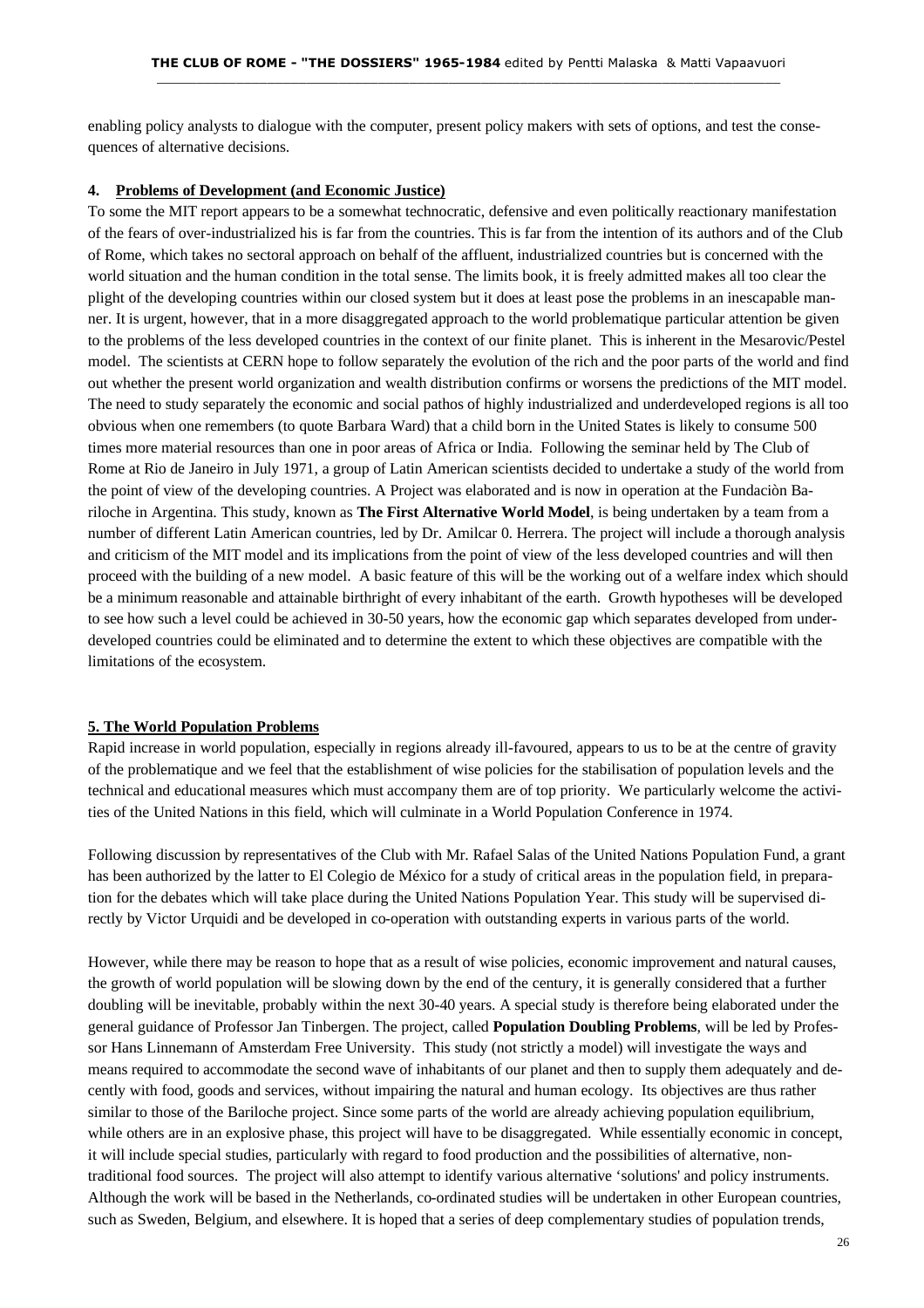looking towards a global population strategy, will also be undertaken, concerned not only with total population increase but also its concentration in urban areas.

# **6. Another Kind of Growth**

The research areas described above have already attracted scientific interest and work has begun. There are, however, a number of fields related to the problematique where, although many specialised studies are in progress, little comprehensive work is planned as yet. One of these is the growth process itself.

One of the most striking features of **The Limits to Growth** is the demonstration of the possibility of creating an equilibrium state for the world, which would depend on population stabilisation and an end to undirected economic growth as we conceive it today. To many, this seems a bleak possibility. Economists tend to regard continuous growth as an essential concomitant to the operation of our present system, both market economy and Marxist. It is abhorrent to the industrialized countries, which count on further growth to provide the resources for social development through education, health care, urban improvement, etc. It is equally menacing to the developing countries who see, in the suggestion that growth should be slowed, the end of development aid and prospects of continuing poverty and misery. The whole question of the growth process requires urgent study as well as what might be the nature of a world equilibrium state. Following the March 1972 meeting at the Smithsonian Institution of Washington, the Woodrow Wilson International Center has started an important investigation into Aspects of Sustainable Growth taking into account many of the preoccupations of The Club of Rome. It will pay serious attention to 'qualitative' elements of growth and endeavour to identify social as well as economic indices of welfare and to quantify diseconomies. Many other institutions and international organisations are, of course, also attempting to measure social as well as economic costs and benefits, and some progress can be expected in relation to the development of acceptable social indicators and national welfare indices to complement Gross National Product as a measure of growth.

The concept of an equilibrium state of no-growth is ill-defined and easily misunderstood. The term is generally conceived as one of a static equilibrium which conjures up images of inertia, decay and boredom. On the other hand, various types of dynamic equilibrium can be postulated which would make possible social, cultural and quality developments, certainly no less rich than the materiel products of the quantitative growth of today. There is great need of deep study of the nature of possible alternative systems in dynamic equilibrium, the development of growth indices which, unlike GNP, distinguish between the purely material aspects and the quality elements and even within the purely materiel aspects of economic growth itself, there are wide variants of possibility which might well permit desirable and sustained growth, tolerable within planetary limitations and free from the undesirable features of our present economy of consumption and waste. The institution of new growth forms would, of course, necessitate radical changes in both government and industrial policy and would further have to be derived from new socio-economic theory. It is not inconceivable that a new school of quality entrepreneurs will arise as agents of such change. It is to be hoped that the work of The Club of Rome will stimulate serious studies on all these matters in the very near future.

## **7. The New Research Imperative**

The findings of the initial project and the general approach of The Club of Rome have much significance for science policy and for the reorientation of research. As already stated, the present crisis in society cannot just be blamed on technology and on the science which gave it birth. It is rather man's wisdom which has been lacking his lack of sense of direction in his probing for new knowledge and the absence of control and management of technology.

The time has come for a fundamental reassessment of science and technology, their place in society and the promise which they offer for the future. At a meeting of Ministers of Science of the OECD member countries held at the end of 1971, there was unanimous agreement that scientific research and technological development held great promise for the future but that research programmes would have to be reoriented profoundly particularly in the direction of solving social problems. It was agreed that science could no longer be regarded as an autonomous area of policy but as one, which would have to evolve in articulation with economic, social and other aspects of national and global policy. But herein lies the difficulty. It takes a period of upwards of ten years between the initial comprehension of a new scientific concept or of a new research discovery and the first appearance of its application as a product on the market or as a social innovation. If this research is developed in relation to current social or economic policy, its results will always tend to come too late. We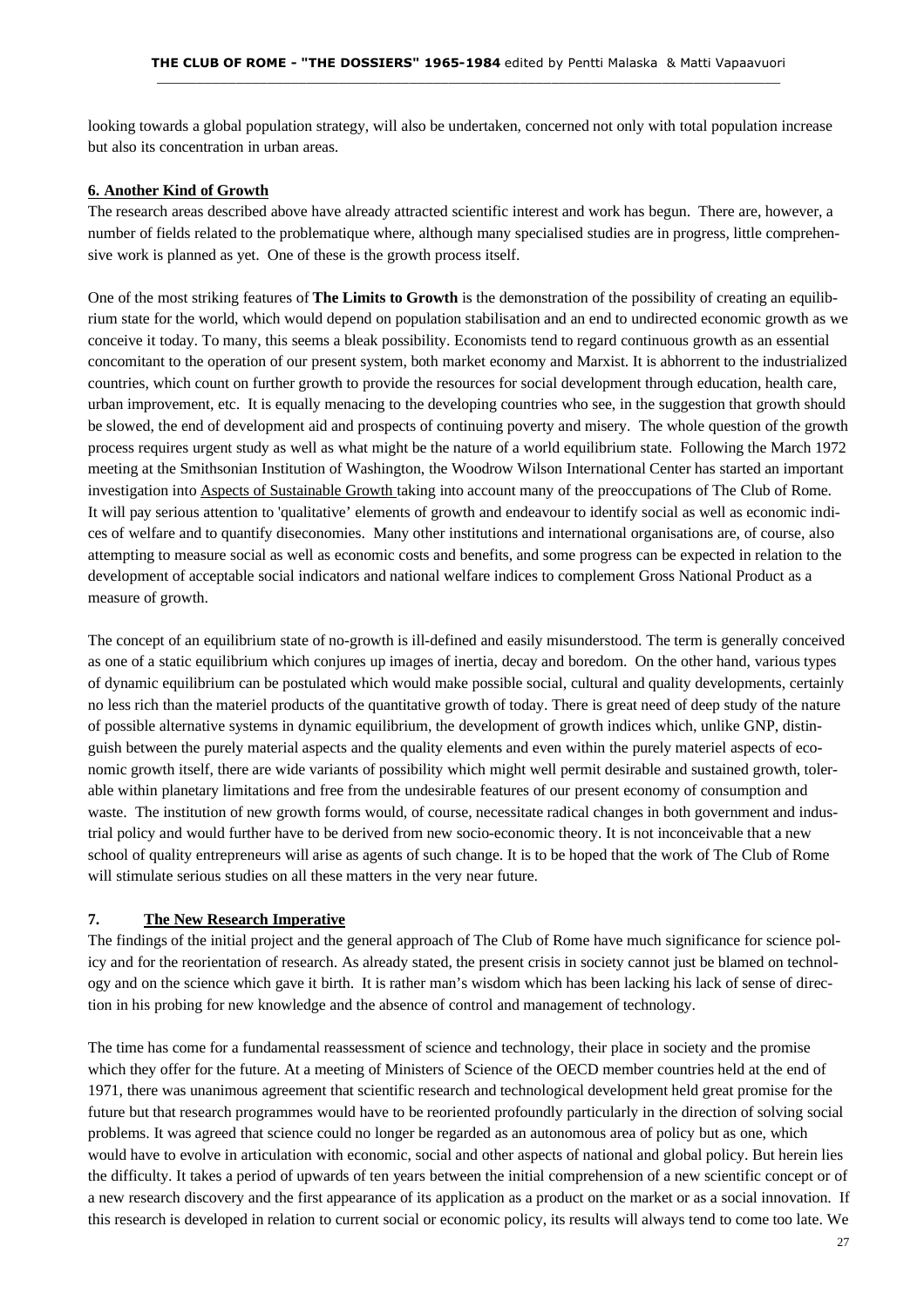are likely to see this happen with regard to the impending energy crisis, with petroleum products becoming scarce and costly, yet alternative sources, such as those from breeder reactors and nuclear fusion, still in the future, and research on coal gasification and the like, which has been relatively neglected in the years of oil supremacy, being resuscitated with crisis priority too late to provide a solution. In the field of science and technology, therefore, the needs seem to be: - a reassessment of technological potentialities vis-à-vis the problematique, reorientation of effort in many new directions apart from defence, national prestige and economic growth, which have been the main goals and money sources of research in recent years;

- the creation of more dynamic research structures and non-institutionalized methods, the serious cultivation of the multidisciplinary approach which the multivariant nature of the problematique demands, with corresponding changes in the educational system;

- the development of new methodologies of long-term scientific planning in en economic and social perspective;

- considerable effort to tackle problems in the social and service sectors and of the achievement of innovation in such areas where the incentives of the market play little part;

- the development of a range of technological software to attack problems of society and government;

- comprehensive work on the assessment of social and cultural as well as economic consequences of new technological processes and fields, to ensure that alternative paths of development are selected which can be socially acceptable;

- assessment of the energy requirements of the new processes which, through substitution, recycling of materials, etc, may provide alleviation and partial solutions;

- study of global problems, not only in terms of the models and approaches outlined above but in relation to the total use of resources, exploration of marine possibilities of a new energy sources, etc; also the establishment of a world conservation centre;

- the establishment of a world industrial bank to ensure that major new technological developments, which in the next generation are in any case likely to be beyond the possibilities of the individual firm and the individual country, are made possible for mankind as whole, avoiding wasteful duplication;

- in technology, special attention to the development of new approaches and systems appropriate to the needs of an equilibrium society, such as pollution-free processes and antipollution devices, efficient materials, recycling processes, work on lower grade materials, the evolving of efficient labour-intensive industries.

The Executive Committee has invited Professor Dennis Gabor, assisted by Professor Umberto Colombo and in cooperation with some of the scientific members of the Club, to explore the possibility of setting up a high-level scientific group to determine some of the scientific research priorities, problems requiring immediate attention and those of phased research planning, to attack some of the more vulnerable points of the problematique.

## **8. The Lemming Syndrome**

Evidence seems to be accumulating that social unrest and individual dissatisfaction reach a crisis level in biological systems, including that of **homo sapiens**, well before food runs out and material arrangements begin to crumble. This is already noticeable in some areas of exceptionally high population and industrial density. The great increase in world population to be expected in the next few decades, as well as the migration to cities, which will be speeded up as demands for food intensify and require a high capital intensive agriculture, will give rise to huge urban conglomerations which will multiply the psychological effects of overcrowding and proximity. We know little about this problem in depth; indeed it is not certain that it is a real phenomenon. It is, therefore, important to begin work on it in case, as is not improbable, it proves to be a major agent of disruption and chaos.

# **9. Social Problems - The Value System and Survival**

We have already stressed the importance, within the problematique of social elements and social symptoms and have indicated how these were necessarily excluded in the initial world model of MIT. Indeed, until there is a more sure development of social indicators, the inclusion of such factors is extremely difficult. The importance of including social factors and consequences, however, cannot be overstressed.

It is naturally easier to include social variables within disaggregated models of particular countries or regions with a certain degree of cultural homogeneity than it is in the global approach. We are particularly glad, therefore, that our Japanese colleagues have already started work on a model of their society in which these factors will dominate and in which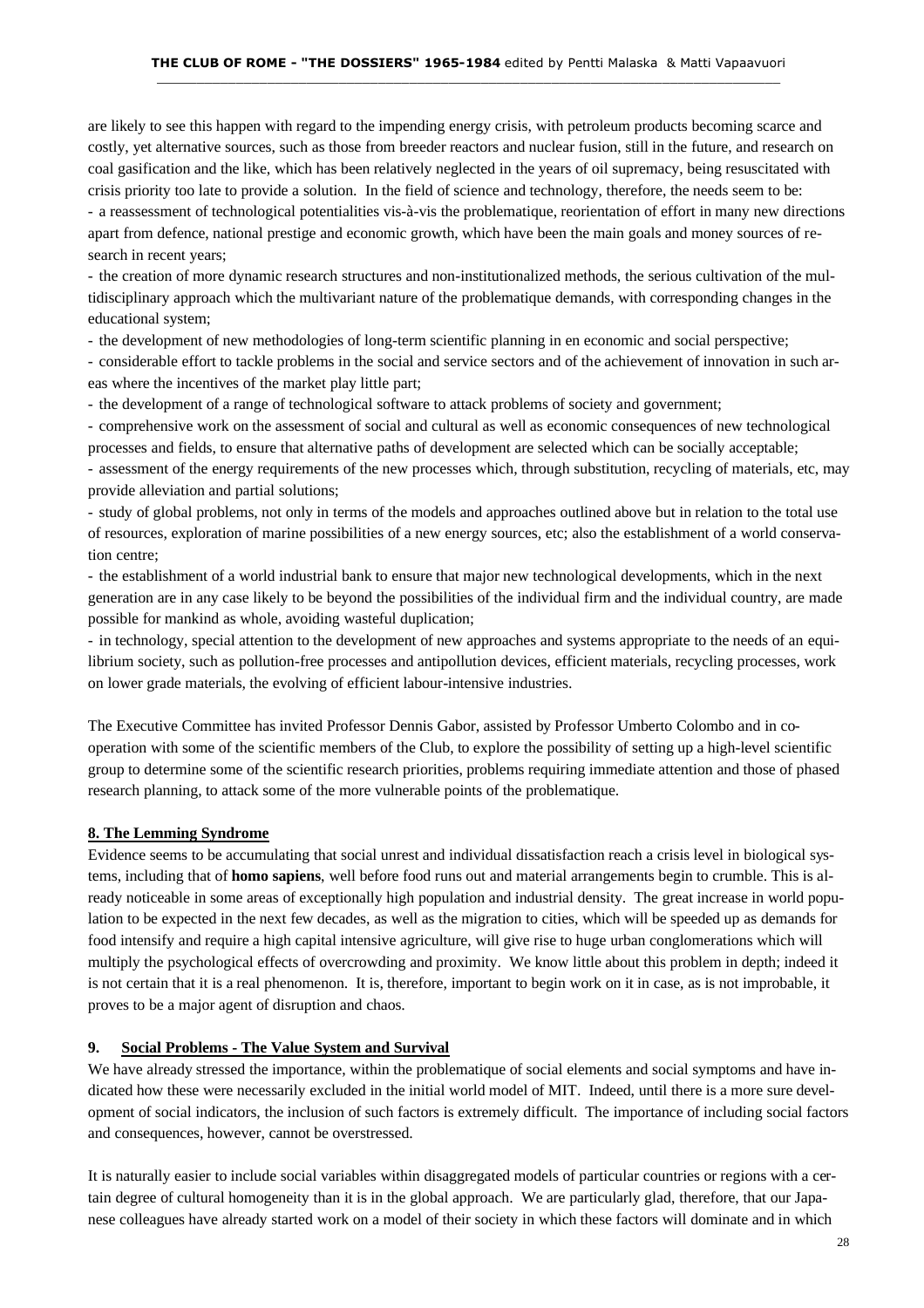the significance of recent social events will be included. Interesting also is the new **Dematel** (decision making and trial evaluation laboratory) project of the Battelle Institute of Geneva which is conducting a survey by an intensive modification of the Delphi approach, of the relative gravity and interconnections of the various elements of the problematique as seen by decision makers in many parts of the world.

Many of the manifestations of the problematique are already causing people, and especially the young, to question the validity of our present socio-economic philosophy. Others, such as Dennis Gabor, remark that our present civilisation is based materially on the solid foundation of scientific technology and 'spiritually on practically nothing'. Over centuries, our society has ostensibly operated, albeit somewhat hypocritically, on the Christian ethic of 'love thy neighbour' and the hope of future salvation. This has been tempered, it is true, especially in the Protestant countries, by acceptance of the virtues of hard work and the respectability of success. Nevertheless, it constituted **a raison d'être** for the individual and society. More recently, socialism raised the standard for the creation of heaven on earth, of equity and human betterment at times with the fervour of a true religion. However, as affluence increased and the rationalism of science prevailed, faith in the traditional religions faded and social reform as a result of its own successes has less allure and indeed its cultural and institutional manifestations seem strangely dim. So we are left with our material successes gone sour on us and with little motivation or collective emotional drive towards worthwhile goals for our race. Our rational-material, neo-christian system of values including those of individual freedom and human dignity are questioned, with little in the way of an evolving replacement. Many of those who question our present values most bitterly are merely destructive in their approach.

The Tolstoy reaction of 'back to nature' becomes ever more unrealistic as population increases and technology dominates. For reasons already explained, the study on limits to growth was unable to include the values problem. However, the debate on the problematique may well generate a new search which the social scientists, including the behaviourists, have hardly dared to tackle.

In the meantime, as the crisis mounts, we may have to adopt a supreme ethic of survival for the human race and in our decisions measure the possible effects of alternative actions in the light of their possible positive or negative influences of the probability of survival, and at the same time consider the extent to which the quest for quality of life can pave the way towards a new system of values.

## **10. Man and His Destiny**

These comments on the need for a new value system lead to questioning of whether we are not indeed facing a deep and basically biological crisis of the human species. Until recently, the average man, fully occupied with his struggle upwards from subsistence, had little time to think. He was tranquilised by the conventional religions, kept docile by 'bread and circuses' and, despite many not able exceptions, left the basic problems to priests and philosophers. Towards the end of the last century, with the rise of the physical sciences, a wave of materialism and rationalism intervened and began to question the traditional tenets. Freud, Marx and a host of others deepened the questioning, but recognition of the Darwinist principle of natural selection seemed to provide some keys. Survival for the fittest, leading to the evolution or annihilation of species, gave a tangible, if vague, hope for the future. The secularisation of society and of its purpose has now spread, with education and affluences, until in the rich industrialised countries it is now generalised and has become one of the causes of the contemporary questioning of our values. It is also a cause of present-day violence and crime, of the alienation of individuals from their society and of general aimlessness. On the other hand, it leads the young to seek new forms of religious satisfaction, to experiment with mysticism, to seek new and heightened perception through drug-taking on the part of those who feel alienated and distrust rational scientific approaches.

Organic evolution in fact holds little promise for the further evolution of man; its processes are too slow in the face of man's potential for self-destruction. His societies will either disrupt or he will design his own betterment long before nature can evolve a higher form for him. In the last 2000 years, man has developed his physical power and increased his information base to an incredible extent, but there is little sign that he has increased his wisdom or spiritual capacity during that period. He is presumably the only planetary species aware of his own predicament and with the potentiality of selfdevelopment, yet the very forces in his nature which have raised him above the animals weigh against deliberate selfevolution. The struggle to survive has cultivated aggressive characteristics, vanity, greed, desire for power, etc., which are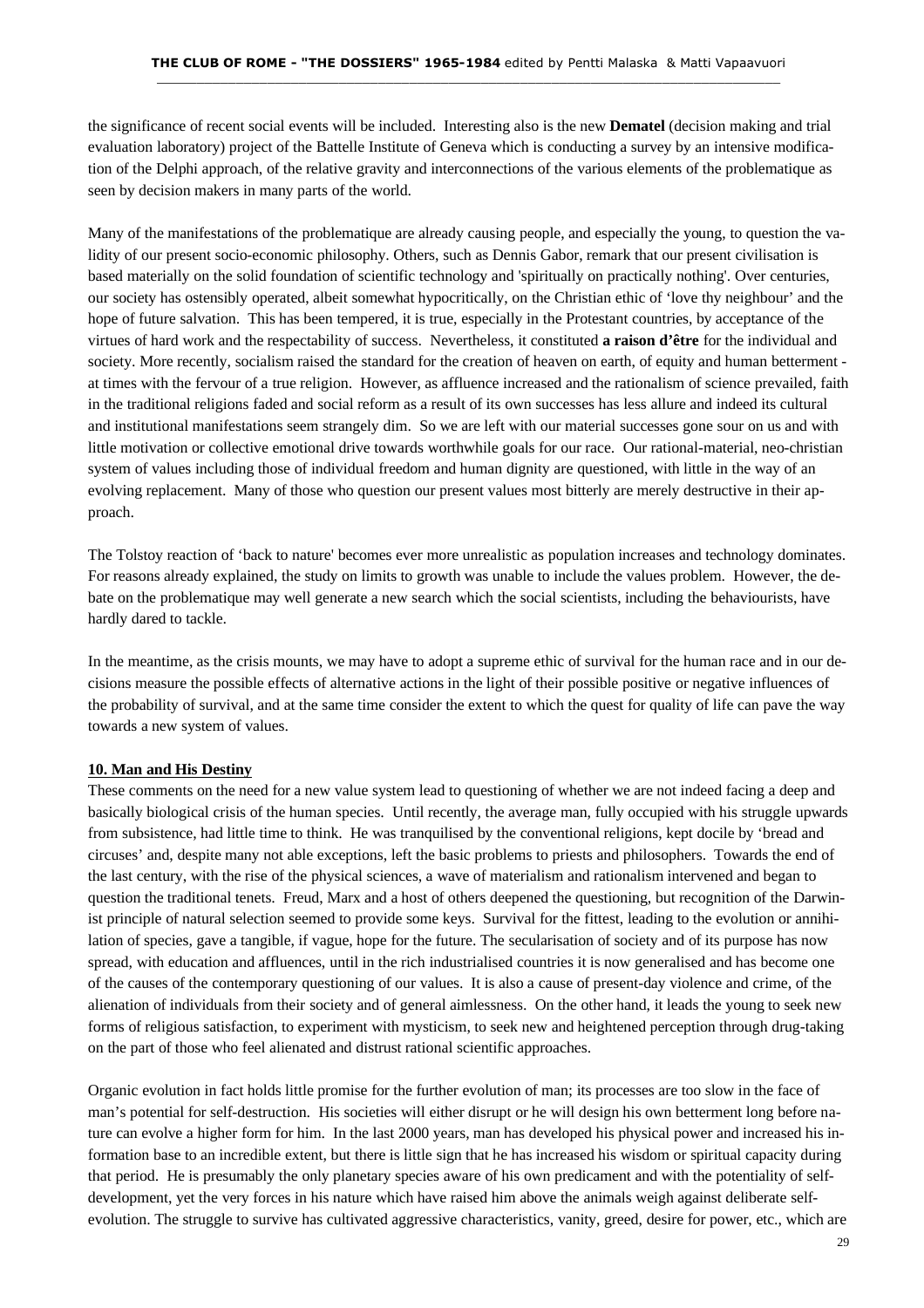not the elements on which to build the wisdom he now requires. On the other hand, men have learnt to co-operate with one another and live in societies, however fragile, accepting collective values and objectives. Our destiny is in our own hands: how can we learn to achieve it?

# **11.Institutions and Policy Making**

We return now to more concrete matters. There is a growing awareness by many governments of the inadequacy of their structures and policy-making methods to face up to the problematique as well as a growing need to broaden and localise participation in decision making. Most governments are organized through a vertical hierarchy devised to meet the needs of earlier simpler times and ill-suited to face the 'horizontal' nature of so many of the problems they face. The machinery of government gives little importance to the staff function found to be so important by the military and the large business corporations. Most integrative decision is with the Prime Minister or Cabinet, although coordination and decision on a horizontal basis is ever more required at many levels. The increased span and scale of governmental responsibility have multiplied the size and power of the bureaucracy which even at its most intelligent has the function of ensuring stability and continuity, and hence is inevitably resistant to change. Adjustment to rapidly changing events is thus inherently difficult. A further major difficulty arises from the four to five-year cycle of parliamentary elections in the democracies which, with the need for election or re-election, forces all political parties to concentrate on short-term issues which are the subject of public concern. This mattered little until recently when long-term problems ripened slowly. With present rapid rates of change, and of public perception of change, political, economic, social and technological, the so-called longtem often becomes actualised in five to ten years that is in the next administration. This has the consequence of the recurrent emergency, of crisis management, and the ineffective handling, for example, of monetary problems, inflation, balance of payments difficulties, educational reform, etc., met all too often by instituting measures, which are superficial and merely palliative, while avoiding the fundamental causes which lie within the problematique.

These are but a few of the difficulties of governments in facing complexity. They are leading to structural experiment and innovation, to the creation of 'think tanks' and of centres for the study of alternative strategies and policies. There is need for much more intensive research on the policy-making process and for confrontation of experience if the problematique is to be coped with.

#### **12. The Political Consequences**

It is premature to discuss the political consequences of the type of situation, which may arise if the tendencies of the MIT report are even approximately true. Abandonment of growth as a main objective and the evolution of new policies towards a dynamic equilibrium and quality of life runs counter

to many of the principles inherent in both capitalism and Marxism. Among other consequences, the slowing down of growth would greatly accentuate our present problems concerning the distribution of wealth and also the pasture and objectives of industry. Intrinsically, The Limits to Growth is a profoundly revolutionary document, not in the strict political sense, but through la force des choses. The Club of Rome is convinced that change is necessary and indeed inevitable but would not at this stage wish to take a political position. We do feel, however, that there is urgent need for all political parties and ideologies to analyse the political consequences of its message and for scholars to begin to consider the possible alternatives.

#### **Reassessment of objectives**

The recent meeting of the Club in France - the first to be held since the publication of the MIT report - provided a useful occasion for members to reconsider its objectives and methods as well as for review of current activities and discussion of problem areas concerned with the problematique which demand immediate attention. The widespread public and political interest which the report has evoked, together with the extent of controversy has, quite naturally, identified The Club of Rome too exclusively with this first project. It is not generally recognised that 'Limits' is a report to the Club, of the first major research which it has sponsored. It is not a report of The Club of Rome. An erroneous image of the Club has, therefore, formed as a group advocating zero growth. Again, the possible consequences of unregulated growth of the industrialized societies and, still more, those which would arise if growth were abruptly brought to a halt, has disturbed some of the less developed countries where, we have already said, the report is all too easily seen as a selfish proposal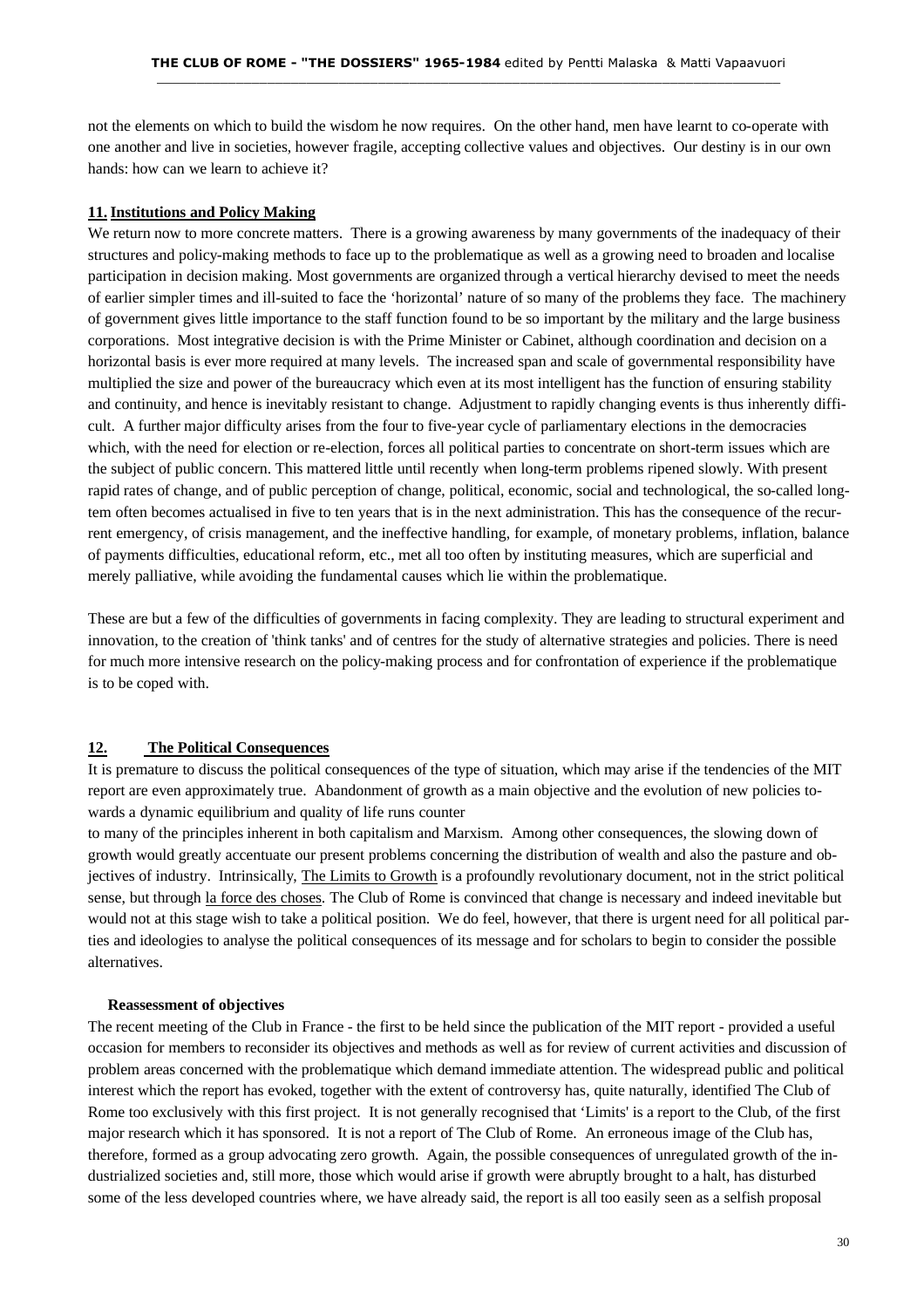from the developed world which would still further aggravate the difficulties of the great mass of underprivileged on our planet.

Without in any way lowering our appreciation of the MIT team work, or our conviction of the reality and urgency of its warnings, the members of the Club recognised that it is a beginning and not an end and restated their concern for the wider aspects of the problematique. In particular it was agreed that The Club of Rome is:

- Not a group of advocates of zero growth, although we feel strongly that the nature, tendencies, qualities and consequences of growth require deep and continued analysis and discussion;

- Not a club exclusively devoted to problems of industrialized societies, attempting to find solutions to the difficulties of affluence, but a group concerned with the world system as a whole and with the disparities which it includes;

- Not a group of futurologists, but of individuals who realise the necessity of attacking, now, longer-term and fundamental problems which are difficult to approach with our present methods of government and which could give rise to irreversible situations;

- Not a political organization, either of the right or of the left, but a free assembly of individuals seeking to find a more objective and comprehensive basis for policy making;

- Not a body devoted to public propaganda for change, although, should we succeed in better delineation of the elements of the problematique, we are convinced that our results should be made known universally through appropriate national and international organizations and media.

Having stated, therefore, what The Club of Rome is not, we reaffirm our role as a group of world citizens, sharing a common concern for the future of humanity and acting merely as a catalyst to stimulate public debate, to sponsor investigations and analyses of the problematique and to bring these to the attention of decision makers. To undertake such tasks, the Club must remain small, but not detached from public contact or become elitist. It should remain a club or nonorganization if it is to be quickly effective; should resist attempts to organize more formally with all the bureaucratic rigidities and lack of tempo which this might entail; and remain free from political affiliation. Thus the concept of the Club as a non-organization remains; its essentially catalytic function is its main asset which would be frittered away were it to accept continuing service or public relations functions which demand organization, budgets and a full-time staff. At a recent meeting, the Executive Committee discussed whether the Club, having achieved its initial aims of generating the debate, securing some understanding of the nature and magnitude of the problematique, and having helped to open the door to the investigation of the workings of the world system, should not now disappear. We felt this to be premature, but we do think that it is a question, which we should raise from time to time. There is still a need for a concerned but politically uncommitted group to raise questions and stimulate new studies. How then should our role be developed?

We feel that our task is essentially that of questioning, of formulating and delineating problems and of preparing for decision makers elements of information and experience as well as alternatives which will help them in making their decisions. Our function is advisory and not executive; we should be prepared to establish relations with decision makers similar to those of operational research units, providing alternative bases for decision, but never aspiring to the decisionmaking process ourselves. We may, of course, decide later to suggest alternative policies but not to indulge in political advocacy.

We do feel, however, that there is need for an equivalent of The Club of Rome at political level for senior ministers to meet from time to time - not to negotiate but to compare their experience with regard to future planning and their success and failure in facing up to the complex of problems with which the Club is concerned. This is the concept which we term The World Forum.

With its limited resources, particularly the time of its members, the Club is obviously unable to mount major campaigns of public debate and information on the problematique, although we regard it as important that this should be done. Our first project, having attracted so much attention in the press and on television, has ensured that this need is in fact being met spontaneously. Particularly encouraging has been the formation of national Club of Rome groups in Japan and the Netherlands. These groups, while in close touch with the Club itself, are completely autonomous and nationally based.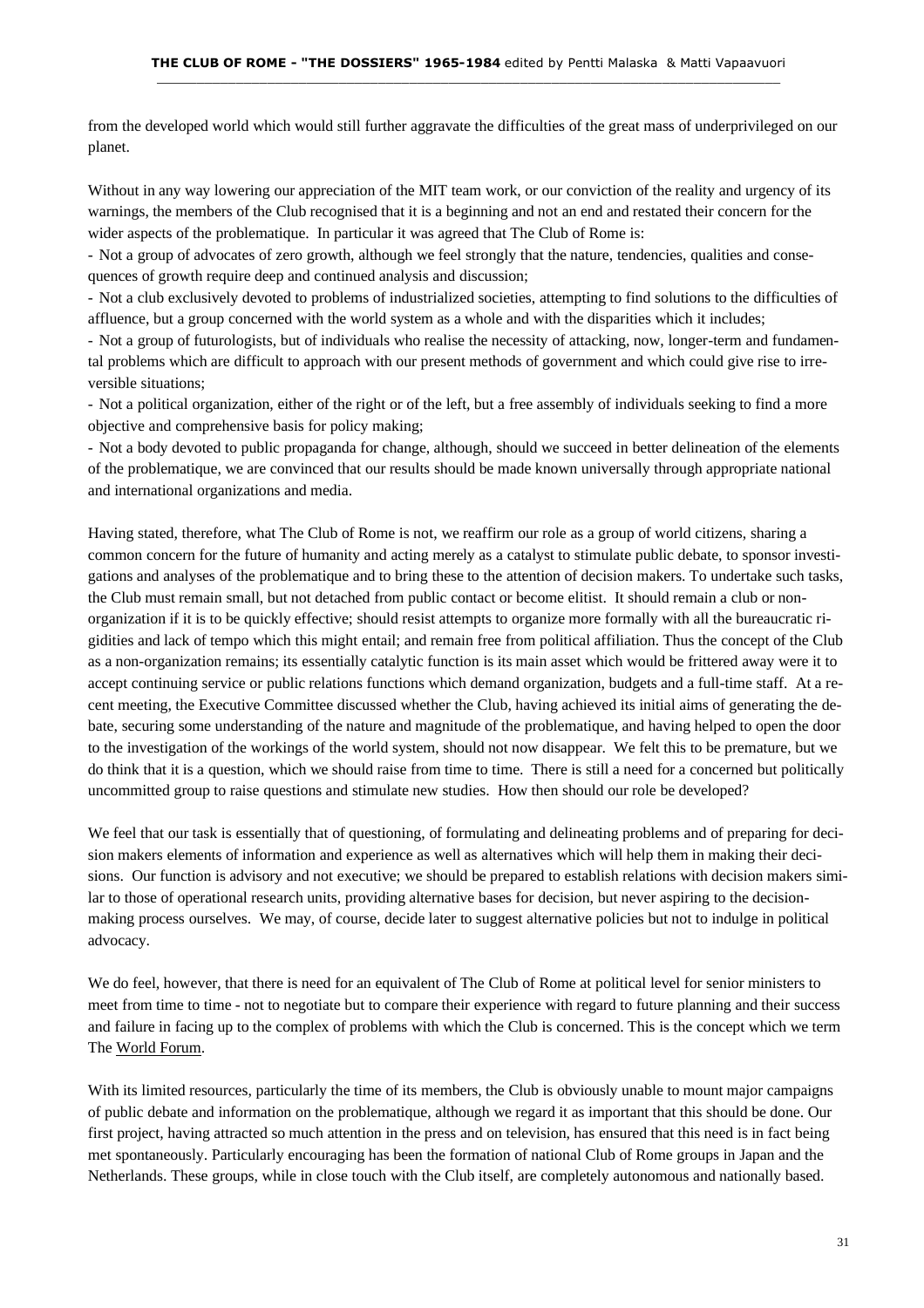We hope to see the arising of similar movements in some other countries such as Sweden, Denmark and Belgium and we hope that there can be spontaneous meetings of members of the Club within particular countries to that end. It is particularly to be hoped that, around Club of Rome projects, groups in which non-members of the Club can participate actively will form and operate across national frontiers. We are also on friendly relations with a number of national and international groups with objectives akin to our own, such as the International Federation of Institutes for Advanced Study (lFIAS), the European Cultural Foundation, the World Law Fund, I'institut de la Vie, le Groupe des Dix, and many others. A number of other associations - both national and international, are also in existence and pursuing aims similar to our own in a rational and purposeful manner. We shall seek contact and complementarity in our work with theirs. And we hope that this paper will elicit interest, observations and suggestions from many more quarters.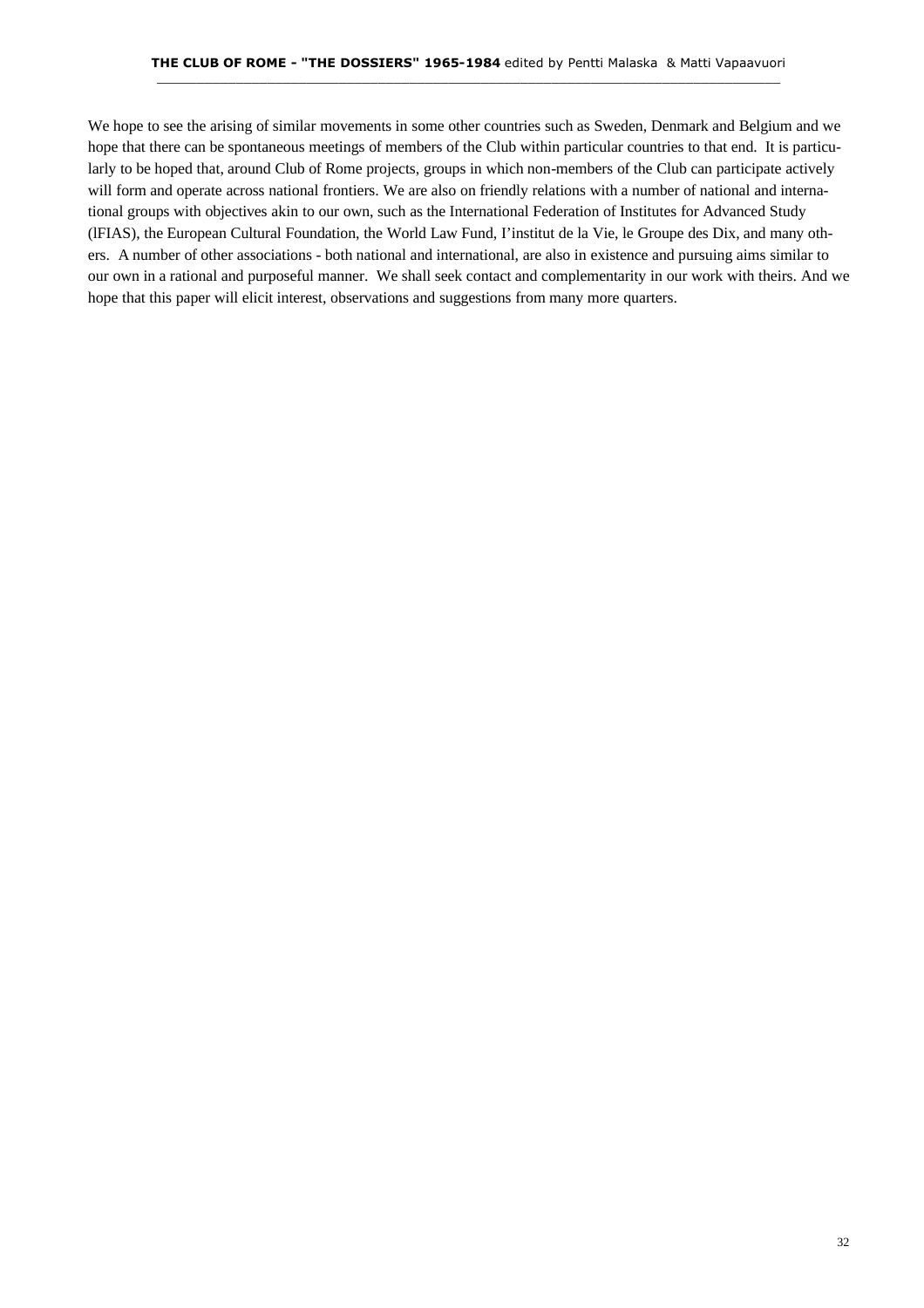# **THE CLUB 0F R0ME: A CASE STUDY OF INSTITUTIONAL INNOVATION**

Alexander King, 1979

The Club of Rome had its origin in 1967 when Dr Aurelio Peccei, an Italian industrialist, met the present author, a British scientist. They agreed on what later became the central concern of the Club of Rome: to find solutions to the tangle of interacting problems, now facing all mankind. So far the Club's greatest impact on world opinion was the report it commissioned from The Massachusetts Institute of Technology, Limits to Growth. The interdisciplinary concept is predominant in this and the Club's five subsequent reports. Regular meetings of Club members with Heads of States and other high officials is a further important activity. Like its small and local precursor, the Lunar Society of Birmingham, two hundred years ago, the international Club of Rome derives its strength from its eminent membership of private citizens, working together as a catalyst and a spur to the world's conscience without budget, organization or constitution. They desire no political power nor do they invoke any new ideology.

#### **Catalyst without structure**

The Club of Rome was deliberately fashioned to influence policy through the creation of a better understanding of the world situation. It seeks essentially to explore the complex tangle of contemporary global problems, to study their interactions, analyze world trends and to bring the results of its findings directly to the attention of decision-makers and of the public at large. It seeks influence only through the exposure of the nature of situations and trends and not by the promulgation of policy suggestions; it has, itself, no political ideology.

Its members come from some forty countries and represent a wide range of human experience. They include Marxists from Eastern Europe and western industrialists, all sharing a common concern for the future of humanity; its members include practising research scientists, philosophers, bankers, demographers, humanists, explorers, educators and social scientists. Individuals holding political office are not normally accepted as members, although several political figures have been accepted on requishing office.

The innovative feature of the Club is its conception of itself as essentially catalytic and hence as a non-organization. It is practically structureless, has no formal secretariat and no budget. Dr Aurelio Peccei, its President in fact, has never been formally elected to this position which does not formally exist. The membership is kept to a maximum of 100 for the purely practical reason that this appears to be about the largest number which can be maintained as a coherent working group without having to become an organization with inevitable bureaucratic and formalistic tendencies. Its only committee is a small executive group of eight people who meet rather frequently and are the nucleus of its activities.

New members are invited by co-option by the executive committee, and this has led to some accusations of elitism. In practice no other approach seems practicable if the informal and effective nature of the Club is to be maintained. Actually, to be a member or not is of very little importance. The executive committee is the centre of a network of people concerned with world problems, a network which extends through the membership of 100 and far beyond to many people, scholars and activists who collaborate with the Club.

Suggestions for new activities come from within the membership, but also from many beyond. In any group of busy people, however carefully selected, sustained interest and work cannot be assumed.

#### **Early history**

The concept of the Club of Rome arose from discussions between Dr Aurelio Peccei, the Italian industrialist and myself towards the end of 1967. I had never heard of Peccei until, one day a Soviet scientific colleague (Gvishiani), flipping through a magazine came across a speech made by Peccei at a conference of industrialists in Buenos Aires. Impressed by what he read, he had a copy of it sent to me at the Organization for Economic Co-operation and Development (OECD), with the terse comment 'this is what we should be thinking about'. He asked me to put him in touch with Peccei, which I did and, at the same time suggested to the latter that we should meet. A week or so later we had our first conversation.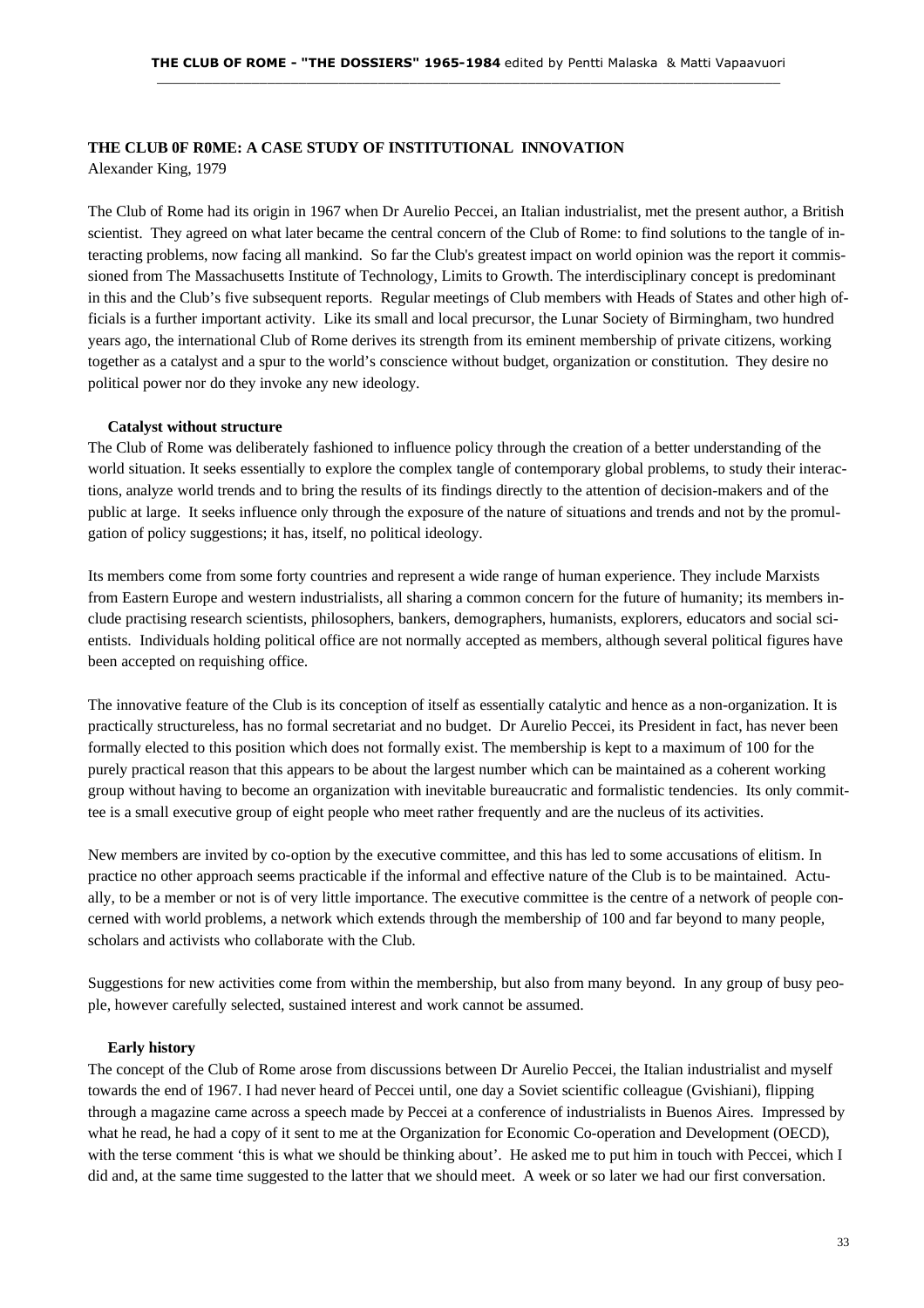Immediately we found that we were on the same wavelength. We discussed the problematique and how it should be approached in the context of the world system. We decided that the situation was so ominous that some action would have to be taken, especially in Europe where there was very little prospective thinking going on, contrasted with that of American think-tanks, such as the RAND Corporation. We therefore determined to bring together some 20 European personalities to discuss the position of Europe within the world system and invited Erich Jantsch, who was at that time a consultant of mine at OECD, to prepare a background paper for the meeting. This he did under the title "A tentative framework for initiating system wide planning of world scope".

Peccei obtained financial means to support the meeting and we selected some 30 European scientists, industrialists, economists and planners who met in April 1968 at the Villa Farnesina in Rome, the headquarters, of the Academia Nazionale dei Lincei, the oldest scientific academy of the world. The meeting was a monumental flop.

There was the typical European conflict between the Cartesian and the pragmatic approach to life and hours were wasted in debating in a highly sophisticated way, the difference between the English word system and the cognate French word système.

During the two days of the meeting, peripheral, semantic and theological debates erupted and we disbanded without a vestige of consensus. However, the very fact of the discord and insensitivity of this meeting reinforced our conviction that some action was necessary and over dinner that evening in Peccei's apartment, a few of us decided that we should form a discussion group to consider whether we should undertake studies or political action of some sort. We called the group, the Club of Rome in commemoration of the location of our first encounter.

The name has proved somewhat ambiguous and some have associated it, or pretended to associate it with the Vatican, the Treaty of Rome which gave rise to the EEC, or even with some of the features of Imperial Rome. Even amongst the initial six members, there were some disagreements at the second meeting; some felt that it would be impossibly theoretical, generally vague and idealistic to attempt to look at problems on a comprehensive global basis and that we should concentrate on a few specific problems such as urbanism. Others, and especially Peccei and myself, insisted on maintaining the holistic approach to the world problems and of exploring the tangle of the problematique. The latter position prevailed.

The residual four continued to meet frequently during the next 18 months, generally at the Batelle Institute of Geneva which was conveniently situated between Paris and Rome and whose director, Hugo Thiemann, was a member. We began to co-opt a few others into our discussions and notably Hasan Ozbekhan, a cyberneticist, philosopher and planner of Turkish origin who was at that time head of one of the Californian think-tanks. He was immediately sympathetic to our concept of the problematique and had for some time already been concerned with the complexities of the world situation and how these might be refined and condensed into one intelligible global model. He had already been advocating that the most modern concepts and techniques of mathematical modelling should be turned towards this analysis, unravelling and integrating the world problematique, rather than, as was the case at the time, applying such an approach almost exclusively to military objectives.

The task was enormous. It coincided with our own intention to undertake a series of studies as elements in a project which we termed "The Predicament of Mankind". The various steps towards the creation of a world model were logically conceived, but could not be completely delineated, since this required the results of research, not yet initiated. Eventually Ozbekhan completed a refined and attractive statement of the problem, purpose and approach, intellectually appealing and with brilliant insights. This was discussed for a number of months, but its very ambition and complexity, as well as the need to evolve the art of systems analysis sufficiently to provide the necessary tools, finally convinced us that it was unlikely to attract financial support. Neither would it yield practical results sufficiently quickly to meet the sense of urgency which we felt. Very reluctantly, therefore, the approach was relinquished.

During this period too, Aurelio Peccei, often accompanied by myself and some other colleagues, visited prime ministers, ministers, and intellectuals in many parts of the world - Moscow and Washington, Tokyo, many European capitals, Ottawa and several places in the Third World, to discuss our plans and to advocate a new approach to the world predicament. Access to the decision-makers was not difficult and they usually listened politely and with interest. But there were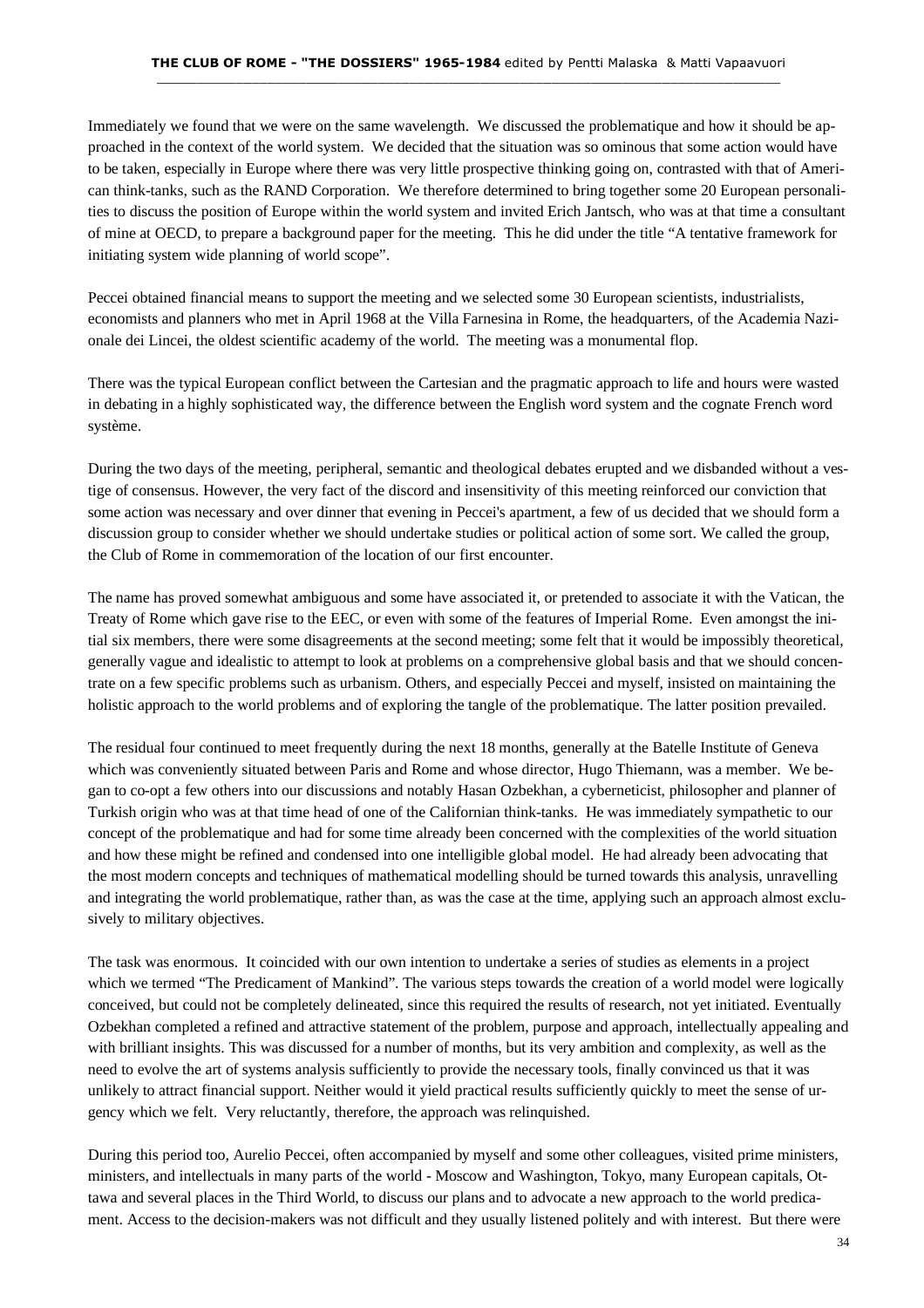no tangible results, despite much sympathy and even encouragement. Clearly we were considered as well-meaning and harmless; our ideas were platonically accept able - provided they did not interfere with their interests, or questioned the politicians of the politicians.

#### **Precedent of Lunar Society**

A break came in September 1969 when Peccei and I went to the European Summer University at Alpbach in the Tyrol to support Ozbekhan and Jantsch who were conducting a seminar. By chance, the then Chancellor of the Austrian Republic, Dr Josef Klaus, was present at our meeting and, in discussion after dinner, he indicated that there was much of interest in the ideas we had outlined; he invited a few of us to come to Vienna for further discussions with himself and his ministers. We followed this up a few weeks later and this was the first organized meeting between the Club of Rome and political leaders. At Alpbach we also had conversations with Professor Eduard Pestel of Hanover, Detlev Bronk and the later Professor C.H. Waddington, all of whom were to play an important part later as members of the Club.

It was, indeed about this time that the Club began its expansion to its present size, to formulate its objectives and procedures and began to act. I had in my mind at the time, the precedent of the Lunar Society of Birmingham which, at the end of the 18th century, with its mix of outstanding scientists and entrepreneurs, its future orientation and holistic approach, triggered off the industrial revolution.

In selecting members we aimed at a maximum spread of both nationality and experience. The nature and complexity of the problematique are such that it is increasingly difficult for problems to be solved by the politician alone, or by economists, engineers or scientists in isolation. Thus, one of the prerequisites for effective policy formation in the future is the cultivation of interdisciplinary approaches. This is at the centre of the Club of Rome's constitution.

The hundred members of the Club have very different backgrounds and ideologies, but are united by a common concern about the human condition and a conviction that human well-being depends ultimately on how the world problematique can be mastered. Lacking ideological identification, the Club is not able to take sides in the controversial political issues of the day, nor can it speak with a single voice.

The reports of the work it sponsors express the findings and views of the scientific groups which produce them and should not be taken as representing the position of the amorphous Club. In practice, the Club is identified by the press with the findings of its reports. Publication of The limit to Growth, for example, was generally taken to be a report by the Club of Rome rather than a report to it. We were instantly labelled as zero growth advocates.

In spite of our careful avoidance of all attempts to reach consensus, the Club is deeply political in the real sense of the word. It aims to analyze and clarify issues in the long-term interest of humanity, in order to help to provide a basis to permit those who have political responsibility to make sounder decisions.

The Club of Rome usually holds one plenary session per year. In the absence of a budget, it is necessary on each occasion to find a patron and this is no easy matter. The annual conferences were held since then in different places in the world.

## **Meetings with political leaders**

Even in the earliest discussions of the Club, there was a feeling that it would eventually be necessary to stimulate the creation of a corresponding apolitical and informal grouping of past and present politicians, which we termed the World Forum.

This would have the object of providing conditions for informal and unreported discussion of the longer term world problems and of establishing understanding as to the nature of critical issues. This seemed, and, indeed still does, a very long way off. However, a couple of years ago we began to feel that our discussions with individual political leaders had gone sufficiently far to warrant an attempt at collective discussion. We decided on a bold, and some might say impudent initiative.

The members of the executive committee as citizens of so many countries invited a number of prime ministers or presidents of countries to meet them for a couple of days of informal discussions - unbriefed and unreported. Aurelio Peccei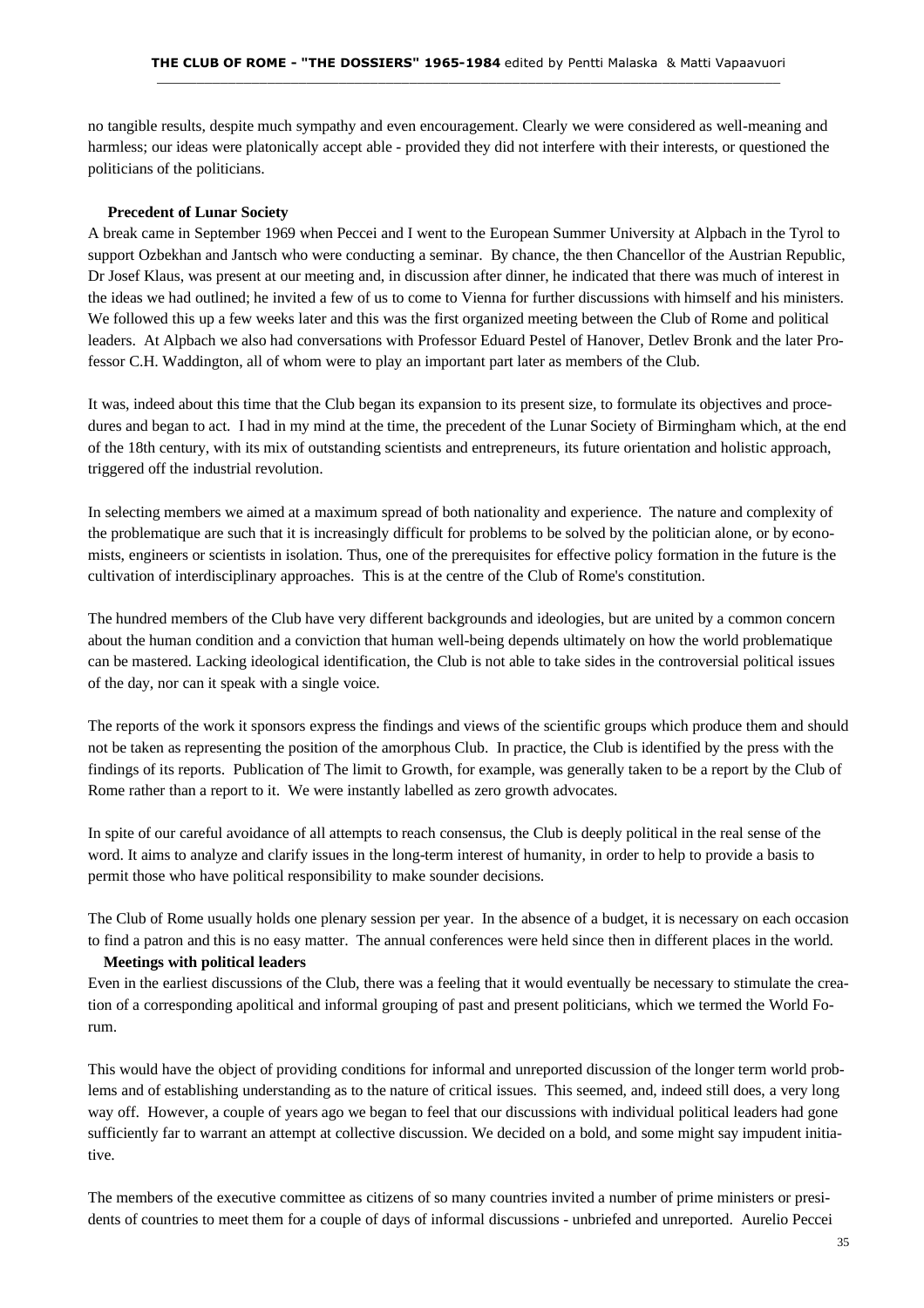visited most of the individuals we decided to invite and, much to our surprise there was general acceptance. In practice, however, it was not possible to collect them all together on any particular day, owing to other commitments. As is the way of the Club of Rome with its deliberate absence of budget, we had first to find a sponsor. The Chancellor of Austria, Bruno Kreisky agreed to do so and the meeting was held at Schloss Klessheim, outside Salzburg.

During the Salzburg meeting, President Echivarria invited the Club to hold a similar meeting in Mexico the following year. This was accepted, but it was felt that this was too soon for a second meeting at heads of state level. Instead we asked them to designate ministers to represent them. In the event ministers or high officials from 26 countries attended. A second meeting at prime ministerial level took place in 1977 sponsored by the Prime Minister of Sweden.

# **The National Associations for the Club of Rome**

The small size and free-ranging nature of the Club of Rome and its determination to restrict its activities to catalytic functions has been the secret of its vitality, but has made it impossible for us to work in depth in any particular country. Nevertheless, in many countries our work has evoked considerable interest and a desire to follow up at the national level. All of us are under constant pressure to aid national activities and have devoted perhaps too much time to speechmaking. However, quite a number of national associations for the Club of Rome have now sprung up, none of them stimulated by the main Club, but usually forming around national members.

The National Associations are in no way controlled by the Club, nor do they formally report to it. They vary greatly in form, objective and activity, but all share the central concerns of the main Club. The Japan Association has undertaken a number of important research projects, which complement our work. That of Canada, given a good impetus by the Prime Minister, is now moving into a period of activity similar to the Australian. The United States Association, well financed, has made an excellent start and its work should contribute greatly to ours. Finland and Switzerland are concerned with the role which countries of their size can play in the new world.

#### **Conclusions**

It is difficult to state with certainty how deeply has the Club of Rome influenced policy. Undoubtedly it has been considerable, indeed, very considerable in comparison with most other non-governmental organizations. However, little of this influence is to be seen in terms of actions arising as direct consequences of the Club's initiatives. Most of it is, and must remain, indirect and gradual through changes in public opinion. Its influence has also been exerted through changing attitudes on the part of political leaders. The views of the Club have been quoted repeatedly, by Western politicians. The Club's views are treated with respect in many political circles. It has raised the question of the possibility and probable consequences of continued high levels of growth and put emphasis on quality. The Club's members, individually and in groups, have had innumerable discussions with leading industrial and banking groups in many countries. This is already a substantial record in its short life of just 10 years. One of the characteristics of the Club is that it feels itself to be an essentially temporary non-organization. At most of the meetings of the executive committee the questions are posed - 'has the time come for us to disappear, or have we still a function in puncturing complacency?' So far the answer to the first has been negative. The lack of any urge for political power, for the creation of a new ideology or for self-perpetuation is our greatest strength.

I am convinced that the world action which a small group of private citizens has been able to mount through the Club of Rome, during the last decade, indicates the need and importance of informal groups lacking political ambition and dogma yet capable of swift action. They are a natural complement and healthy irritant to the large governmental and intergovernmental organizations with their necessarily heavy bureaucracies and political constraints - a function particularly necessary in times of rapid change. It is a time for institutional experiment.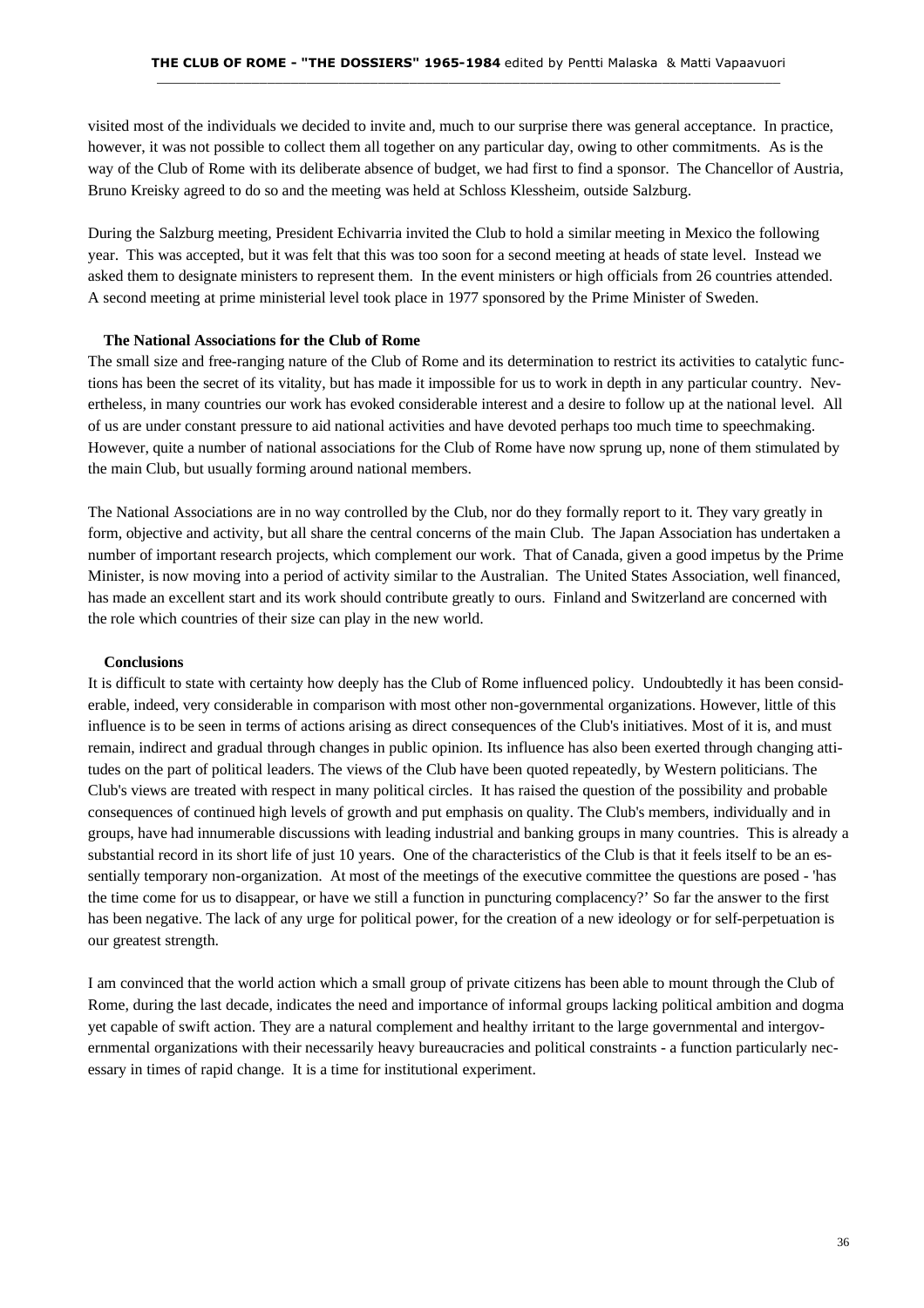# **THE CLUB OF ROME: AGENDA FOR THE END OF THE CENTURY**

Aurelio Peccei, 1984

Aurelio Peccei dictated the last part of this 'Agenda' less than 12 hours before passing away on 14 March, 1984. The document is, unfortunately, unfinished, and he did not see this typed version.

1. Less than 6,000 days separate us from the year 2000, which represents not only the end of a century that has seen extraordinary scientific, technological, economic, social, political and military developments, but also the end of a millennium during which humankind emerged from the Dark Ages, set its domain all over the world and its skies, and became the basic factor of change in this corner of the Universe. What will happen in these 6,000 days will depend almost exclusively on what humans will do, and on how and when they will do it, and is likely to modify their condition more radically than anything, which occurred at any previous time. Momentous events and decisions are in fact maturing which are bound to change the course of human history.

Although the future cannot be prophesied, it is logical to expect that during these 6,000 days:

- A supplementary population, almost as large as that which had accumulated during all the preceding ages up to the beginning of this century, will be added to the present one and must be accommodated on Earth by the year 2000, while at the same time provisions must be made for settling many more people later on.

The already strained relations between our species and its natural environment will continue to deteriorate and the situation must be drastically redressed before it reaches irreversible breakdown.

- Human society will grow increasingly in size, intricacy and internal connections, so that, although highly diversified, it will in reality become a tightly-woven, integrated and interdependent system spanning the entire world, requiring altogether new political philosophies, new institutions and new methods of global governance.

New high technologies will be developed in such fields as microelectronics, genetic engineering, space, ocean deeps and materials, giving humankind even more overweening power to be used for good or ill, and which will thus have a beneficial or a deleterious impact depending on whether or not human development manages to keep pace.

- Fateful decisions will be made on whether to continue or to stop the arms race, and thus the build-up of nuclear warheads will either grow until these weapons will practically start firing by themselves or else they will be cocooned and dismantled and the presently rampant culture of violence will begin to give way to a new culture of non-violence.

In the light of all these probable evolutions, it is perhaps not beyond reason to affirm that a whole era is now on the wane and a new one is dawning, confronting humankind with a new set of extreme alternatives. These can be cataclysmic if we who live at these hinges of history are unprepared for the change or rewarding beyond imagination if we understand the mutating realities and face up to them as the responsible protagonists of this novel phase in the human venture.

2. To be true to its vocation of trying to perceive what it takes for our generations to respond adequately to the challenges and opportunities of this age of great transitions, The Club of Rome should, in my view, focus essentially on the crucial issues, which are emerging and will affect the future of all peoples and nations.

To do this, we must attempt to envision the overall human condition in an epochal perspective. The fact that nobody else has essayed to do this till now should not deter us, nor should the realization of the immensity and complexity of the facets and problems to be considered, even if we are just to explore them superficially or analyze only some of their main aspects.

However empirical and tentative, an assessment of these issues has become indispensable if we want to prepare for a future which promises to be completely different from anything we have experienced, and try to make it worth living. This is why I am convinced that, even though the odds are great, The Club of Rome should do its best to bring these major issues dramatically to the attention of the public at large and, of course, of scholars, religious leaders and decision makers, too. Only if all these sectors are sensitized to the obligation to devote all our capacities to confront the unprecedented per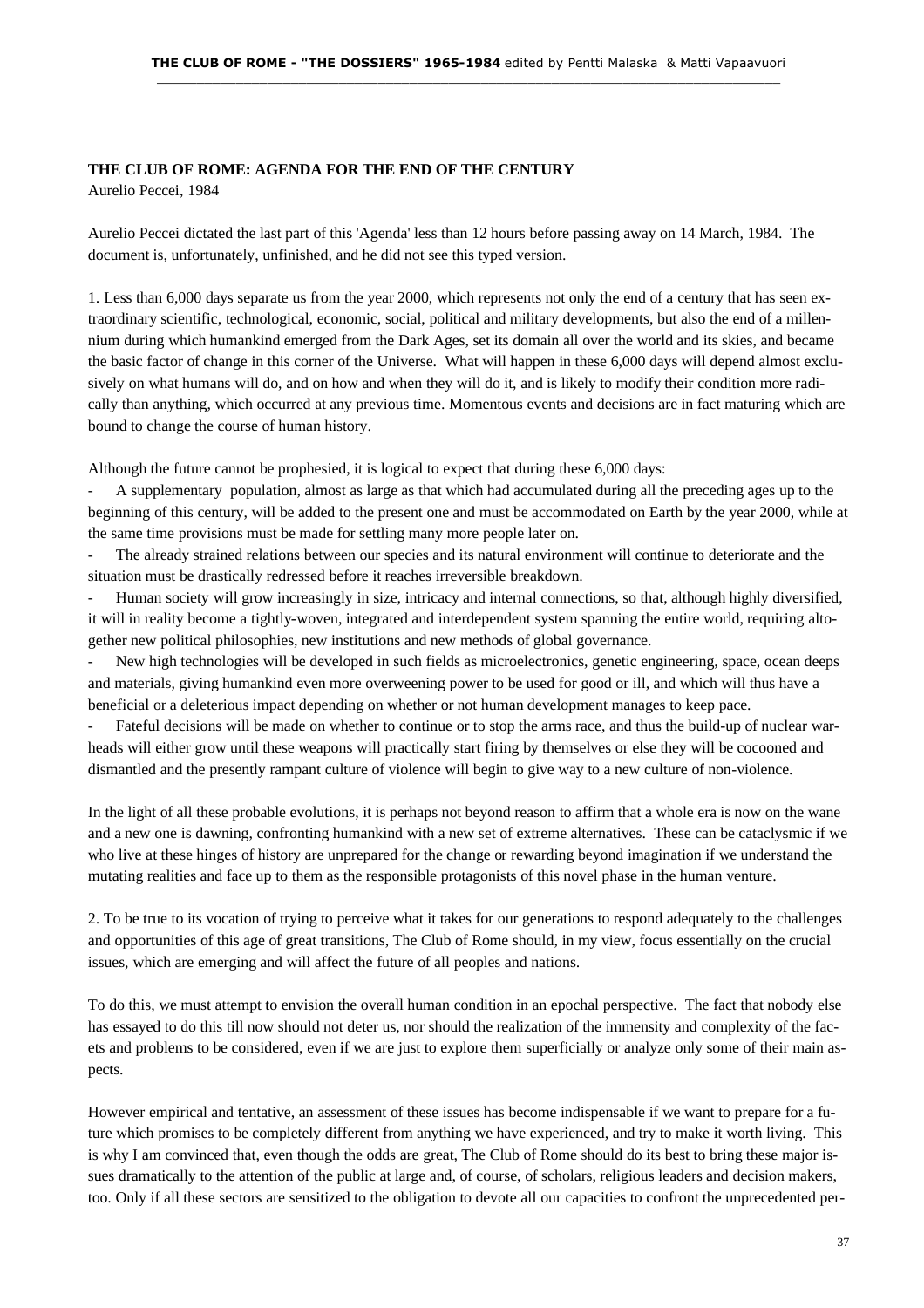ils and chances they embody, can our generations adequately play their role as worthy heirs of our forebears and responsible progenitors of future generations.

The Club of Rome and its regional or national association have a number of other enquiries or projects under way or under consideration. Some of these touch upon these great issues only indirectly or are devoted entirely to other fields, such as global poverty, complexity, the enterprise in flux,

microprojects, bioengineering and society, and alternative futures (Forum Humanum, FH). All should of course be continued both for their own merits and because they may provide a valuable background for the study of the main global issues.

3. The analysis of these global issues should not be considered just as an exercise in theoretical speculation. It must have the positive connotation of a search and research on what humankind should accomplish during these 6,000 days to prepare and meet with reasonably good chances the

extraordinary challenge of the new era. I would label as 'missions' the great enterprises of global scope our generations must set to themselves in order to survive the shocks, threats and constraints of the future and at the same time take advantage of the openings it presents for them to reach an unprecedented level of human fulfilment and quality of life.

Put in this way, the objectives of these missions should be recognized to be in everybody's interest, while no peoples or nations have enough power to attain them alone or to make them unduly serve their specific goals the detriment of the others'. All human groups therefore should be ready in principle to consider these missions and their objectives as matters for widebased co-operation.

I will now briefly deal with five of the key missions which the human community should undertake before the end of the century indicating also a few of the ideas, which I feel are representative of the thinking which should guide them. Although it is a truism, let me affirm first that this new phase of human history is predicated on the assumption that it will not be pre-empted by a nuclear war. For this, the world must rely on the restraint and wisdom of the two superpowers, which may seem to be asking too much, since it is their power politics that have brought humankind to this extreme predicament, while a tragic human mistake or rash of folly, or an electronic circuit failure could well trigger off a holocaust. Such a drastic finish to our career looks anyway so unearthly that I propose that we discard it in our reasoning.

Let me recall that some 15 years ago the concept of 'limits to growth', unpopular as it was in that period of euphoria, was undauntedly advanced by The Club of Rome as a warning against the self-complacency of industrial society. Today, in a much more critical world situation, The Club of Rome should not waver over taking an equally determined stand, this time to shake society out of its inertia and resigned acceptance of things as they are. Under the present circumstances, the fundamental concept to be fostered is that it is fully within our powers to reverse the current negative trends and set humankind on the ascent again. To do this is indeed our bounden duty, and we must brace up to accomplish it, while not to do it would render us wholly guilty because it would be tantamount to giving free sway to the worst alternatives of our future.

Now, I would like to submit that the essential role of the Club of Rome should try to play in the crucial period ahead should be that of contributing in all possible ways to the renaissance of the human spirit and the redress of human fortunes in a sane society, and that it should focus on the five following great issues I consider among the most decisive for the human future.

#### **Human Settlements**

To settle and provide a decent standard of living for the additional population expected on Earth without disrupting the environment irremediably is probably the largest real problem facing humankind during the next few decades. Here are some aspects of the problem:

From the dawn of time till the year 1900, human population grew slowly to reach a total of 1.6 billion. Then it quickly jumped to 4.7 billion by 1983. This unexpected exponential growth caught the world unprepared, so much so that almost one fourth of the total population has to live near or below the poverty line, which is morally and politically intolerable.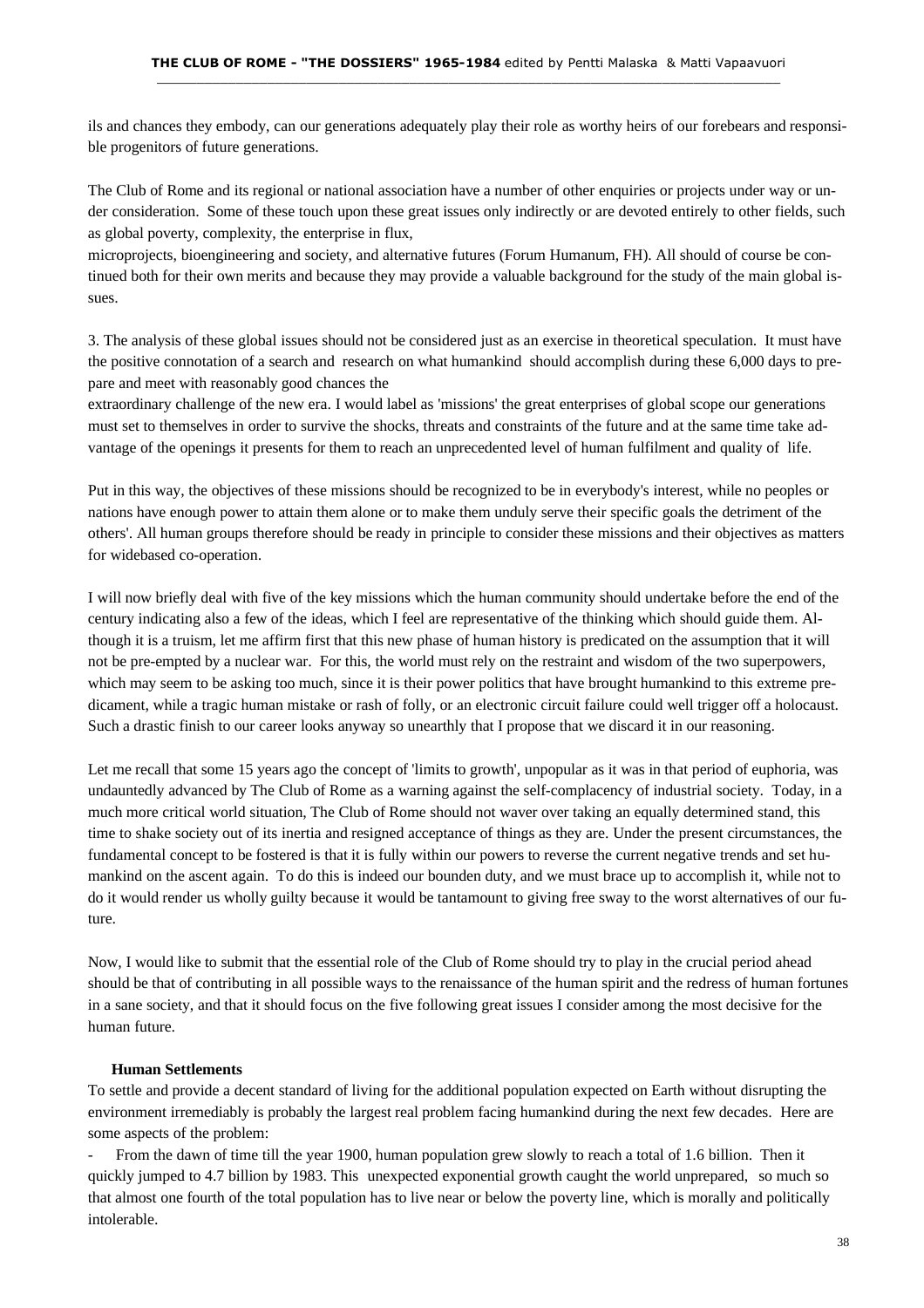- By the year 2000, a supplementary population of 1.5 billion is expected, while still another 1.5 billion will probably be added in the subsequent 20 years. Then the population will apparently continue to increase, but projections are not very reliable.

- These new waves of people are not going to accept a life of destitution. Yet the problem is that they must be settled in practically the same areas as those already occupied by the present population, since lands fit for human permanent habitation are limited and represent probably the most finite of our finite natural resources. Altogether, what may be considered as the 'human habitat' is only about one quarter of the Earth's ice-free land surface.

- Moreover, these same areas also contain the bulk of the agricultural soils, which should never be sacrificed, no matter how pressing the demand for space for other uses. Soil is our crucial life-support system, and must be protected at all costs against any kind of erosion, because when soil is lost it is practically lost forever. Suffice it to recall that, even with the best protection of a well balanced plant cover, Nature takes from 100 to 400 years, or more to generate 1 cm of topsoil.

- The rest of the planet too is indispensable for our existence, of course. The outlying masses, the seas and the oceans, the atmosphere and some superficial layers of the Earth crust are essential as providers of life-support and resources. But they cannot be the permanent home of man.

- The only possibility of accommodating in a fairly orderly way the six, seven or more billion who will soon have to share the Earth, and of doing this while maintaining in a passably good state the natural environment they and their successors will need for all the time to come, is to prepare in advance some kind of overall 'master plan' of global land occupancy. - It is true that, since rather less than 10% of the new population will be born in the present developed countries, the question more directly concerns the Third World and especially some of the high population growth countries. But it is no less true that the entire world system may be disrupted if a substantial part of it is thrown into chaos by unsettled over-

- This is why I have proposed a broad-line feasibility study of integral land use, management and conservation, region by region, for the world as a whole. Of course in such a study land must be considered with all its natural characters and appurtenances, such as the nature of the soil, water, climate and biophysical resources, as well as the human population and its artefacts.

- A land use plan, however, is not enough. Actually, to install these additional populations decently, what may be called a fully equipped 'second world' is needed. The physical infrastructure alone of this second world will require construction work comparable to that which humankind has carried out in the last 1000 years. Just up to the year 2000, housing and facilities must be built for 15,000 cities each with a population of 100,000 (or 1.5 million villages with 1000 people), to say nothing of the need to upgrade the wretched dwellings which today are the abode of the most destitute of our fellow humans.

- An immense corollary problem is that all these people must then earn their living. It is estimated that before the end of the century upwards of a billion new jobs must be created or equivalent occupations found for a swelling workforce which will crowd the cities and the countryside, again mostly in the Third World.

These few observations are sufficient to outline the complexity and colossal dimensions of the tasks incumbent upon our generations; they may also suggest the amount of human suffering and the explosion of rebellion and pent-up violence which may be the consequence of not making timely provision for adequately accommodating the burgeoning human population. Though the problem is rooted essentially in the poor countries, it cannot be attacked adequately if policies, strategies and means are not prepared in advance with the long-term, planned financial and organizational support of the world community. And in turn this will require an uncommon sense of brotherhood and entirely new measures of global solidarity and an enlightened vision of self-interest consonant with this day and age.

# **Conservation of Nature**

population.

Strictly connected with the preceding problem is the greatest danger for humankind, namely that, growing in numbers, power and appetite, our species will tend to live beyond the means offered by the global context of this small Earth of ours. This is something that is already occurring in some sectors and regions even today. The danger does not lie so much in the field of inanimate resources, because the Earth's crust after all is so thick that it can satisfy increasing human demands one way or another; though same shortages may be experienced in certain resources, substitutive materials and new energy sources can probably provide alternative solutions. Quite different, however, is the situation in the more vital realm of the life-support capacity of the world's ecosystems considered in their totality, both inside and outside what I call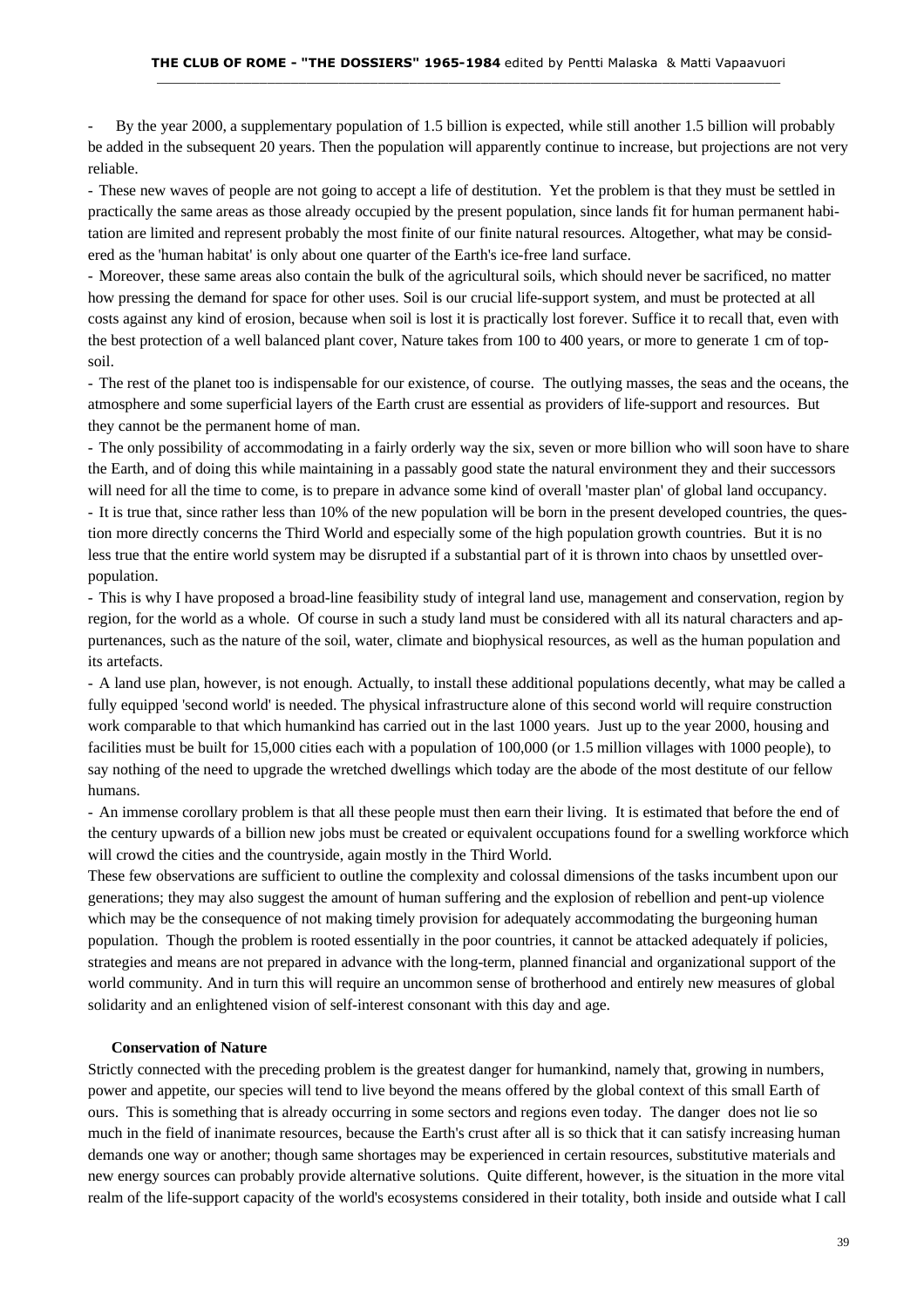the human habitat. The state of the planet under these aspects is very little known; and the time has come to assess it with the utmost care before it is too late.

- The all-important place in the Universe is our biosphere, formed by the thin mantle of soil, air and water on the Earth's surface, because it is there where life, as we know it, exists. The human species is part and parcel of the pool of life which thrives there and so it should endeavour to keep it as healthy as possible.

- The biosphere had evolved for several billion years before homo sapiens appeared in its midst about one million years ago and then spread and imposed his presence and his mode of life over all other species.

- Pursuing his ends, humankind has increasingly transformed the natural environment, making many parts of it well suited for its evolving living styles, but at the same time displacing or eliminating plants and animals often so recklessly as to lay waste other areas once prosperous and now no longer productive or inhabitable.

- The result is that nowadays the texture of wildlife on the planet is seriously degraded, and this already affects our life, too. We are confronted with a quite dismaying picture: wilderness, the treasure chest of Nature, disappearing; deserts advancing; tropical forests in rapid decimation; boreal forests poisoned by air pollution and acid rains; coastal zones and estuaries ruined; vast numbers of animal and plant species in course of extinction, with even more massive hecatombs in sight; waters, soils and the very air we breathe contaminated with the dust, litter and chemicals of our civilization which change their character; natural cycles, climate and the ozone layer tampered with often irreversibly.

Even the strategic biological systems on which humankind so heavily depends for its daily life are under stress; croplands are over-harvested, pasturelands overgrazed and oceans overfished. Yet, the number of people who are hungry or malnourished is even larger than in the past; and human demands are steadily soaring. It is expected that the present generations will consume more natural resources during their lifetime than all past generations put together, and that henceforth consumption will increase even more quickly than population.

As an example, food, the primary commodity, is a matter of concern for all the foreseeable future. The existence of a much vaunted theoretical world food potential which is still certainly fairly high, can provide us with little solace in the face of these trends and the disorder of the world markets, not least because of the very serious phenomenon of topsoil erosion caused by our malpractices both where traditional farming prevails and where modern agriculture has been adopted. While no reliable world estimate of the total loss of food productivity due to soil erosion has been made, the figures available give rise to much concern.

Besides food, the production of foodstuffs, firewood, fiber and other plant and animal products also causes great worries since they are probably heading for an irreversible decline.

- Food security and the availability of these other natural wherewithals for human life, so important in themselves, are doubly important because they are also indispensable ingredients of peace. So, even if their deficit is rooted essentially in the less developed regions, the associated difficulties are bound to have an effect on the entire world system.

- Man, however, is related with Nature in thousands of other ways. He is in fact even more intimately integrated in and more fundamentally dependent on the world of life than may be suggested by any simple comparison with the economics of what we call 'resources'. His psycho-physical existence is the product of myriad interchanges and osmosis with the rest of life. He should therefore abstain from doing anything, which may weaken or modify the world biomass and its habitat. He must be quite sure that any changes resulting from his action do not adversely affect the regenerative capacity of Nature or impair his own balance therewith. More than that, he should engage in a systematic campaign to mitigate at least part of the damage he has inflicted on his natural environment during the past.

- Long-term Nature conservation plans and strategies are thus becoming imperative not only to let humankind obtain and retain the living resources it needs, but also to keep the planet healthy over the years as an obligation towards future generations. The objectives are many in number, for instance; the survival of non human species and protection of ecosystems even when they are not of immediate interest; the safeguarding of marginal ecological processes and life-support systems; and the preservation of the genetic diversity of the biomass which is an expression of the Earth's evolutionary capacity that, among other things, had produced our species and which we may well need again tomorrow.

The establishment of harmony between man and Nature not only responds to considerations of immediate interest and those regarding the existence of humankind in the foreseeable future; it is also a profound cultural value because homo sapiens cannot consider himself as the absolute master of the planet or live here in splendid isolation, and he cannot disinterest himself in the world of life without losing part of his own humanity which throughout the centuries has been nurtured by imageries, fables, myths, poetry and songs inspired by the other forms of life.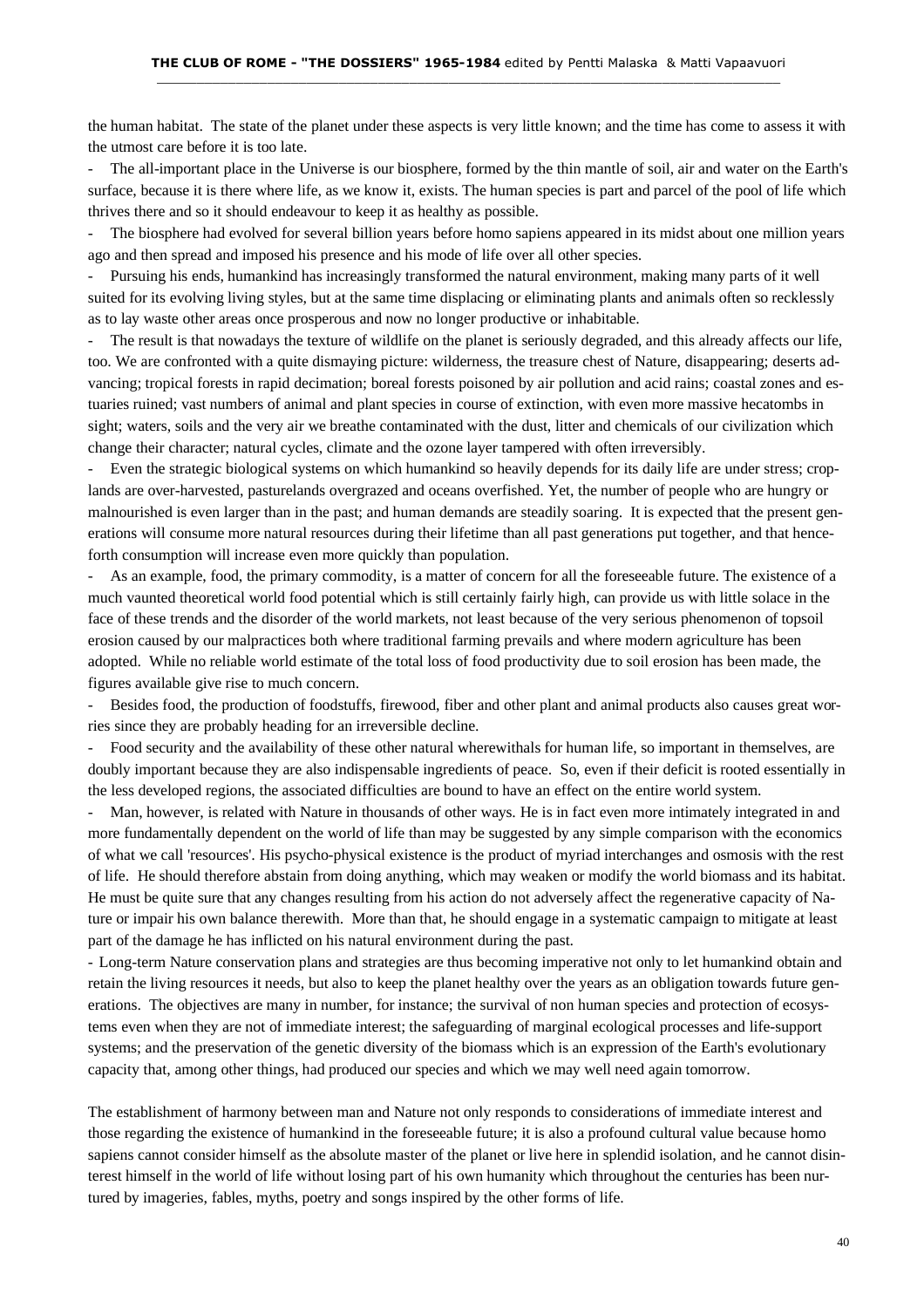Harmony is indispensable too, not least because of the great overhanging danger that, in a not so distant future, when humankind may have built its splendorous technological world and solved all its major economic, political, military and social problems, it will discover to its horror that in the process it has reduced the Earth to such a state that it is no longer capable biologically of supporting our formidable but improvident species. Therefore, the 'carrying capacity' studies started in various places should be stepped up, and must be expanded to embrace all regions and co-ordinated at the world level.

#### **Governance of the System**

The greatest obstacle to embarking on the weighty missions humankind is called upon to perform in this period is the absolute ungovernability of society, as presently organized. In these circumstances, no great enterprise of global scope has the slightest chance of being carried out, or even designed, however essential it may be. Despite the system-like nature of humankind's global body, no political philosophy or institutions have been evolved to ensure its governance. Human development has indeed been bewildering in its accumulation of scientific knowledge, technological proficiency and industrial efficiency, even though these are matters that often proceed more or less anarchically, deepening the divisions among the different societies; but this 'progress' has not been matched by a parallel development in social and political inventiveness, creativity and performance. This mismatch and imbalance between man the inventor and man the administrator begin within the human being himself and spread to all levels of aggregation, creating societies which are thus incapable of effectively and rationally devising ways of controlling, harmonizing and directing to useful ends the immense means, knowledge and experience they collectively possess, with the result that the entire world remains in a state of disorder, instability and unruliness.

- One of the major reasons why the human system remains utterly ungovernable is at present East-West rivalry and tensions and North-South asymmetry and gaps.

- The system is anyhow almost ungovernable because of the fragmentation of the human community into some 160 states, big and small, old and new, powerful and weak, but all 'sovereign', namely self-righteous and self-concerned. - Functionally, therefore, today's teeming and powerful human community limps ahead as an aggregation of disparate subsystems each trying to go its own way and each defending its own interests independently one from another, except when some of them form groups to oppose other groups.

- Then there is the fact that the levels of development of all these states are so wide apart that, even if they wanted to find common ground for co-operation, they would have great difficulties in so doing.

- Yet, as the global system becomes ever more inter-knit by cross-boundary trade and investment, by communication and transport networks, by tourism, by the worlds of sport, music and entertainment, and not least by atmospheric and oceanic pollution and by the threats deriving from the military build-ups, all its parts are inextricably drawn together willy-nilly into a heterogeneous but unified pool in which all of them are affected by what happens to the others, and so all will have a common destiny.

- Therefore, for better or for worse, overall development of the total system, and hence of all its parts, must be a matter of concern for every human group, whatever its present condition; and in the same way, as democracy, participation and the civic virtues of mutual respect and solidarity make for the strength of individual societies, the corresponding attitudes must be evolved in the international scene if the whole of the world is not to collapse one day or another.

The time when each nation could try to afford to go it alone, heedless of the others, will soon be over. Even small or weak human groups will be able to destabilize the entire system and therefore they must be given a hearing and to an increasing extent be given satisfaction. Thus, in everybody's self-interest, the sphere of active solidarity must be expanded from the national to the regional and the global realm, and ways and means found to translate this new posture into institutions, policies and strategies.

The first move will probably have to be made by East and West. When they finally come to perceive that their armaments and scheming are cancelling each other out, they will be automatically induced to try to find ways of combining their power and capacity to steer the world in directions agreeable to them. This will be a great step forward, but only a step, because soon after they will discover also that the best way to fare ahead is not to try to impose their will, but to join with others too because only through the creative and responsible participation of all human groups can the state of both the planet and humankind really be improved.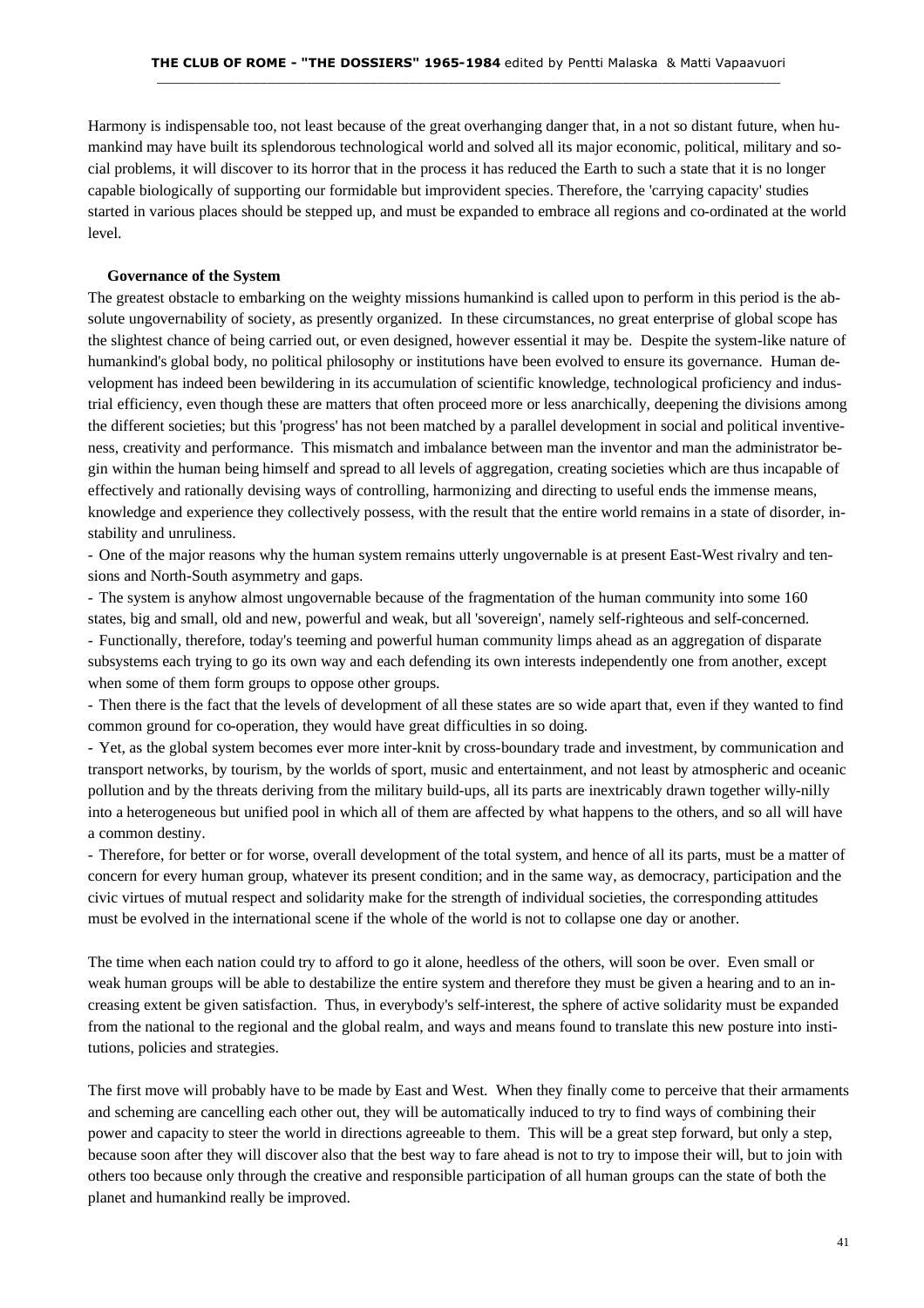For all this to happen, as I will explain in a moment, the triggering device cannot but be a profound cultural evolution that the CoR should show the way in promoting. It will have to face all kinds of difficulties and pitfalls, but as this is the right way, it will be helped in this by the force of things characterizing the new age.

#### **Human Development**

The most valuable assets humankind can count on to ensure the cultural, political and spiritual evolution required to stop its decline and prepare for the future are to be found in the still untapped resources of comprehension, vision and creativity as well as in the moral energies which are inherent in every human being as a part of his or her genetic endowment.

These resources can and must be developed as an indispensable precondition to make tomorrow's world liveable, and to ensure that there will in fact be a future for humankind. This is a new mission that humanity must set itself, a mission that will have no end. Its rationale is simple and complicated at the same time.

- The extraordinarily great progress made by our techno-scientific and industrial capacity has given us the knowledge and means to change practically everything on Earth more or less beyond recognition, but it has not given us a clear vision of what we are doing, nor the wisdom to do it exclusively for the betterment of self and environment.

- Not understanding the import and impact of the mutations we bring about, we are increasingly lagging behind and at odds with the fast-changing real world. Now, with the advent of even higher technologies and the spread of industrial, super-industrial and post-industrial civilization, there is the risk of incongruities growing still further. People at large will find it difficult to adapt to things ever more artificial, whose logic and even language are so alien to human tradition that only a small 'elite' is likely to find itself at ease with them.

- Progress, as it is now understood, certainly cannot be stopped. Therefore, humankind's only recourse is to enhance the quality and qualities of its members all over the world so that, by learning how to ride the technological tigers they have unleashed, humans and not machines will be tomorrow's protagonists.

- Fortunately, as now widely recognized, the normal human being, even when living in deprivation and obscurity, is endowed with an innate brain capacity and a learning ability that can be stimulated and enhanced far beyond the current relatively modest world average level of utilization.

- A movement which is still incipient was started by a CoR sponsored project called 'Learning'. This shows that people at large have the capability of vastly improving their understanding of reality and their performance. Indeed, their potential is humankind's greatest resource, and one which is not only renewable but also expandable and ubiquitous.

- Many more reasons than those emerging from what has already been said make this human development most urgent. One reason is the radical change likely to occur in the relations between man and his work. As a consequence of rapidly progressing automation, robotization, informatics and telematics, there is the danger in the developed countries, too, of a sudden, unchecked mass structural unemployment that will affect particularly the young. The social impact will be enormous, unfathomable. The work ethics, the lofty place traditionally attributed to work in man's life and even the Marxist concept of the class structure of society will all be revolutionized.

- A few figures are sufficient to illustrate the situation abuilding. The average life expectancy in developing countries is upwards of 70 years, or 600,000 hours, of which two-thirds may be supposed to be absorbed by physiological requirements (growing, sleeping, resting, eating, etc.). This leaves about 200,000 hours available for the 'cultural activities' which distinguish man from animal; and, as the average work hours during a lifetime will soon be reduced to 40/50,000 (or less), the non-work hours available for other activities will greatly outnumber the work hours. This 'free' time may weigh on society as a curse, or become the magic key to its self-realization; but to pursue the second alternative, 'human development' is indispensable, while society itself must profoundly change some of its basic tenets, including probably profit as the mainstay of its system of reward.

- Another reason why human development is so imperative is that, to get out of its predicament, humankind must realize where it is at present, where it is going and where it could go instead. The study of the options open to us for 'desirable' alternative futures, rather than the sombre one towards which we are rushing, is the objective of the Forum Humanum project, which represents just a first tentative step in this direction. In this time of accelerating events and extreme alternatives, however, a sense of direction and a high degree of concern for the long-term future must become standard features of a culture of survival and progress accepted by the majority of the world population.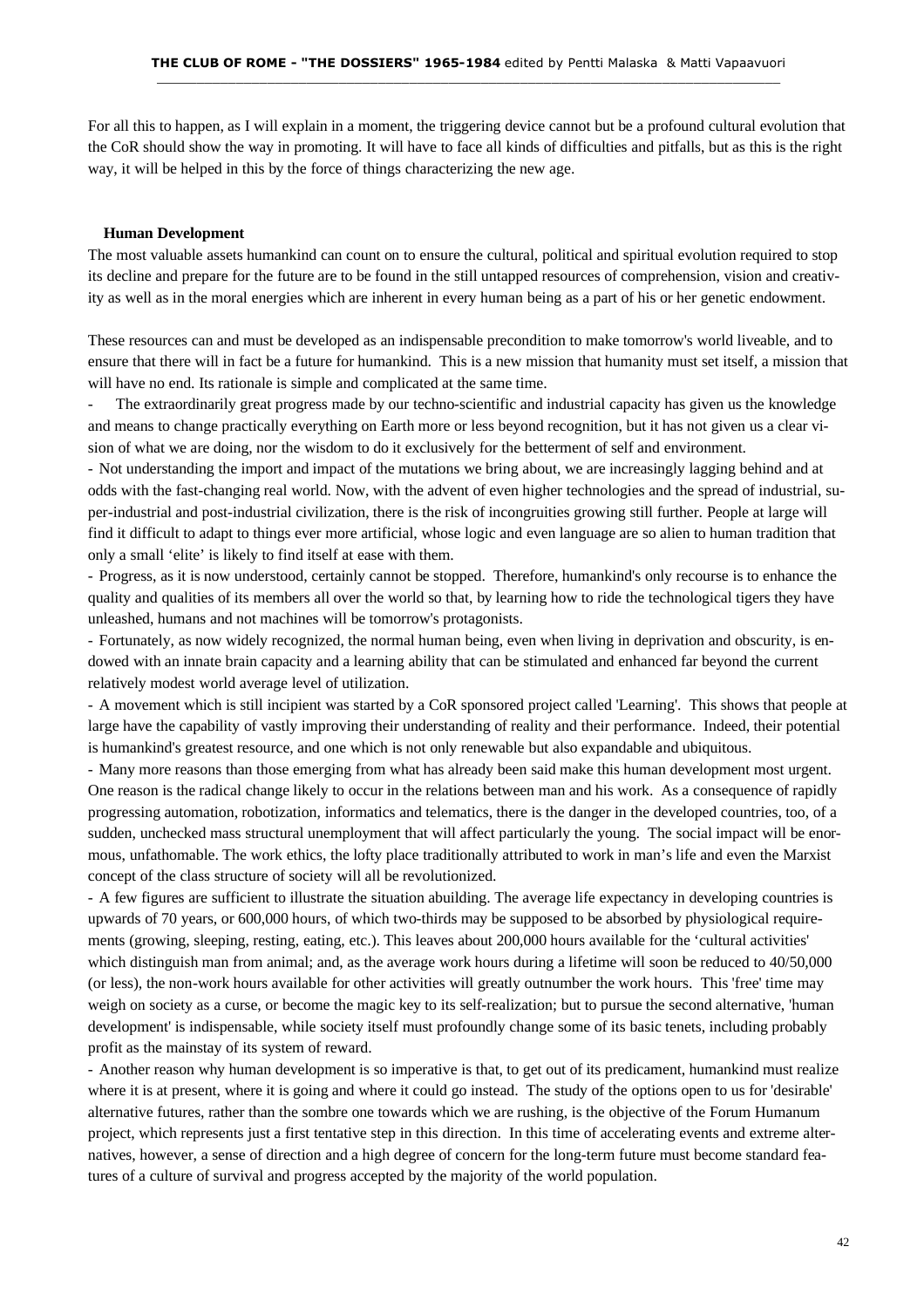#### **Non-violent society**

As already mentioned, a premise of future-oriented thinking is quite evidently the absence of a nuclear holocaust. This is a necessary but not entirely sufficient condition to bridge this transition period. To ensure the long-term development of the mighty humankind which will live in the new era, it is necessary to banish altogether war and with it military and nonmilitary violence from the parameters of its evolution and culture.

- The primary mutation needed in our traditional outlook and values is that of freeing ourselves and our societies from the 'complex of violence' we inherited from our ancestors. For them, recourse to violent means was natural because, weaker than other creatures and still scantily endowed with experience and tools, they had to be permanently on the alert and the defensive.

- This is why violence is, though wrongly, considered part of the human nature still now, when the concept of nonviolence must instead become one of our basic cultural values. I submit that this reality is progressively recognized, and that violence, erstwhile means of survival or ascent, is seen now as the main cause of our doom. Violence and its ideology of whatever sort are in fact remnants of a past which is no more, cultural derangements and social pathologies as incompatible with the new era as slavery or human sacrifices would be for today's society.

- Peace is the primary factor in any equation in which development, quality of life and self-realization are the objectives to be pursued. And peace is to be understood in its universal depth and breadth of non-violence not only at all levels and sectors of human society, but also in the relationships between human society and Nature.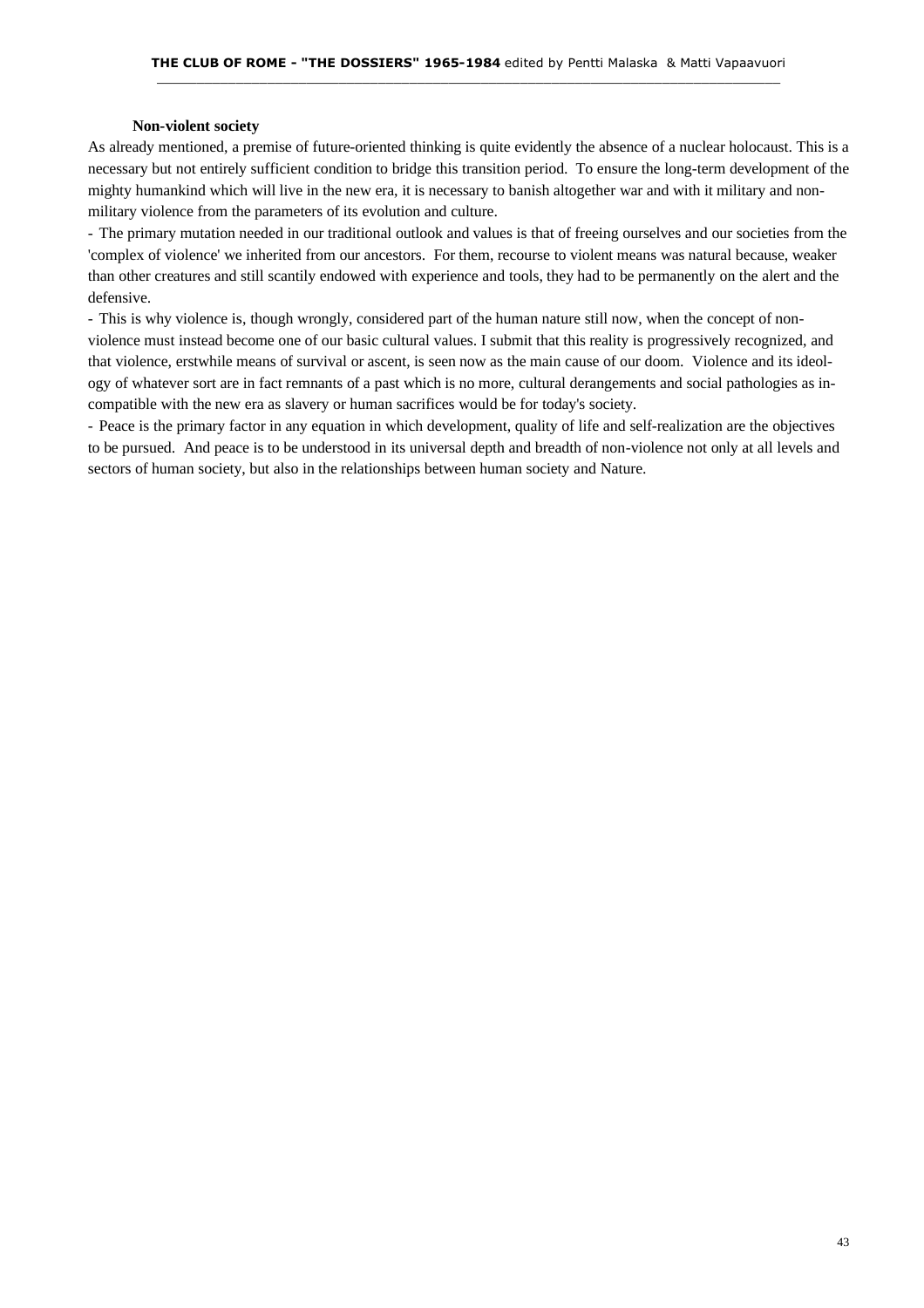#### **THE FORUM HUMANUM PROJECT**

An international ongoing dialogue and network of young researchers is generating alternative visions and policies for a positive future.

# **The Purpose of Forum Humanum**

As its name implies, Forum Humanum (F.H.) is meant essentially to be a meeting point for the expression of ideas and the stimulation of a dialogue on the future of humanity. As such, it aims at fostering understanding of the root causes of the great issues of our times, both those existing now and those likely to appear through the 1980s and the 199Os. It intends to address itself to the new world realities which count most: those of global relevance and with long-term impact, those requiring transdisciplinary and transcultural approaches, and those calling for both thorough reflection and enlightened action. It stresses the need for an objective and, at the same time, positive and hopeful thrust in the search and research of alternative trends and futures, and how they can be formulated and implemented. It puts finally the accent on the younger generations because it is they who have a greater stake in the future.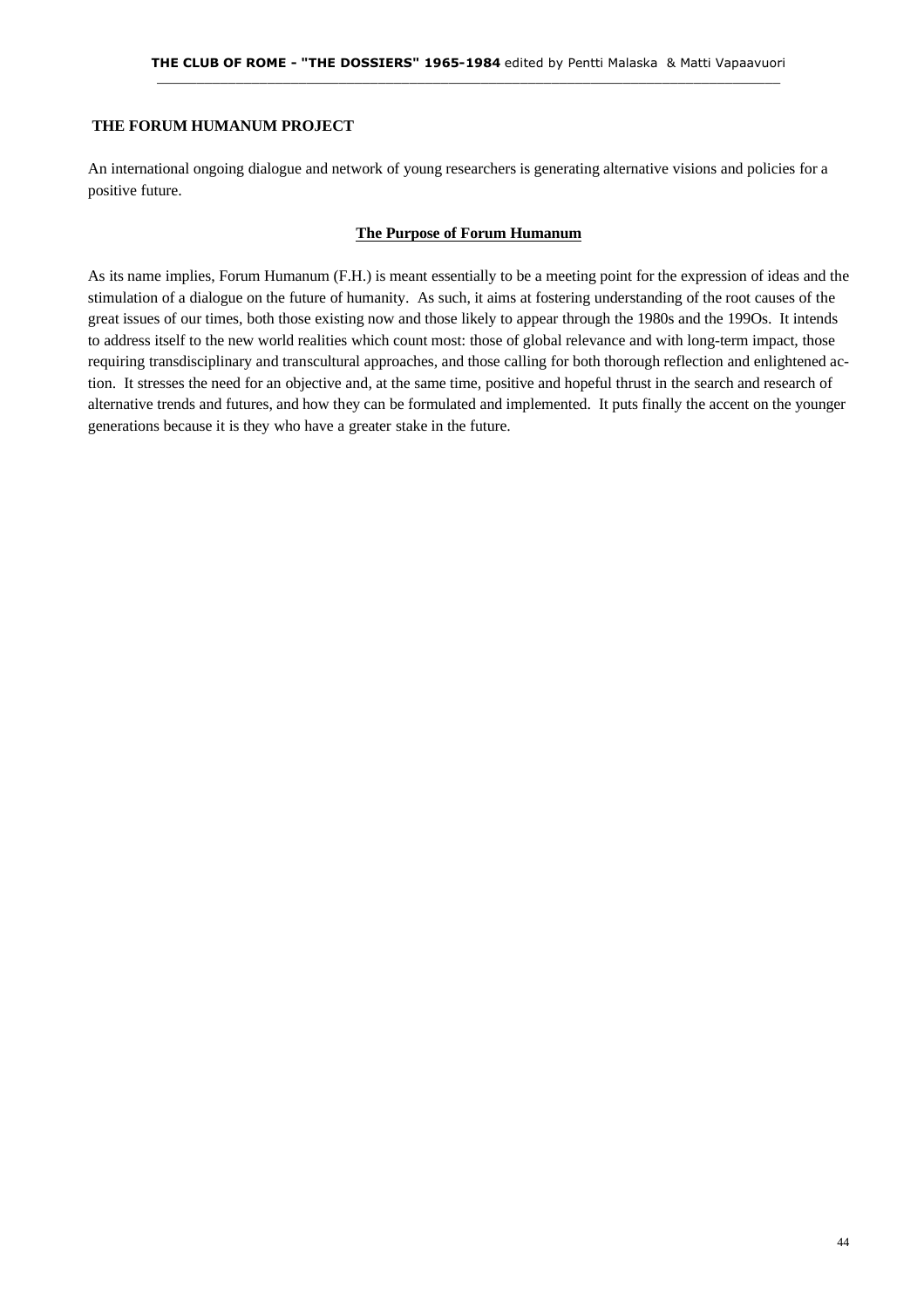# **THE CLUB OF ROME - REAFFIRMATION OF A MISSION**

Alexander King, Sept. 17<sup>th</sup>, 1984

#### **The role of the Club**

The vision of Aurelio Peccei will live on and The Club of Rome, dedicated to ensuring a promising future for humanity, will remain committed to the aims articulated when it was founded fifteen years ago. In May 1984, at its first full-fledged meeting since Peccei´s death, the Executive Committee unanimously decided that it is imperative that the Club's momentum and fund of good will should not be allowed to dissipate.

The world has undergone drastic changes since the Club was created in 1968. We face a host of new challenges as well as many promising new developments. This might be justification enough for continuing a Club such as that of Rome, with its loose association of 100 individuals from some 40 countries and five continents. They represent diverse ideologies and occupations and they try to influence decision-makers and the public by identifying problems and analysing global issues. But is there a distinctive role for the Club to play? After all, there is now a far greater awareness of the multifarious problems facing humanity. Governments, institutions, political bodies, business and labour organizations, environmentalists, academics, religious groups, victims and visionaries of the Third World and concerned people everywhere are all trying to grapple with the same set of problems. Contributing to this level of awareness has been one of the greatest achievements of the Club. Is there an equally unique role for it to continue?

We believe that the answer is yes, for the role we must play is prompted by the slowness and inadequacy of governments and their institutions to respond to impending difficulties, constrained as they are by structures and policies designed for earlier, simpler times and, in some parts of the world, by relatively short electoral cycles. This, coupled with the confrontational nature of much of public and international life, the stifling influence of expanding bureaucracies and the intensifying complexity of issues, suggests that the voice of independent and concerned people, lacking ambition for political power yet having access to corridors of influence around the world, has a valuable contribution to make towards increasing understanding and, at times, jolting the system into action.

The obligation of governments is to respond to their constituencies, but too often their constituents are not fully informed of the nature of the emerging problems and are not prepared to accept the degree of change required to confront them. Consequently, the main function of the Club is, through its activities, to foster among decision-makers and the public alike, a more profound understanding of the problems and a greater awareness of the long-term benefits of change.

#### **The conceptual bases**

At its creation, the Club identified three major needs on which it based its action:

 To adopt a global perspective in examining issues and situations in the awareness that the increasing interdependence of nations, the emergence of world-wide problems and the future needs of all people posed predicaments beyond the capacity of individual countries to solve.

 To think holistically and to seek a deeper understanding of interactions within the tangle of contemporary problems - political, social, economic, technological, environmental, psychological and cultural -- for which we coined the phrase "the world problematique".

 To focus studies on issues, whether of promise or difficulty, in a longer term perspective than is possible for governments preoccupied with a desire to stay in power.

We are convinced that all three needs persist and that it is critically important for the Club to continue addressing them, since governments, the private sector and academia are insufficiently adapted to coping with the contemporary predicament. The present trend is to propose highly differentiated solutions towards individual problems with insufficient recognition of their interaction. Our earlier attempts to identify and analyze the world problematique convince us that we must,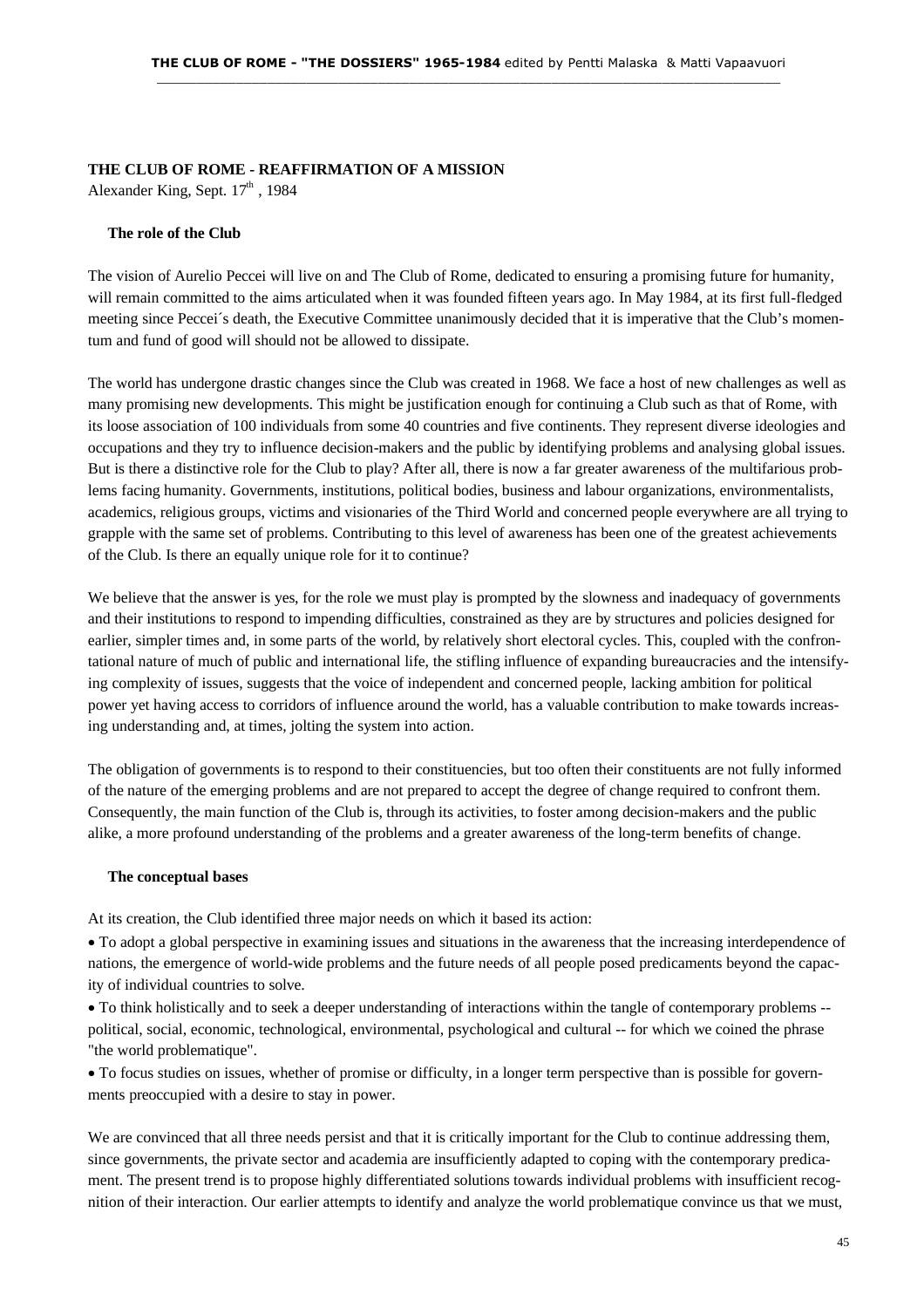on the contrary, work towards comprehensive solutions that involve public participation and negotiation to overcome apathy and confrontation.

It is important to demonstrate the essentially global nature of the Club. Thus, there is at present need to extend its geographical and cultural diversity to incorporate sufficiently the feminine element into its membership and to include more young people.

Human beings throughout the world can have a promising future if, together, a sufficient number of individuals reach out for it. This was the belief and vision of Aurelio Peccei and we all share it. It is the overwhelming importance of that belief and that vision and of the need to generate the understanding, the wisdom and the skills to achieve it that makes it essential for the Club to continue and to intensify its work.

## **A busy fifteen years**

The first report The Club of Rome commissioned and published was "The Limits to Growth", a report which achieved a world-wide impact. The report was taken by some, and especially by economists, as advocating zero economic growth. In fact, this has never been the Club's position. The report warned that if nothing were done to avert them, painful and immensely disruptive situations were likely to develop. The warning was presented in the form of various scenarios that incorporated a number of main world trends. The Club's intent in publishing the report was to precipitate a more acute recognition of the issues and of the dangers of doing nothing, in the hope that such recognition might lead to changes of policy. Thus it was concerned with the nature and consequences of exponential growth.

Looking back over the past 15 years, it becomes apparent how much ground we have covered, with dedication, if not always with success, while maintaining a firm commitment to respect the different view points of the members. Our work has been accomplished essentially through the twofold approach of convening international seminars and gatherings of specialists and of publishing and disseminating reports to The Club of Rome.

 In over thirty meetings held in Europe, North and South America, Japan, Algeria, USSR, Korea, Cameroon and Kuwait, experts and government decision-makers, the business community, international and non-governmental organizations have established fruitful interpersonal reactions and illuminated many facets of the world problematique. Thanks to the informal procedures of The Club of Rome, a world-wide dialogue has been generated which would at best have been difficult through traditional channels.

 "The Limits to Growth" (over 5 million copies sold) inaugurated a series of reports to The Club of Rome, many of which were destined to affect profoundly the prevailing notions governing economic growth, development, the learning process, the consequences of new technologies and global thinking.

 The purpose of the studies which were conducted under the auspices of the Club was thus not to make an affirmation of certitude, but rather to provoke thought and debate on the fundamental issues affecting the human future.

 The Club has also fostered and stimulated the creation of new global institutions and regional bodies which address many crucial problems, including training for development and technological issues.

#### **The near future**

Currently there are several important projects under way. Several of the themes considered at the Helsinki conference represent studies which are well advanced and in preparation for publication. For instance there is a study on the future of enterprise, a timely subject in view of the changing nature of industry and its world-wide manifestations. Also important are the discussions of the need to understand better the complexities of contemporary society and government and to generate new approaches to the management of change and complexity. The non-violent society -- peace and disarmament and the causes of war -- continues to be an area of crucial concern. This is perhaps the most dangerous and the most imminent of all the issues facing humanity. Ready to be launched is an important study of the costs to society,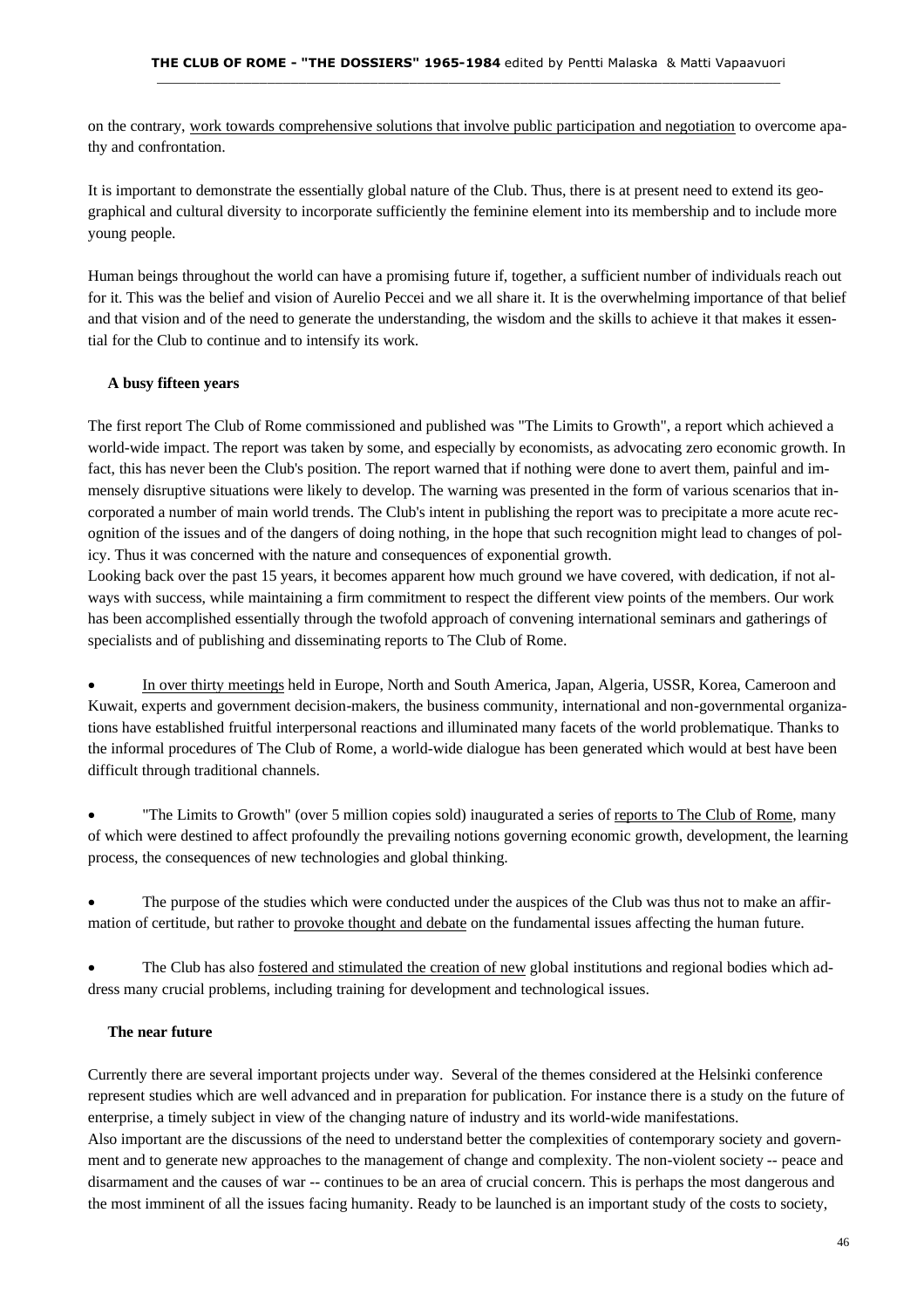financial and otherwise, in tolerating the continuance of world poverty. Bertrand Schneider is approaching the conclusion of his valuable study of small scale development projects in Third World countries and Elizabeth Mann Borgese has completed a book on "The Future of the Oceans" which was commissioned for the Club by Aurelio Peccei and which we hope to see published soon.

#### What then, should be the activities of the Club in the near future?

Aurelio Peccei left us an important legacy in his paper, "The Club of Rome - Agenda for the End of the Century", which remained unfinished at the time of his death. It expresses brilliantly his views on major issues and priorities. He points out that less than 6000 days separate us from the end of the century and of the millennium. We must shake off the present "fin de siecle" mood of uncertainty, he says, and realize that within the intervening days, trends already visible throughout the global system will demand momentous decisions which are bound to change the course of history.

The global situation, whether seen in terms of geopolitics, demography or technological development, has already shifted dramatically since the creation of The Club of Rome. There is now a general awareness that we have entered a period of transition, leading to the evolution of a global society in which the destiny of each nation will depend in a crucial way on what is happening in the world beyond its boundaries. It is highly probable that, during this transition, there will be massive changes in the distribution of international trade and industry as well as of power. Concepts of the interdependence of all countries and of the finiteness of the planet have been thoroughly discussed in recent years, but there is, as yet, little attempt to foresee the impact of these changes or to consider interdependence in policy terms.

# **THE FRAMEWORK OF THE PLAN OF ACTION**

In its early years, The Club of Rome adopted as its central project "The Predicament of Mankind" as a comprehensive approach to the world problematique and as an expression of its humanistic objectives. This still remains our essential concern. However, changes in the world situation and experience gained through our studies and debates suggest that many changes of emphasis and of refinement of approach are necessary for the new phase of our work. In fact, the focus of Aurelio Peccei's "The Club of Rome - Agenda for the End of the Century" provides a basis for this. Furthermore, Ibrahim Abdel Rahman, responding at Helsinki to the expression of opinion of the membership, has provided a "Scenario for the next 6000 days" which summarizes the contemporary world problems and provides a frame of action for the next fifteen years, with priorities appropriate to the present situation.

Accumulated experience suggests that we should be operating within a paradigm of organic growth and holistic development, meaning:

- systematic, interdependent development where no part grows at the expense of the others;
- multi-faceted development that corresponds to needs and will necessarily differ in different parts of the world;
- harmonious coordination of goals to ensure world-wide compatibility;
- ability to absorb disturbing influences on the course of development;

- emphasis on quality of development as a recognition that its processes are essentially directed towards the wellbeing of the human individual who does not live ''by bread alone''

continuous renewal, whereby new goals emerge as old goals are re-perceived.

Within the period from now until the end of the century, during which increase in the world population will remain extremely high, it will become increasingly obvious that unless there is a considerable change in the values and their expression in the life styles and consumption patterns of the developed countries, it will be increasingly difficult for the poorer countries to develop, disparities will grow and world harmony will be ever more difficult to achieve. This throws an enormous responsibility on the shoulders of the present generation in the developed parts of the world. The Club of Rome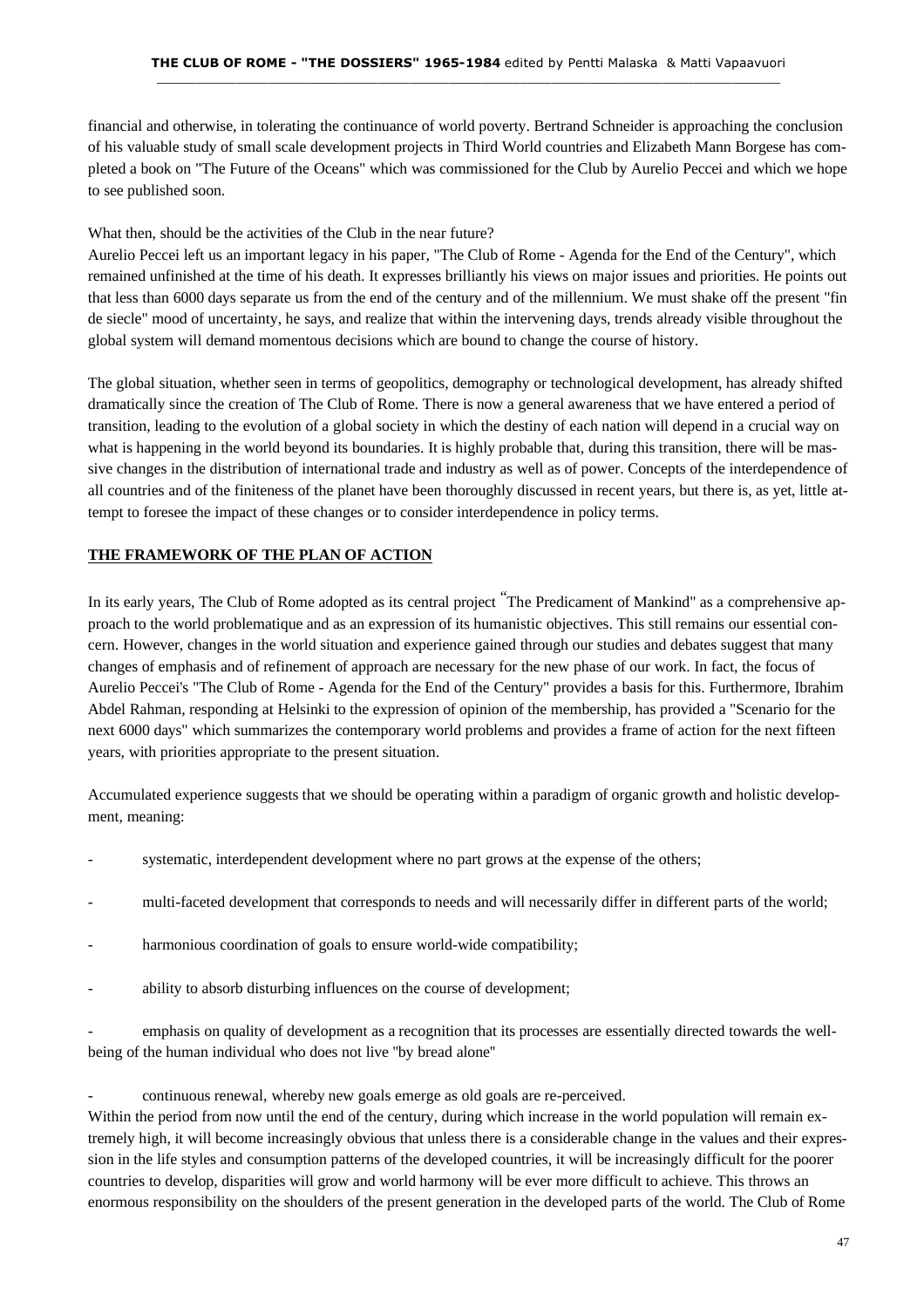can contribute by working out specific proposals in economic and political policies that would move the world in the direction of harmonious organic development.

In the continuation of its work, it is essential that the Club should maintain its concern for the longer term issues; it must continue with the tasks of identifying and exploring problems of a fundamental nature which are only now appearing on the horizon, of defining priorities amongst the conflicting issues facing human beings and of mobilizing the moral and intellectual and not only the socio-economic, psychological and physical resources to attack them within the paradigm of holistic development. It is equally important to realize that the Club will have to do all this in the midst of kaleidoscopic fluctuations within the world problematique that will surpass rates of fluctuation that we have so far seen.

#### **Some areas of concern**

Comprehensive expressions such as "The Predicament of Mankind", "Scenario for the next 6000 Days" or, indeed, the "World Problematique", can be but framework indications of the objectives and intentions of the Club, within which it intends to conduct intensive studies. It is thus necessary to focus activity on particular elements within these concepts, giving due importance in each case to interactions with other facets of the problematique.

The Helsinki meeting expressed the view that the Club should concentrate, nevertheless, for the next few years on a single, major item, while allowing for some subsidiary studies. While some useful specific proposals for the major theme were made, it will require considerable survey and discussion before the major project can be identified, delineated and agreed. In the meantime the Executive Committee has selected a number of major areas of concern from which the main theme may emerge.

These are briefly summarized below.

## (1) The Non-Violent Society

As already stated, the threat of war and especially of nuclear war is the most dangerous and the most imminent of all the issues which face humanity. Future-oriented thinking must nevertheless be based on the assumption that there will be no nuclear holocaust. However, since problems of war, peace and violence are such an essential part of the tangle of the problematique and react on many other of its strands, the Club cannot ignore it. The diversion of resources from constructive development as a consequence of the arms race is a simple example of the impact of this issue on the other elements of the problematique and there are innumerable others. The Executive Committee has, on many occasions in the past, discussed whether the Club should take a stand on the issue of war, but has felt that with countless other bodies representing every possible ideology already issuing declarations and in view of the complex technical and political nature of disarmament, we felt that we had no new message to communicate and that our voice would not be heard in the Babel of advice and desperation. More recently, however, with intensification of the danger we have felt that we can no longer remain silent and much discussion and expression of the views of individual members has taken place in the last eighteen months, some of which was reflected in the seminar on the subject at Helsinki. We have taken the position that war is a symptom of deeper causes and that the armaments race is a manifestation of that symptom. Work on this issue should be continued even if it results merely in the publication of a series of essays and reflections by a number of the members on different aspects of the problem. Our concern should be with analysis of the basic causes of this malaise of humanity, including those inherent in human nature itself. It is also open to the Club to consider the problems of non-military violence, its causes and means to control it without sacrificing political and intellectual freedom.

## (2) The Consequences of World Population Increase

The very great increase in world population, which is taking place especially in the developing countries, will continue well into the next century and will have vast consequences in terms of pressures and migrations, shifts in the patterns of economic and political power, the creation of wealth and its distribution and in the redistribution of industry and labour. During the last seventy years or so, human activity has increased tenfold, partly because of the larger numbers, partly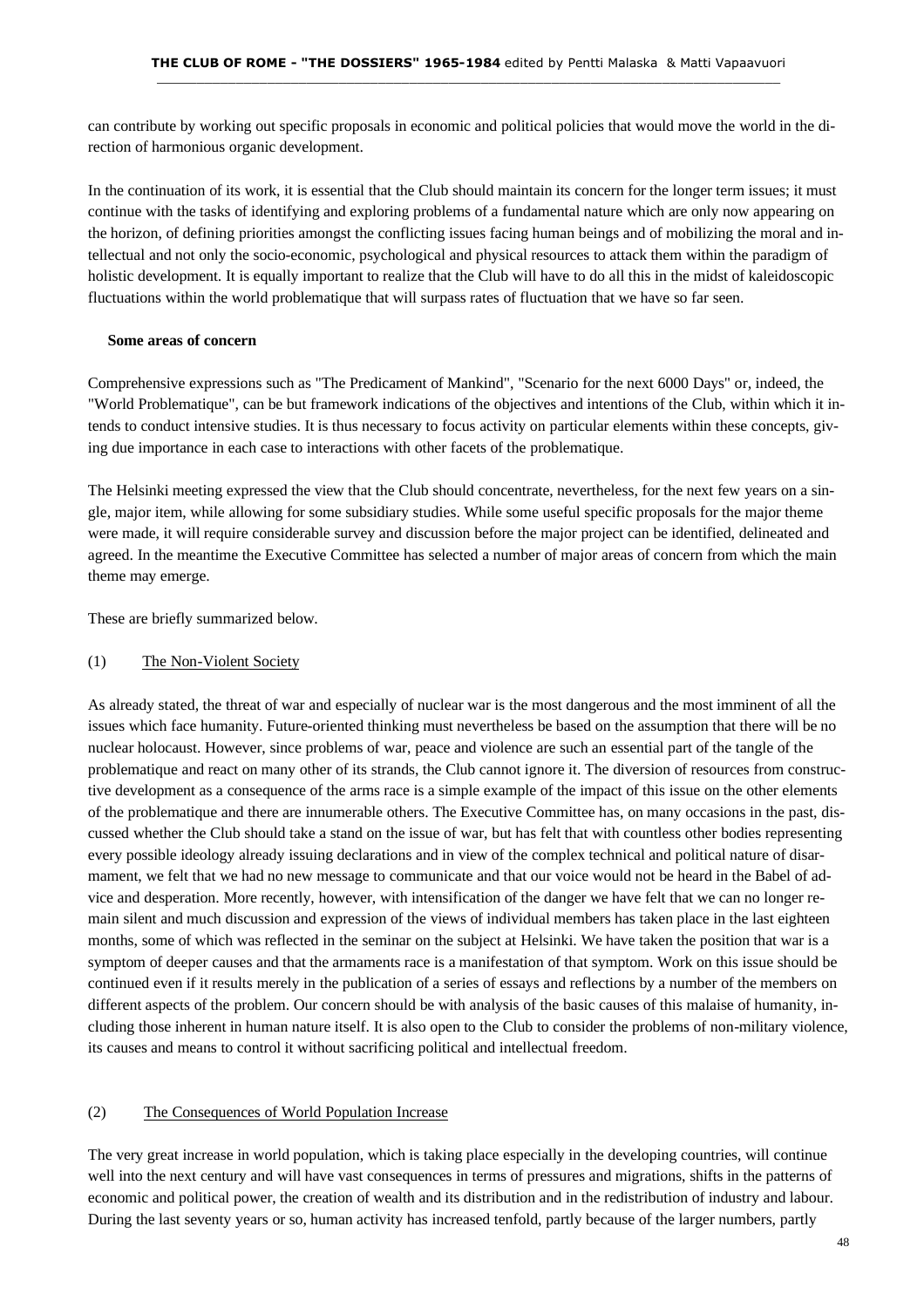through enormous increase in per capita consumption. This will continue to expand greatly with heavy demand increases for materials and energy and will exert massive pressures on the ecosystem.

Problems of employment will be greatly aggravated by population increase, especially in Third World countries where unemployment and underemployment are already rife and where upwards of a billion new jobs should be created before the end of the century, yet a new wave of technological development encouraging the automation of industry and the services is likely to spread rapidly in coming decades and will modify fundamentally the way we live, the nature and availability of employment and the distribution of wealth. This could all too easily increase still further disparities between the rich and the poor both within and between countries. The proposed project on the costs of poverty will certainly have to take the demographic aspects into serious consideration.

Problems of land utilization, which Aurelio Peccei stresses in his testament, will become more acute as population grows and there is a need for a study and analysis of the competitive uses of land which could lead to a feasibility study of the need for an integrated land use plan for the world as a whole.

A particular aspect of the population explosion is the growth of mammoth cities in the Third World, a phenomenon in the management of which no experience exists.

Victor Urquidi has formulated a project for the study of the consequences of the doubling of world population, which will take place at very different rates in different categories of countries, as a: major comprehensive project for the Club to tackle in the next few years. It would be difficult to suggest a subject which suggests as clearly as this the interactions of so many aspects of the problematique.

#### (3) The Management of Society, Institutions and the Need for Innovation

A deep concern of the Club is that society is on the brink of ungovernability. We see it in rising levels of violence, in the archaic structure of governments and institutions which are unable to cope despite their huge bureaucracies; we see it in the inability to control pollution, desertification and unsuitable use of land, in the failures of the United Nations and in the fragility of the financial system. In the broader sense it is manifested in waste that flies in the face of starvation and of profligacy which mocks at poverty

There are many aspects of this complex of problems. We have already mentioned the inadequacy of governmental structures, designed a century ago to meet quite different situations, but remaining virtually unchanged except that they have swollen monstrously. Lack of mechanisms to tackle basic problems until they have reached crisis levels has led in many cases to emergency measures which merely attempt to remove symptoms without attacking the fundamental and often unformulated causes. Vertical and sectoral isolation of policies and structures makes it extremely difficult to tackle difficulties which spread across the whole spectrum of governmental responsibility as was clearly seen during the energy crises of the past decade. Levels of decision-making are unsatisfactory, with the need, on the one hand, to bring decisions as near as possible to the people who enjoy or suffer the consequences and, on the other, the absence of effective international mechanisms to deal with the essentially global problems. These and many other aspects require analysis and suggestions for institutional and social innovation in face of a creeping disillusion and loss of confidence in the political system with its internal confrontations. We know little and must quickly learn how to master the problems of complexity and rapid change which dominate the contemporary society; in face of change the cultivation of resiliency may be sounder than attempts to maintain stability.

Michael Kirby has made suggestions for a Club project on some of these matters and many other members are concerned and able to contribute, while approaches and offers of help have been received from non-members.

Allied to this and relevant to the issues of war and peace is the problem of national Sovereignty. The world is fractionated into some 180 nation states, all claiming a sacrosanct sovereignty which is increasingly illusory in face of the gradual emergence of a global system and the imperatives of interdependence. This is manifested and cultivated as selfrighteousness, self-concern and a narrow chauvinism. This was one of the central concerns of Aurelio Peccei. Whether the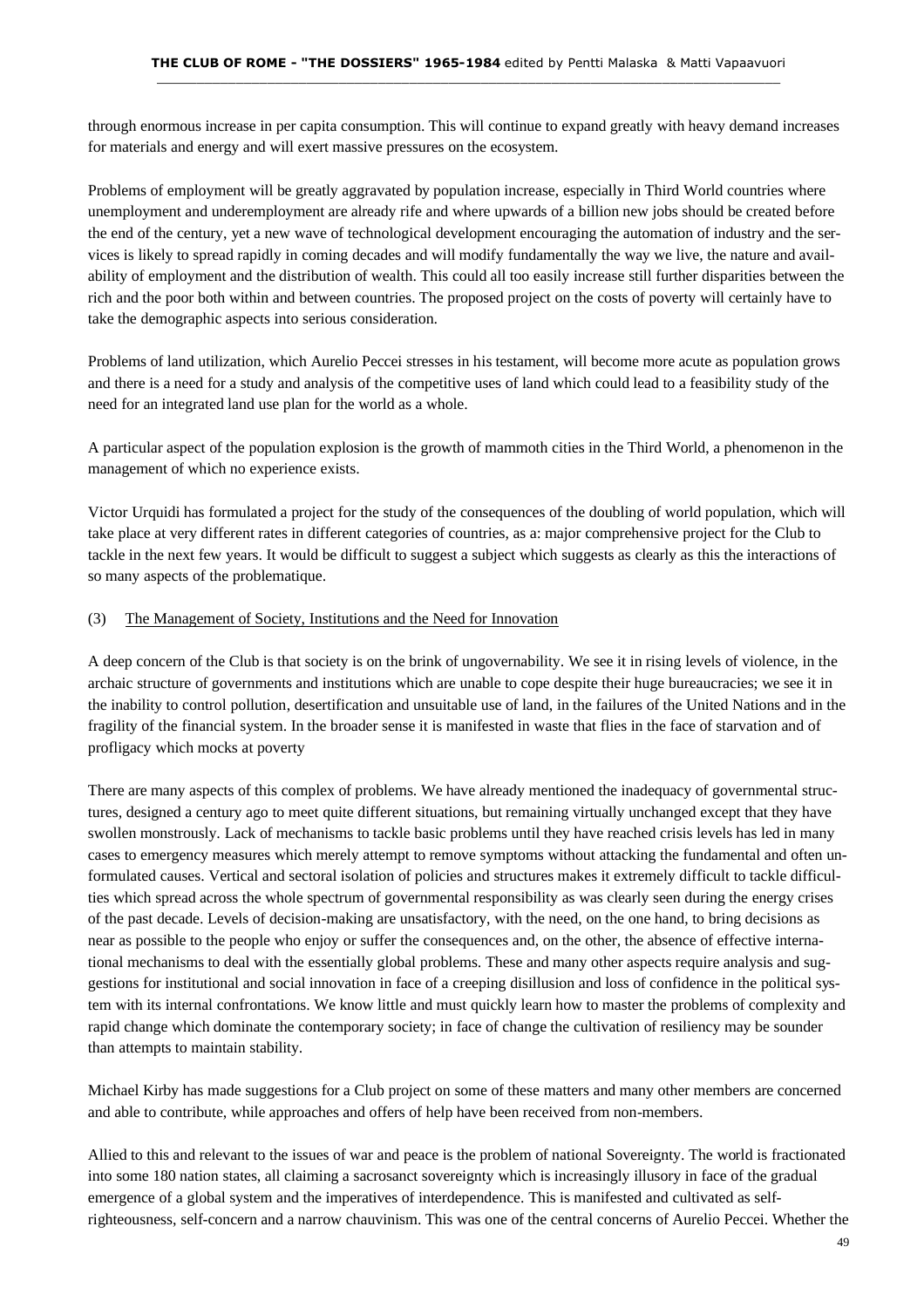Club can usefully contribute by an analysis of the extent to which "the vessel of Sovereignty is leaking" and in indicating dangers of maintaining the illusion is doubtful in view of the important power positions that would be assailed, but it must remain a constant concern.

Yet another area of concern in perspective is the increasingly seen inadequacy of the United Nations system, with the somewhat haphazard array of specialized agencies and programs and the relative weakness of its regional organs. Several members, including Hugo Thiemann and Jack Fobes, have suggested projects for a study of this situation possibly leading to a blueprint for reform and reorganization.

Whatever we may select as our central theme for the next years, it would seem essential that we do something in this vital area for the encouragement of institutional innovation, the redesign of structures and policies which can serve a global society intelligently.

# (4) Human Resources

The central concern of The Club of Rome is with the future of humanity and this concern ranges far beyond the immediately economic--the need to provide a level of modest prosperity to all the inhabitants of the planet--to quality of life considerations such as the conditions which make possible the dignity of the human individual and the freedom necessary for individual development.

The inherent human qualities and particularly the capacity to adapt to changing circumstances and to learn through both experience and experiment have led to the evolution of the contemporary societies and to the accumulation of vast amounts of information on the basis of which giant strides towards the betterment of individual and collective life can arise. Equally however, all the difficulties of the problematique arise from the human failure to generate the wisdom necessary to utilize the immense constructive possibilities of the race. Negative characteristics such as greed, egoism, desire for power, fear and suspicion in the individual and projected on the collective level in terms of national chauvinism and xenophobia, which have, no doubt been important in the process of human evolution, are amongst the fundamental causes of conflict, not only with regard to war and the threat of war, but in social and economic issues both within and between the nations.

It would thus be unthinkable and irresponsible if the Club, with its expressed ideals, were to neglect the problems inherent in the nature of human individuals. We have, of course, continually stressed the need for enhancement of human quality, but have so far avoided analysis of the deeper considerations.

What happens, or does not happen in the world, is generated in the minds of individual human beings. As such, psychological processes, including very importantly the unconscious ones, are crucial contributions to both pr6blems and possibilities, to adaptability and to resistance to change. This is especially relevant to the psychology of individual leaders and decision makers and how their unconscious drives and motivations can influence their actions. These processes have to be acknowledged and included as an important element of the problematique.

In "No Limits to Learning" we have made a start in our attempt to understand the learning process and to look at the new demands that change and uncertainty will make on the educational system. The Executive Committee at its Toronto meeting acknowledged that this was but a beginning but must be continued. Here too it is necessary to look deeply into the way individuals react. Facing up to and learning from uncertainty can be seen as a threat and as such the uncertainty may be denied or "wished away" on simplistic explanations.

There are several members of the Club interested and competent in this field and it may be important to put them to work.

In addition to any specific studies which may be generated on the subject of human reactions and motivations, it is necessary to bear in mind, in all our work, the human and individual element and the need to set free the as yet untapped resources of comprehension, vision and creativity latent in every human being. It is also necessary that the ethical dimensions of the Club's projects should be constantly in evidence.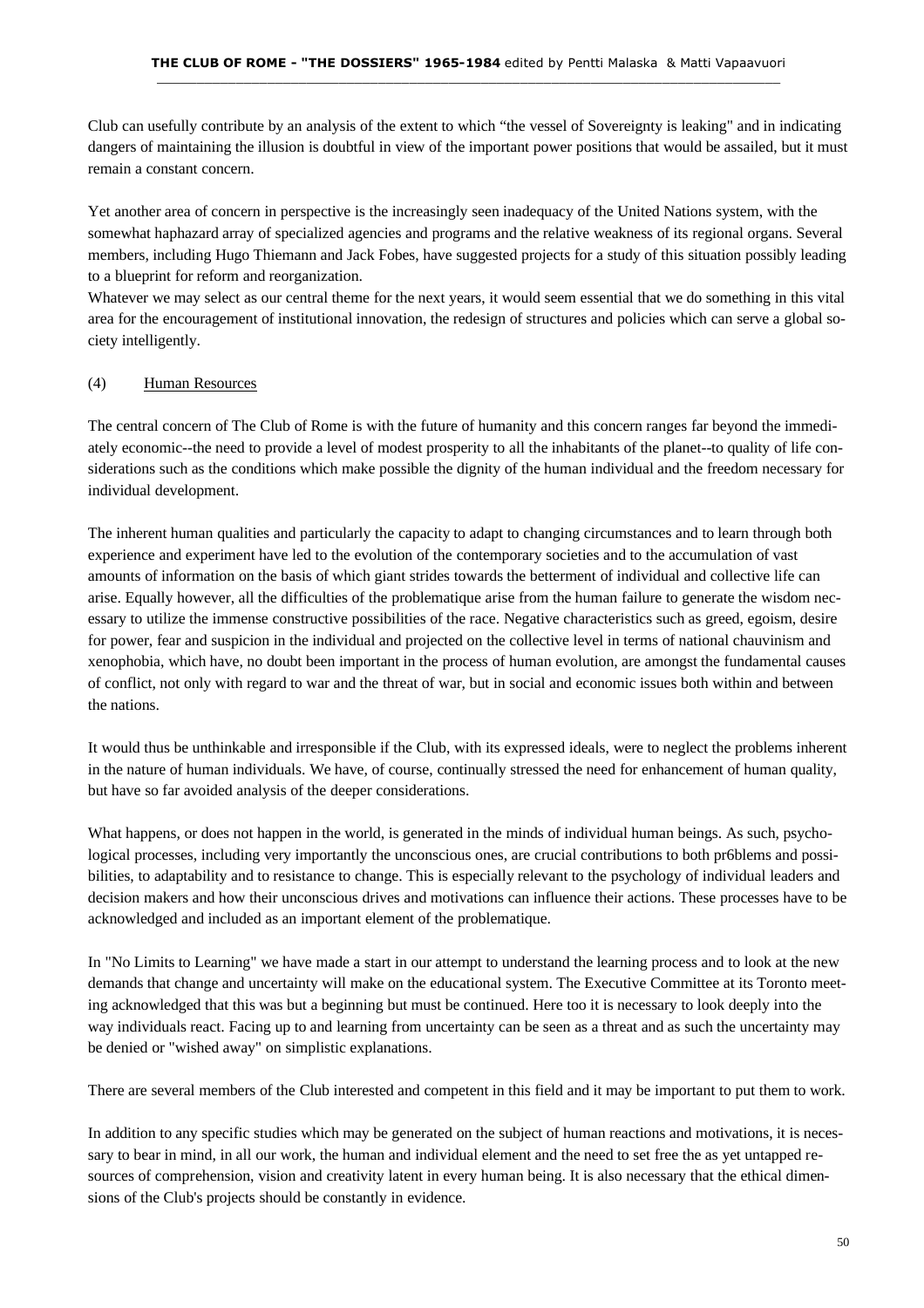# (5) Social, Cultural and Political Consequences of the Utilization of Scientific Discoveries and Technological Inventions

Technological innovations have, from early times, molded the nature of society. Contemporary society derives in a major sense from the inventions which gave rise to the Industrial Revolution which provided new forms of energy to augment the puny force of men and animals on which society had hitherto depended. A new wave of innovation flowing from the sophisticated discoveries of modern science is now upon us and is one of the fundamental agents of change which are producing the present transformation of society. Indeed the new technologies are likely to produce societal changes even more profound than those that stemmed from the empirical inventions of a couple of centuries ago.

While it is not the function of The Club of Rome to indulge in scientific speculation or technological forecasting, it is certainly its duty to perceive the deep and complex consequences of technologies now emerging and to generate public and political awareness of them, before some of the impacts on society reach a critical level. The engineering disciplines have always provided mankind with enhanced possibilities for both good and evil and this is enormously more so today. Not only is it essential to point out consequences as such but to help to guide the decision makers in government and industry who through their policies control the rhythm and orientation of scientific research and technological development, so that the new developments may be stimulated in directions which serve better the needs of all humanity

On the whole technological advances tend to make the rich richer and the poor relatively poorer and the new wave of developments could all too easily increase the disparities between countries.

\*

These, then, are some of the main areas of concern which preoccupy the Club. There exist equally zones of ignorance which are barriers to the growth of human wisdom to solve the problems which our ambitions, creativity and power urges have generated. In coming months the Executive Committee will endeavour to determine priorities for study in these main areas of concern.

## **A renewed mission**

The choice is clear: the future can be bleak if we permit it to be bleak; it can be bright if we strive to make it bright. The sense of responsibility which motivates the Club of Rome is that, given the insights to make it possible, mankind could strive for a better and even brilliant future and could succeed in reaching it. Amongst all peoples there are enormous untapped resources of understanding and vision of creation and moral energy which, in the pursuit of this future and in the cultural evolution that it will make possible are humanity's most valuable assets.

Nevertheless it will take inspirational effort, ingenuity and candour, for the obstacles are many and there is no clear or easy route in the tortuous progression towards an era which will ensure peace, dignity and a modest prosperity, possibilities of individual fulfillment and social justice to all the inhabitants of our planet. To that end, it is the function of The Club of Rome to identify with integrity and realism emerging global issues, problems, challenges and opportunities, to the understanding of these, to generate penetrating new insights and to present them for world-wide debate. In this way the Club hopes to provoke action and stimulate useful change.

We are ready and determined to continue our mission, operating in a collegial manner that respects the different ideologies of the Club's members. It demands insights, candour, a wide variety of skills and disciplines, and above all a concern for and a faith in the future of humanity. This we possess abundantly.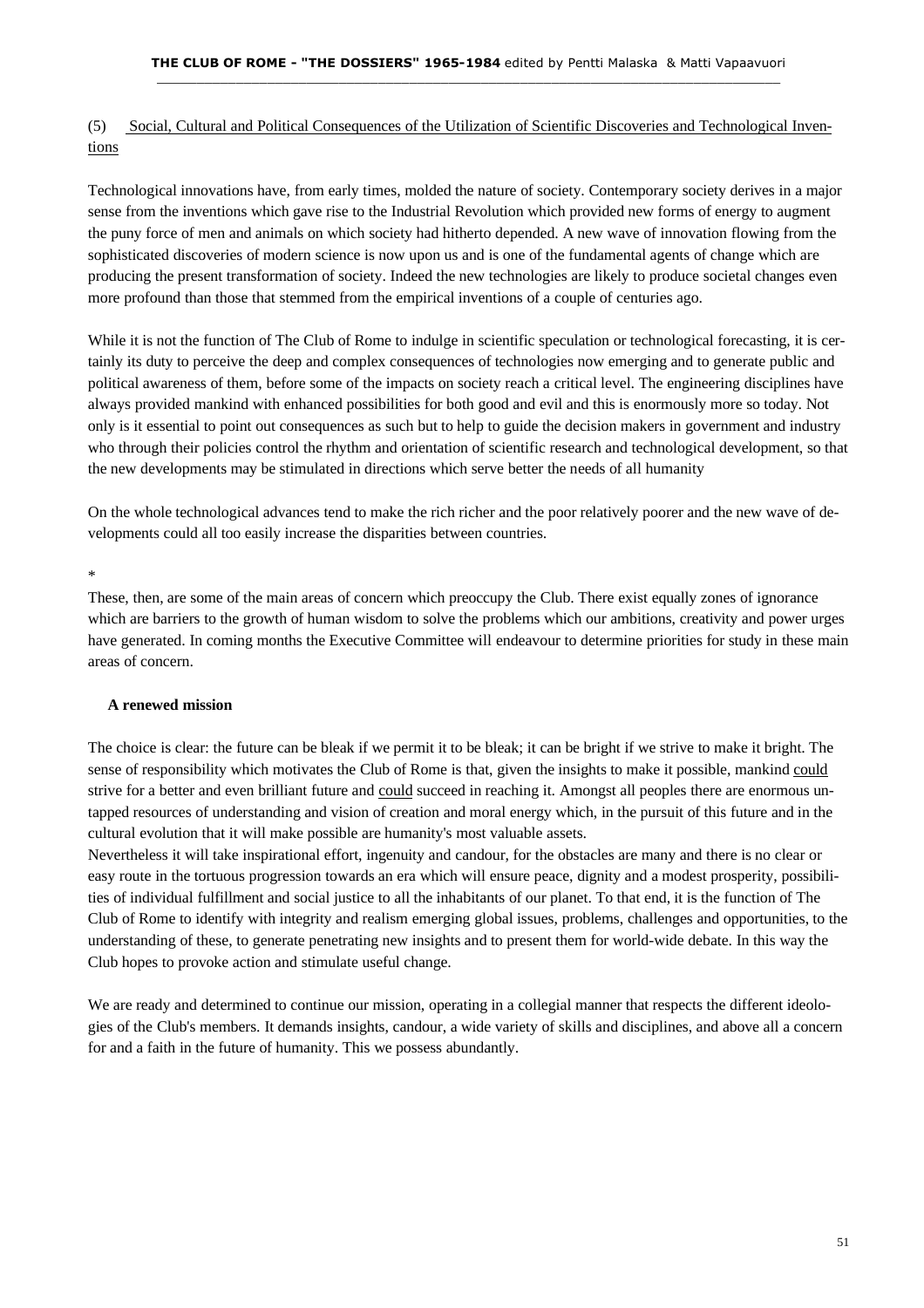#### **APPENDICES**

# **THE LAUNCH OF A CLUB**

Alexander King

I first encountered Aurelio Peccei in 1967. At that time he was President ad interim of Olivetti, as a "crisis" manager following the death of the illustrious founder of that company. Peccei, a young and entrepreneurial manager in the Fiat Company in the 1930s, had been in the Italian underground movement during World War II and only just escaped assassination by the hands of Mussolini's agents. At the end of the war the Allied Control Commission involved him in the reconstruction of the Fiat enterprise as part of the national recovery plan, a task he accomplished successfully and very quickly. When normal times returned, the Agnellis, the traditional owners of Fiat realised that he had reshaped the company very much according to his own ideas and were a bit nervous about his ambitions and what they saw as this too exuberant entrepreneurial zeal.

He was then sent, or dare I say exiled to Buenos Aires to open up and manage Fiat activities in South America where, once again, with the independence that distance from his headquarters afforded, his exceptional energies were soon manifest. He avoided mere replication of the conservative structures of his Turin headquarters in building up automobile, agricultural and heavy industry branches and made Buenos Aires his home. However he maintained close contact with Turin and also with the consultancy consortium Italconsult for developments in the Mediterranean region, which he led. All these activities necessitated an enormous amount of travel. He was shocked, by the poverty, disparities and injustice that he found in Latin America, was alarmed by the explosive growth of population in the Third World countries and somewhat disenchanted by the influence of technology on societies at different levels. He perceived a number of fault lines in the world system and had a conviction that governments, immersed in day to day problems, were too little aware that a number of quite fundamental problems could be foreseen that demanded immediate attention.

In 1962, American senator, Javits and Vice-President Hubert Humphries seeking means to alleviate the appalling economic conditions in Latin America, took the initiative of persuading a number of prominent Americans including David Rockefeller to create a mechanism to make available industrial venture capital to innovative industrialists in the subcontinent. Peccei was obviously interested and cooperated with the new Investment Company ADELA Atlantic Development of Latin America. His, by now extensive knowledge of industry throughout Latin America was immensely useful to the American financiers.

ADELA organised a meeting of Latin American bankers and businessmen in Buenos Ayres in September 1965 and invited Peccei to deliver the keynote speech that he was able to do in fluent Spanish. The speech, *The Challenge of the 1970s for the World of Today* was very far ranging and raised issues of population explosion, environmental degradation, the North/South divide, the importance of the "New Industrial Revolution" of electronics and the need for a long-term global perspective. Apparently a transcription in English was passed to the Department of State in Washington and reached the eyes of the Secretary, Dean Atchison who was impressed by it and is said to have remarked that it was much more useful by not having been presented by a Yanki.

Some copies of the transcript were placed on the side tables on some United Nations occasions together with some other papers and pamphlets as is common practice. These include meetings of ECOSOC and ACAST (the Advisory Council of Applied Science and Technology). At the end of an ACAST the meeting, one of the participants, the Soviet delegate, Academician Jermen Gvishiani picked up a copy of this particular document and read it during his flight back to Moscow. Gvishiani was very excited by Peccei's ideas and determined to invite him to the Soviet Union for talks. But who and where was this Aurelio Peccei? The document itself gave no clue; it had no heading and concluded with "Aurelio Peccei, the Military Academy, Buenos Aires" and the date. How could such a forward-looking message have emerged from a Latin American military academy? Gvishiani therefore sent a copy of the paper to his American colleague of ACAST, my old friend Carrol Wilson, asking him to find out who this man Peccei was and put them in touch. Carol had not heard of Peccei either, so he sent the material on to me in Pads with a request that I should do my best to locate the Italian and put him in touch with Gvishiani. I too had no idea who Aurelio Peccei was, but I quickly found out and made the contact. The invitation to visit Russia soon followed and it is interesting to note that the two men met at Akademgorsk near Novosibirsk, just about as far as possible from the political intrigues of Moscow and where it was relatively safe for Gvishiani to talk and listen. When I visited Akademgorsk nearly thirty years later I met a couple of scientists who still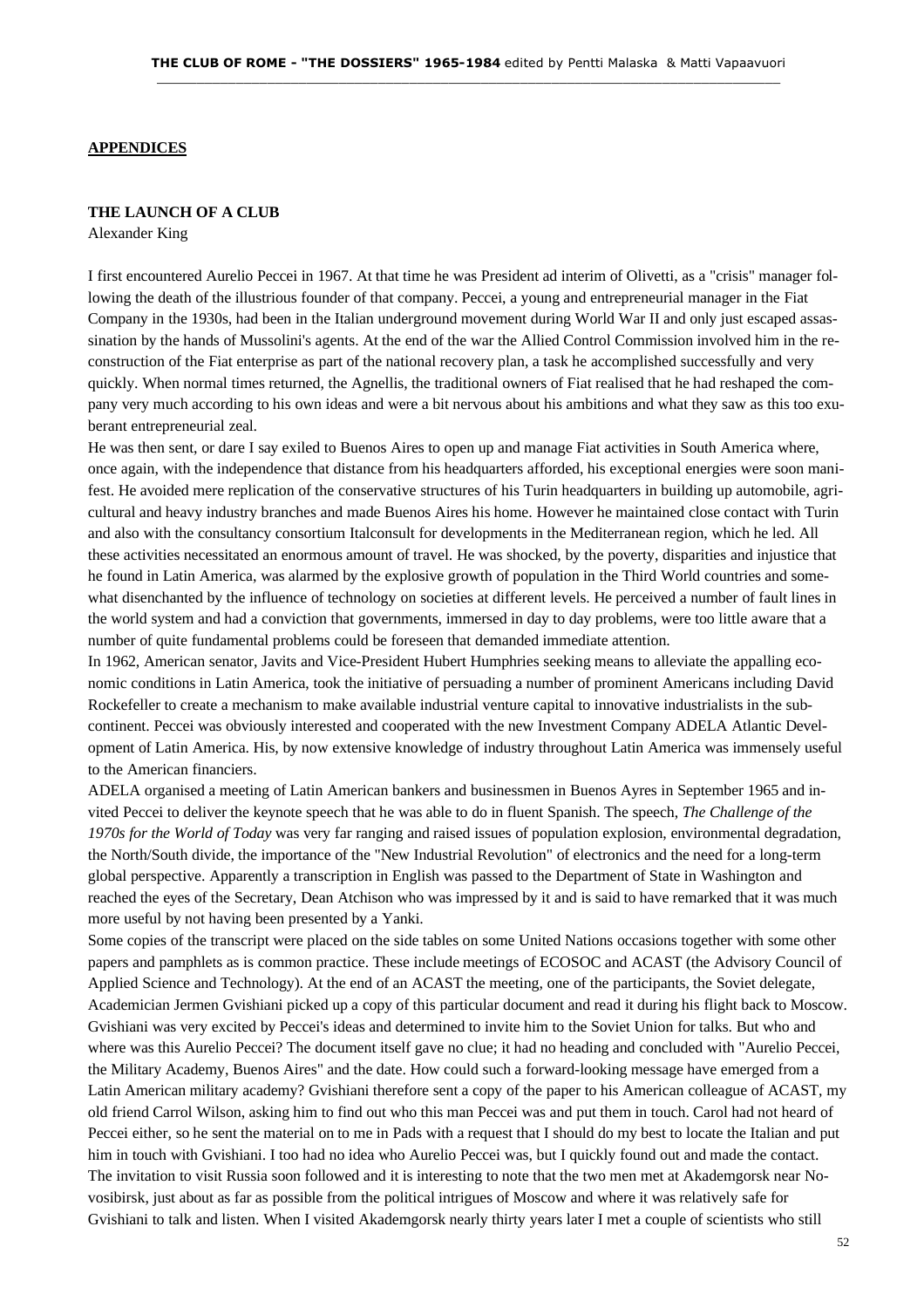remembered Aurelio's visit and the excitement it caused. Their talks were very fruitful and led to Uvishiani's long association with the Club of Rome. In writing to Peccei to make the connection I had mentioned that I also had read his paper and shared many of his anxieties concerning the way the world was heading; I suggested that, should he happen to be in Paris at any time, he might lunch with me to discuss the situation. Some ten days later my telephone rang. "This is Aurelio Peccei. I am in town today and may I join you at lunch." Aurelio was a handsome man of about my own age, highly charismatic, warm and friendly. He was extremely articulate in English, French, Spanish and Russian as well as in his own language. We talked excitingly and at length and quickly established a bond that lasted until his death in 1984. It was an unlikely alliance.

- Aurelio an exuberant Latin industrialist with an economics background and I a quiet Scotsman; an international civil servant who had practiced in the natural sciences. A couple of weeks later I had to go to Rome when we dined together, thus initiating a series of intense if intermittent discussions over the next six months.

We found that we had indeed many common concerns. We shared a vision of global dangers that could threaten mankind such as over-population, environmental degradation, worldwide poverty and misuse of technology. The significance of these future problems, coming on top of the existing distortions of society, did not seem to us to be attracting sufficient recognition or study, nor did there seem to be any single body capable of analysing, let alone starting significant action against the global threats. Neither the United Nations, nor any other official international body seemed to be capable of quick response to demands for solution of existing problems, how then could they be expected to take significant action against the global threats that we perceived just rising above the horizon.

While our main concerns were global, we could not avoid discussing the specific problems of Europe, including its disparities with USA, a hot topic of the time. We felt that Europe was lagging behind with traditional and static policies that took little account of rapid change and with little inclination to look ahead at the probable consequences, economic and social, of the existing trends. By this time we were ready to share and enrich our thinking by including others in the discussions. A convenient approach might be to invite a few eminent Europeans of broad outlook to meet with us and then extend the group gradually by bringing in others from different parts of the world. So we sat down in my office in OECD and drew up a list of personalities who might be invited. Aurelio thought that he could persuade the Agnelli Foundation to fund the meeting, while I would ask my consultant Erich Jantsch, a brilliant systems scientist to write a keynote paper to set the tone of the meeting.

It took place in Rome on September 1968 in the beautiful Villa Farnesina in Rome, seat of the Academia dei Lincei, the oldest academy of sciences still extant, the academy of Gallileo. Some 30 distinguished personalities attended, including the futurists, Bertrand de Juvenel and Dennis Gabor (the Nobel Prize physicist), bankers Guido Carlo and Jean Saint-Geours, Pierre Massay, head of the French planning organisation, Conrad Waddington the biologist and Hugo Thiemann, Director of the Batelle institute of Geneva.

The meeting turned out to be a complete flop. The background paper by Jantsch was a scholarly plea for long term planning leading to proposals for action partly based on the methodology and recent experience of some of the Californian think-tanks. While his paper was academically exciting, it failed to secure the undivided interest of many of the invitees. It was too technical, too dense in the expression of ideas that were partly concealed in half-understood verbiage. The very title of the Jantsch paper, a *tentative Framework for initiating systems-wide Planning on a world Scale* was formidable enough to frighten off some of the participants from the outset. Discussion was distinctly irritable and often irrelevant. Many were deterred by the technical language of the paper and took issue with the use of words and terms; there was, for example an endless semantic fight between English and French-speakers on the meaning of the word *systems.* All this detracted from serious discussion of the approaching world issues that we had intended and even Aurelio' 5 charismatic appeal was quite unable to bring the meeting back to coherent discussion. Then, there were political undertones. The Vietnam War was raging and a murmuring Anti-Americanism was noticeable in Europe. The Rand Corporation of Los Angelese, that was frequently held up in our meeting as a model of successful forward planning was best known as consultant to the US Department of Defense and that was enough to discredit prospective-advisory bodies in general in the eyes of some of the participants. He stated that it was unthinkable to have the Vienna Opera House and a Rand Corporation in the same continent. I angrily rejoined that was impossible to envisage a future Europe that did not have both. The meeting growled to a close and its members parted, not exactly in disorder, but with no sign of enlightenment. Aurelio and I were bitterly disappointed, but not utterly discouraged. Closing the ranks, Aurelio invited a few of us to

dinner at his apartment for a post mortem. We agreed that we had been naive; we knew too little about international politics; our presentation had been too flamboyant and too technical. However we were more than ever convinced of the need for an independent international exposure of the oncoming world problems. We were not yet able to undertake this role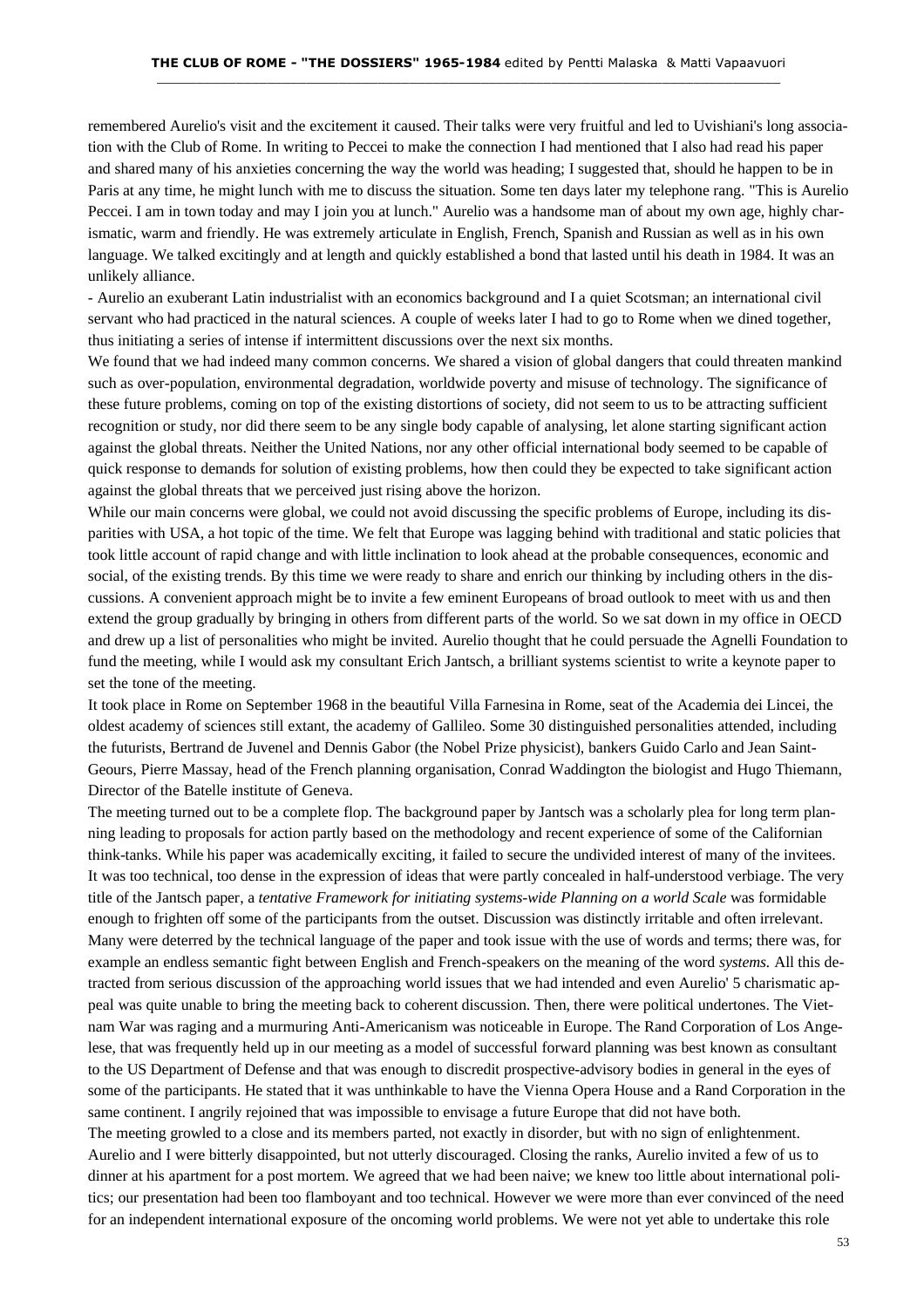and we agreed that we should have to go through a phase of self-education before facing a sophisticated audience again. This next morning our group of six - Peccei, King, Jantsch, Thiemann, Saint Geours and Max Konstamm (a close associate of Jean Monnet) met and quickly reaffirmed the views that had emerged at Aurelio' 5 convivial dinner the previous evening. There was unanimous agreement that we should continue to act, very modestly at first, but with long-term ambitions. We should not form an organisation; the term carried a smell of bureaucracy, but rather an informal Club. I proposed the name Club of Rome, with no other significance than indicating the place of our first meeting. I have often since regretted my hasty suggestion, as it has frequently been hinted, maliciously or otherwise that *Rome* indicates some hidden association with the Vatican, the Treaty of Rome, or even the mores of Imperial Rome.

We then began to talk freely about what this Club should be and to design a framework for its functioning, before discussing the substance of its concerns. We all agreed that unless it could be independent and seen to be independent from all political and vested interest pressures, there would be little justification for its existence. It had to be free to criticize policies and actions of governments or institutions without external constraints. This meant that we should not seek or accept any funding from governments or industrial corporations. We would have to rely on resources from Foundations or other bodies on the quality of our project proposals. Also we should not invite persons holding political appointments, to our membership. Should an existing member accept a political appointment, he would become a sleeping member while in office. The importance of stressing our independence was manifesting a couple of years later when the Club became widely known. A number of people questioned our integrity because of Aurelio's well-known connections with large industrial corporations. We were suspect of being a member of hidden Mafia of the multinationals. Throughout my long connection with the Club, I never saw any sign of attempt by a firm to influence our work or publications. Indeed after the publication of *Limits to Growth,* industry tended to regard us as disruptive.

As far as structure was concerned, we decided that the Club should have as little as possible and preferably none. All of us knew examples of non-official bodies whose work was slowed down or hindered by restrictive statutes or an excessive number of committees. We regarded the bureaucracy of governments and other large organisations as guardians of the status quo and hence the enemies of change. We were determined not to fetter ourselves with an internal structure and in a fit of impossible idealism decided to have no President, no secretariat and no budget. A year or so later, the need to have a legal existence forced us, not unwillingly, to appoint Aurelio as President. By good fortune his office was in a position to function as secretariat. It was many years before we had anything approaching a budget. Our small group was, of course, determined to recruit like-minded colleagues from all the five continents, but in view of the absence of structure and resources, we decided to limit the membership to 100 as the maximum number we could cope with. We expected all members to be active, join in debates and develop a Club loyalty. We put no term on membership, but agreed that when individual members retired or became inactive owing to the pressure of other interests, they would be politely asked to withdraw to make room for new, active candidates

At last we got down to discussion of the main thrusts of our work. We talked about the main threats to society and the planet, as we saw them and tried to draw up an order of their relative importance. We soon abandoned this approach, however, as we saw each as related to the others and agreed that our theme was intrinsically composite. We termed it *the Predicament of Mankind.* This sounded very general and a bit pretentious, so we decided to concentrate our concerns in three concepts within it. These were:

We should tackle essentially the longer-term issues. The actions of Governments normally attempt to remedy short-term difficulties. They are chained to these by the exigencies of the electoral cycle. Citizens are naturally concerned with the problems immediately facing them and this means that in a democracy government must seek to resolve them. In view of impending problems not yet generally recognised and especially in periods of rapid change it is essential that independent groups such as our Club should inform the people and prod the governments to look ahead.

Our second point was the need to identify and explore problems that do not stop at national frontiers that are essentially planetary in scope. Examples of these world problems are the degradation of the ecosphere by man-generated macropollutants, international trade and finance, water resources, desertification and expansion of world population. These are problems that cannot be solved by individual countries in isolation.

The third concept is that of the *problematique,* a term that has become the leitmotiv of the Club of Rome. It denotes not just a single, specific problem, but a cluster of problems. Thus the *World Problematique* is a tangled complex of a huge number of problems such as how to maintain an environment propitious to human life, the population explosion, food growing capacity, just and effective trade, economic and financial systems, the maintenance of peace and a myriad of other factors that interact in unelucidated ways to maintain the dynamic equilibrium of the planet. *Problematique* has certain normative and idealistic connotations. The policy of a government consists essentially of the sum of its sectoral po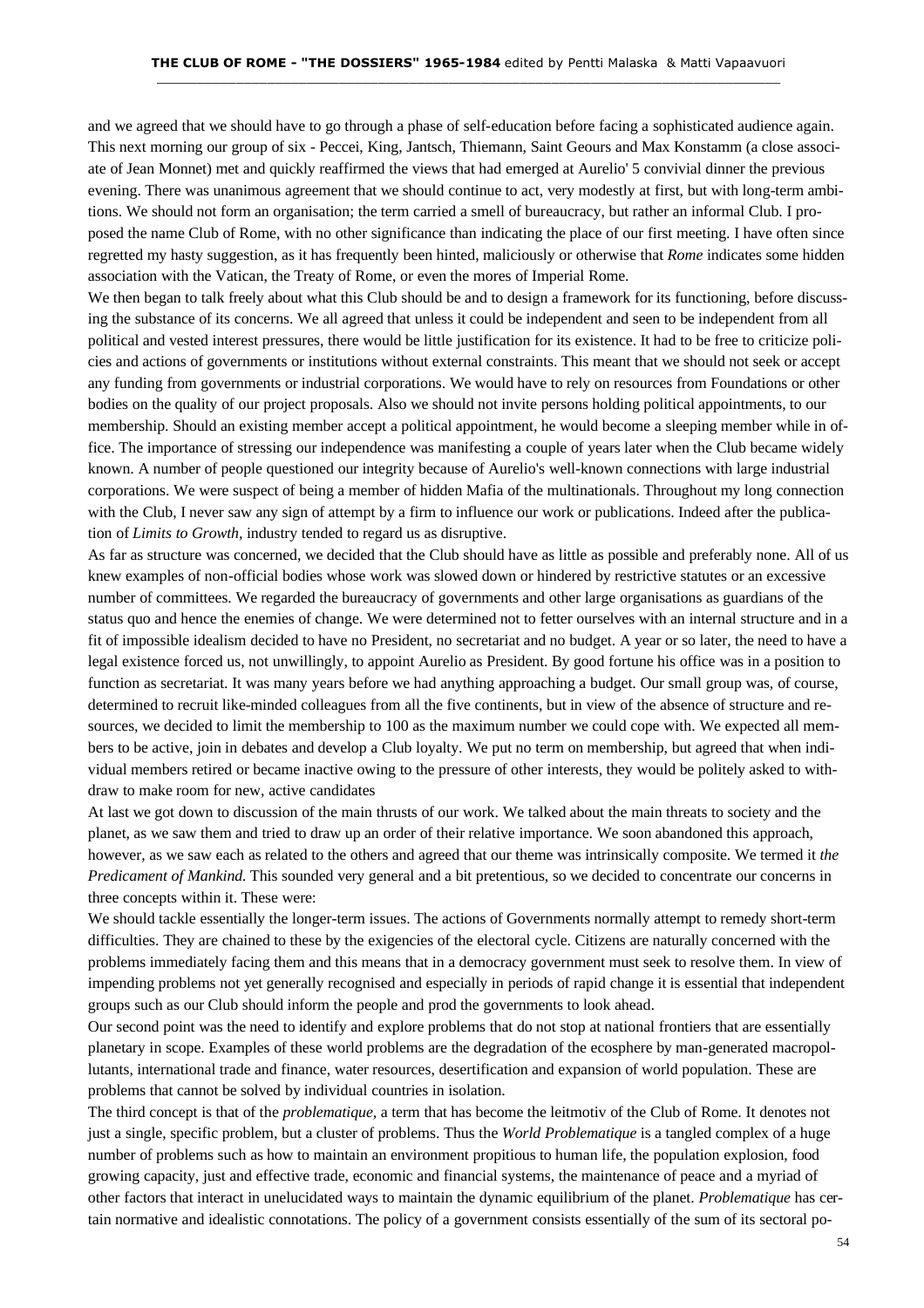lices for security, health, education, industry agriculture etc. Reform or change of policy of any of these sectors is generally considered exclusively within the confines of the sector itself. Yet these changes may have unforeseen influence, positive or negative, on the performance of other sectors. Thus the idea of the problematique suggests the need for a holistic approach in policy planning, or at least, serious considerations of cross-impacts before major policy changes are decided. Investigation of the many interactions within the problematique was to become the leading feature of the new club. The proud phase *The Predicament of Mankind* soon faded from the Club's vocabulary; the predicament was seen as the failure of mankind to master the problematique. Without the concept of the problematique the Club would have appeared little different from the many existing political pressure groups. The term has slipped into the common parlance and is still a major insignia of our identity.

How then should we begin to attack the problematique? One of our members suggested that we should do a pilot exploration of the interactions of the major factors of management of a city, say Florence. Another felt that we should select a small country and look at the interactions within it. Aurelio, Jantsch and I thought that we should have the courage to tackle the world-problematique in its entirety, however primitive the first sketches might be; starting, perhaps by describing the main variables. The only realistic approach, we felt, was a top-down one, otherwise we would fall immediately into parochialism. Two of the group, Konstam and Saint-Geours found our proposal hopelessly unrealistic and ambitious and withdrew there and then. It is interesting that, after the publication of *The Limits to Growth* Konstam wrote a charming letter to Aurelio congratulating us and saying how wrong he had been to walk out at the beginning. Saini-Geours never actually resigned but had no further contact with us for two years, after which he crept back as if nothing had happened I looked for an historical precedent for the type of body we envisaged. The sole case I found was that of the Lunar Society of England that was active in the late XVIII century. I have already mentioned it in Chapter XVIII. It was a small group of eminent scientists, industrialists and philosophers who met over dinner in Birmingham once a month when the moon was full to lighten the safe return home in their carriages to various towns in the English Midlands. They soon became known as "the lunatics" and the poet William Blake wrote a lampoon, thus entitled, denouncing them. They were well known and esteemed members of society, independent but quite critical of the establishment, on rational rather than party political grounds; indeed they sided with the American colonists, enraging the Birmingham merchants who paid a mob to burn down Joseph Priestley's House during one of the Club dinners. Very voluminous records of their discussions survive. Their themes covered a wide range of issues from science, the economy, politics and philosophy to religion. They were particularly interested in the influence that new inventions and new concepts of science might have on social wellbeing. This is clear from their vision of how the improvement of the steam engine by one of their members, James Watt, might lead to the arising of great new industries and eventually to the abolition of poverty. They were in fact the Fathers of the Industrial Revolution. Independence, multidisciplinarity, foresight, imagination, ambition to influence and not for power - these characteristics of the Lunar Society seemed fit the needs of the Club of Rome two centuries later During the next two years we met frequently, usually as guests of Hugo Thiemann in Geneva, discussing mainly, possible methods of exploring the tangle of the problematique. During this period also, we recruited a few new members for the Club. The first of these was Hassan Ozbekhan, the Turko-American systems philosopher, mentioned already in chapter XXVII, who contributed greatly to deepening out considerations about the problematique.

Then a new approach to our work suddenly appeared on the screen. Every year a European "Summer University" took place in the village of Alpbach, a well-known conference center high up in the Austrian Alps. Ozbekhan and Jantsch had been invited to lead a seminar for which they had prepared a paper on *long term forecasting and its possible application in decision-making.* Aurelio and I traveled to Alpbach to support them. As it happened, the Chancellor of Austria, Josef Klaus had chosen that day to pay his annual visit to this European forum that is located on his national territory and he attended our seminar. We had dinner with him that evening in the Gasthof. Conversation was lively and wide-ranging. At the end Klaus said, "All these things you have talked about, should interest me but, we never discuss them. Why don't you come to Vienna, say one day next month and spend a morning talking to my cabinet? This we did accompanied by Thorkil Kristiensen who on retirement from OECD had become a member of the Club and Jermen Gvishiani who was a hidden member. The meeting was useful but there was no immediate follow up. We had a meeting with a group of Austrian industrialists that same afternoon - again much interest but no action.

A couple of months later, by chance Aurelio and I found ourselves in Canada on separate missions. I was fairly well acquainted with a couple of the federal minister and arranged an informal meeting with then in Ottawa to discuss the Club of Rome. Also at the meeting were three of the bright young boys of the new Prime Minister, Pierre Trudeau. At the Sunday morning meeting Aurelio was in his most expansive mood and his enthusiasm seemed to fire the Canadians. During the lunch break one of Trudeau's men telephoned the Prime Minister, summarising the drift of our discussion. Soon a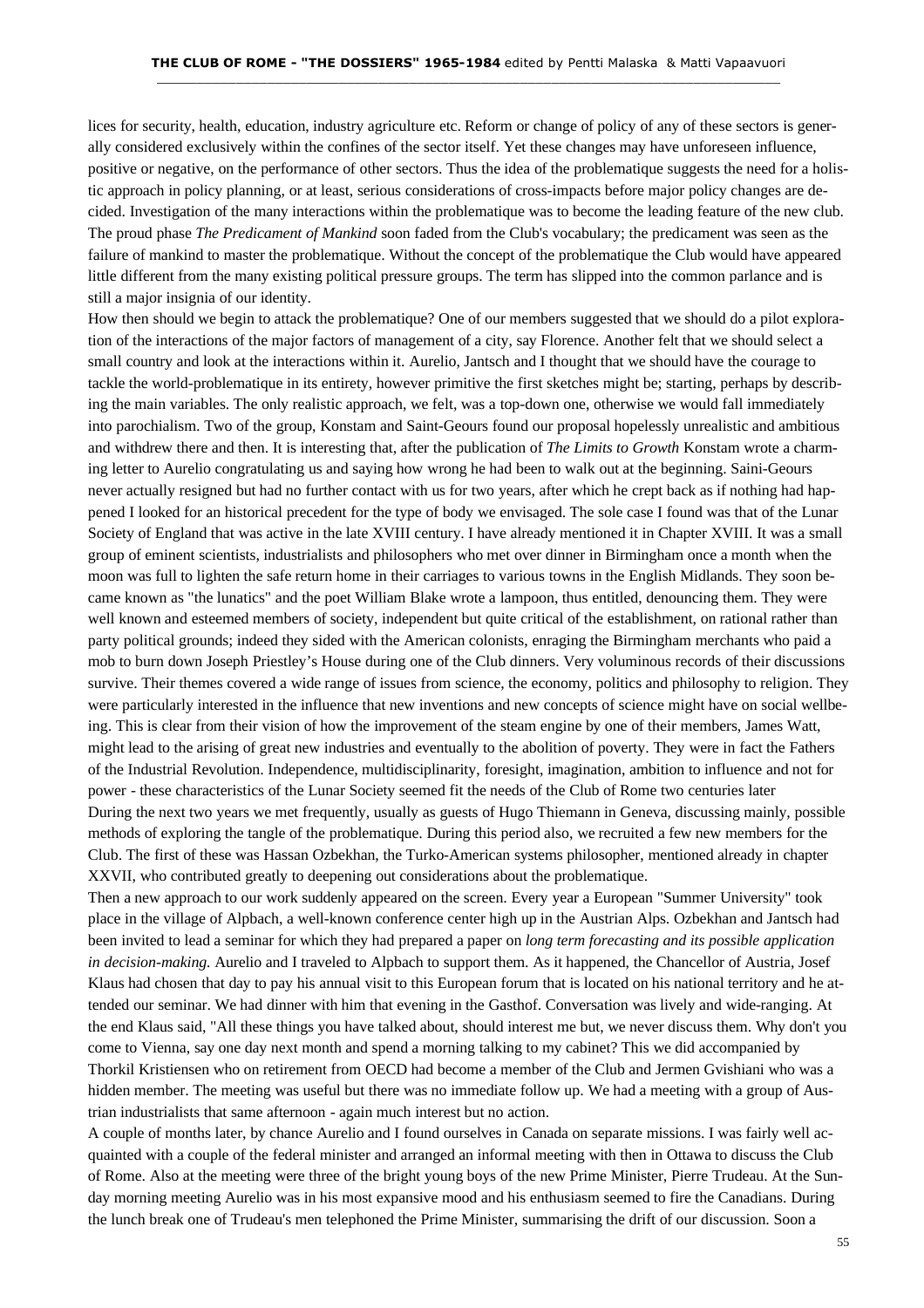message came through, inviting us to cocktails and dinner at the P.M's Residence the next evening. This we accepted and duly turned up at the Residence at 6p.m., leaving after midnight after hours of exciting conversation. These Canadian and Austrian incidents demonstrated that it was relatively easy to make contact with top political personalities, for what it was worth. We felt that with our deepening perception of the complex of the problematique, we had something to say to political leaders that were necessary for their vision of planning. We decided that a sympathetic hearing from Heads of State had to be a suitable complement to our main task of alerting people generally of the dangers ahead. Consequently, in the years 1969-70, Aurelio and I, separately or together, had meetings with 17 senior political figures.

Meanwhile our membership had climbed to 30; at Alpbach we had recruited Eduard Pestel, the Rector of Hanover University, Detlev Bronk, then President of the US Academy of Science and Paul Weiss. Another important addition was Saburo Okita, then head of the Plan Commission of Japan with whom I had become acquainted through my OECD work. So we held the first Club of Rome conference at Berne in May 1970. Two of the main actors at this meeting were Ozbekhan and Forrester whose altercations proved fertile for the direction of the Club's future.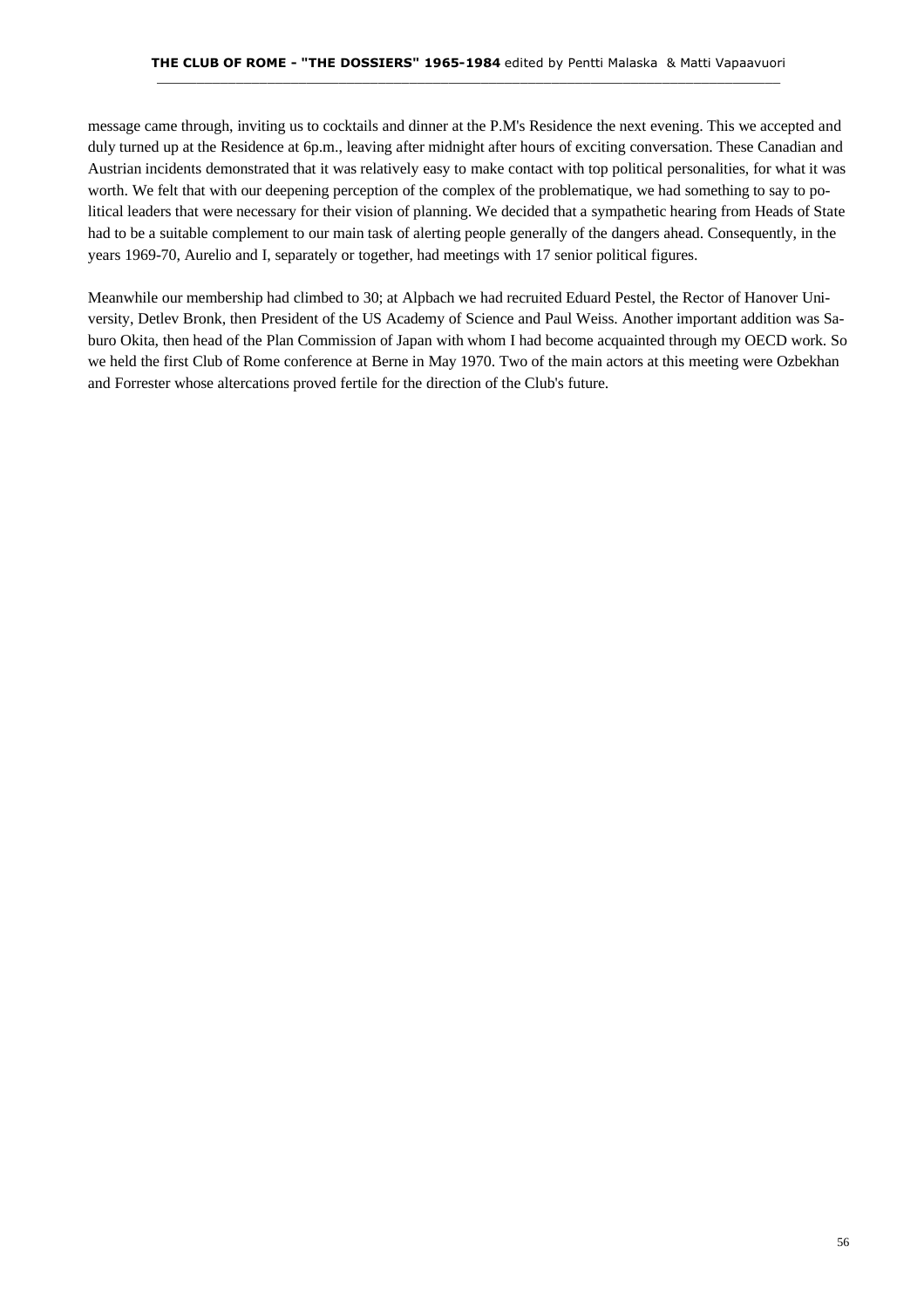# **A REBELLION AGAINST IGNORANCE A commemoration of the life's work of Aurelio Peccei** Pentti Malaska, 1984



To be "human" in the fullest sense has always demanded special qualifications. Today these requirements are very different from those needed before and programmed into us during mankind's long struggle for survival against other creatures. This struggle has already become unnecessary, but the values and attitudes of selfishness, exploitation and violence that it created within us remained, and pose the greatest barriers and threats to the further development of mankind. The question is one of human quality, and how this can be improved.

The thoughts are of Aurelio Peccei, founder of the Club of Rome and its prime motor since 1968. He died suddenly of a heart attack on March 14th, aged 75. An era of the Club's existence and activity ended with him.

The last 16 years of his highly creative and industrious life Peccei had channelled into Club of Rome activities everywhere on the globe. For him the Club of Rome was far more than a world renowned society of learned colleagues. It was continuous world-

wide occurrence which he took such an active part in creating; speaking for humanism - for the human quality - and acting to promote it. He was dedicated to this with, one could say, the idealism of his youth. The Club of Rome was not just a forum for his ideas. It was the child of his heart, as his longstanding close collaborator Anna Pignocchi expressed it.

An industrialist in the vanguard of humanism, source and soul of the Club of Rome. It is a paradoxical idea that is understandable only in the context of his unique and individual life. Aurelio Peccei was born in Turin, Italy in 1908. His parents belonged to the lower-middle class, but with a social and cultural awareness, and he himself rose to the summit of large multinational companies. Before having taken his doctorate in economics at Turin University in 1930 (his thesis was on Lenin's New Economic Policy), he had been already employed by Fiat for Soviet trade. From this he moved with his wife to China, handling Fiat production and business there until 1938.

The post-war years, achievements of Peccei were in reconstruction and managing of Fiat's factories and business operations in Europe and from 1949 onwards with great originality and success in Latin America. He established, built and then headed Fiat Argentine right up to 1973.

His abilities as an industrialist - to invent creatively and execute effectively - were, however, also needed elsewhere. In 1964 he accepted the appointment - on his own conditions - as Managing Director of another Italian multinational, Olivetti in order to steer it out of serious difficulties. At Olivetti he created and rebuilt a style of management, at the same time innovative and inspiring, which quickly produced good results. Yet another business career of his was in Ital-consult which he headed for 20 years after its founding in 1957.

During this period it became one of the largest engineering and consulting companies in Europe. Peccei's vision for it was his belief that certain social duties and responsibilities may have priority in business, and practice has shown that this was not impediment to the success of the firm, even when judged by conventional criteria.

As an industrialist and executive Peccei was also a social innovator, developing and implementing new ideas. His ideas about how to handle a modern corporation were perhaps a bit too advanced and unorthodox, as he himself put it. In his view a multinational company was not an adequate form of enterprise. He noted that multinationals are not really what their name says, but are in fact national in terms of the values and aims they emphasize - perhaps even more clearly and consciously so than other firms. They are in fact only multilocals - their nationality is always determined on the basis of the juridical incorporation and location of headquarters. Peccei believed that world economic development would also require enterprises that were independent of national interests.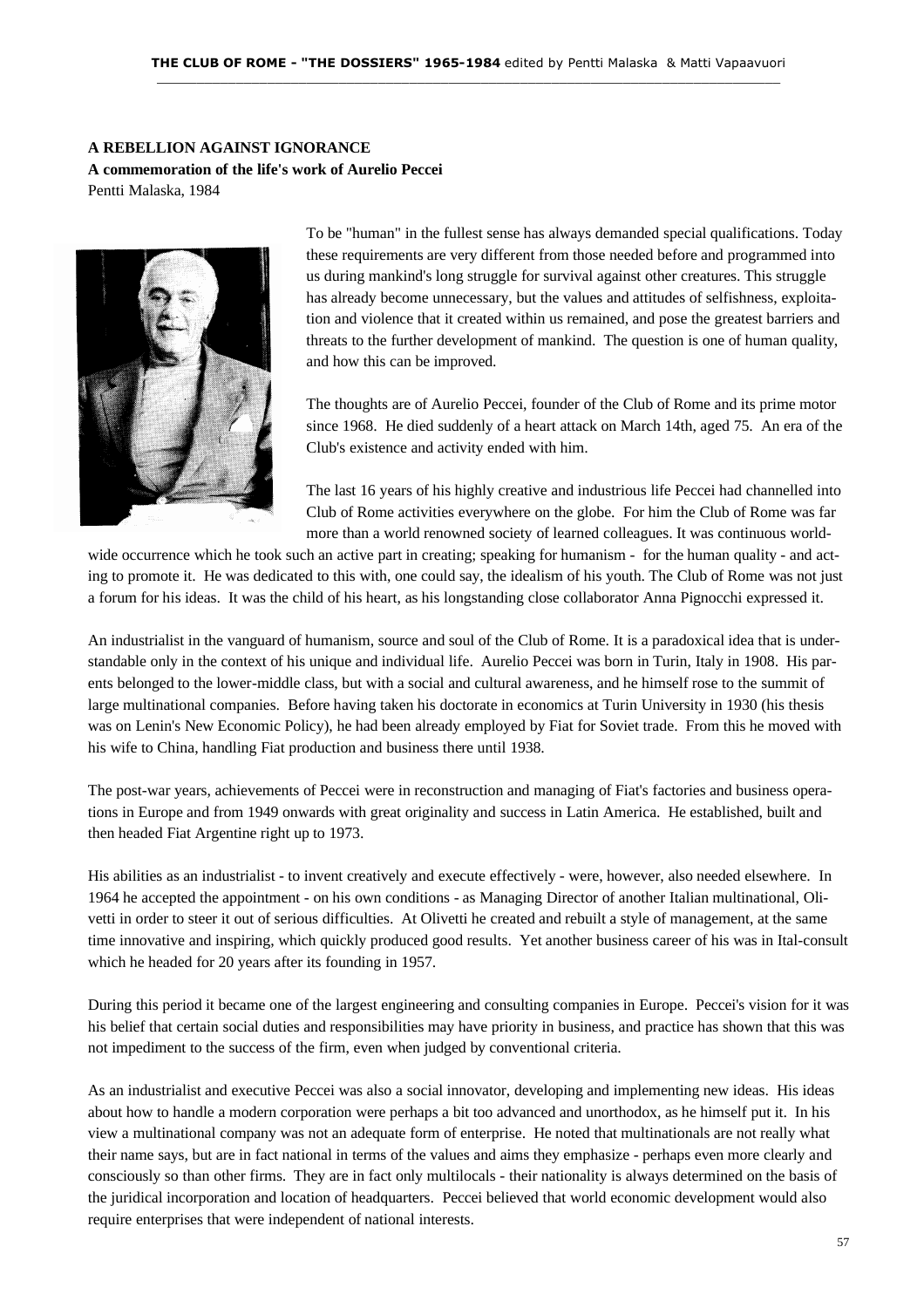Peccei got the opportunity to put this view into practice, when the finance and development organization ADELA was set up along the lines of his thinking in 1964. Under Peccei's leadership ADELA (Atlantic Development of Latin America) became a great success, promoting hundreds of other enterprises and assisting in their development. In the process, hundreds of thousands of new jobs have been directly created. ADELA is multinational in the form of its ownership and functions, but free from national and other interests outside its own task to promote socio-economic progress profitably.

Returning from China to Italy on the eve of World War Two Peccei joined the anti-Fascist front and later the underground resistance movement. As a resistance member he was arrested and imprisoned for almost a year before escaping his executioners. Imprisonment obviously had a great effect on Peccei because 30 years later he wrote of it:

*"My 11 months of captivity were one of the most enriching periods of my life, and I regard myself truly fortunate that it all happened. Being strong as a bull, I resisted very rough treatment for many days. The most vivid lesson in dignity I ever learned was that given in such extreme strains by the humblest and simplest among us who had no friends outside the prison gates to help them, nothing to rely on but their own convictions and humanity. I began to be convinced that lying latent in man is a great force for good, which awaits liberation. I had a confirmation that one can remain a free man in jail; that people can be chained but that ideas cannot."*

His difficult yet successful tasks in international business taught Peccei how, in his own words, the innovations and visions of creative thought can be transformed by skilled and inspired men and with the necessary resources into effective and productive action. But broad experience of both industrialised and underdeveloped countries had at the same time opened his eyes to see the superficiality of development and the limited vision of the North. Its result was a failure of the modern man to perceive the real plight of the world and his inability to see the ever-growing gap within mankind and between its different communities.

Humankind is crucified along two axes: one of the antagonisms between East and West, the other the fundamental imbalance between North and South. If these persist there will be no means to govern the world. Peccei did not regard these conflicts as matters of mere material development but as a sign of deep humanistic problems, which contain the seed of human destruction if unresolved. There can be no economic progress without prior or parallel human development, he says. And a third axis of concern so essential to Peccei was his concern about devastation of nature and man's relation to it via technology. The solutions to these global problems is to be found only within man himself, in his cultural evolution - not in any optimistic dreams of the future nor in the fix that good will automatically and technologically always prevail. Here we are with his pessimism if we like to put it that way.

The year 1965 was very significant for these thoughts and views. Peccei's lectures on the subject of the challenges of the 70's and the world analysis set in motion a far-ranging chain of events. It led Peccei to meet with Alexander King and Jermen Gvishiani. One result was the establishment in Austria in 1973 of the International Institute for Applied Systems Analysis. Since then IIASA has become the world's most significant institution for systems analysis of global and universal problems of nature.

A second chain led with Erich Jantch, Hugo Thiemann, Eduard Pestel et al. to the emergence of the Club of Rome in 1968. Both institutions were very much of social innovations of Peccei and expressions of his humanist creativity.

In the 1970's the Club of Rome has become the leader of discussions of global concern and a world-wide phenomenon which, in its critical appraisal and assessment of the plight of mankind, transcended social and ideological barriers. xxx Its message did not concern only the Club members or researchers who presented reports to the club, but all people arguing for or against it came to realise the existence of the world change and its problematique. Millions did so.

From the very beginning studies on mankind's future made by international research groups have been in the foreground of Clubs activities. The number of related reports to the Club is already in double figures.